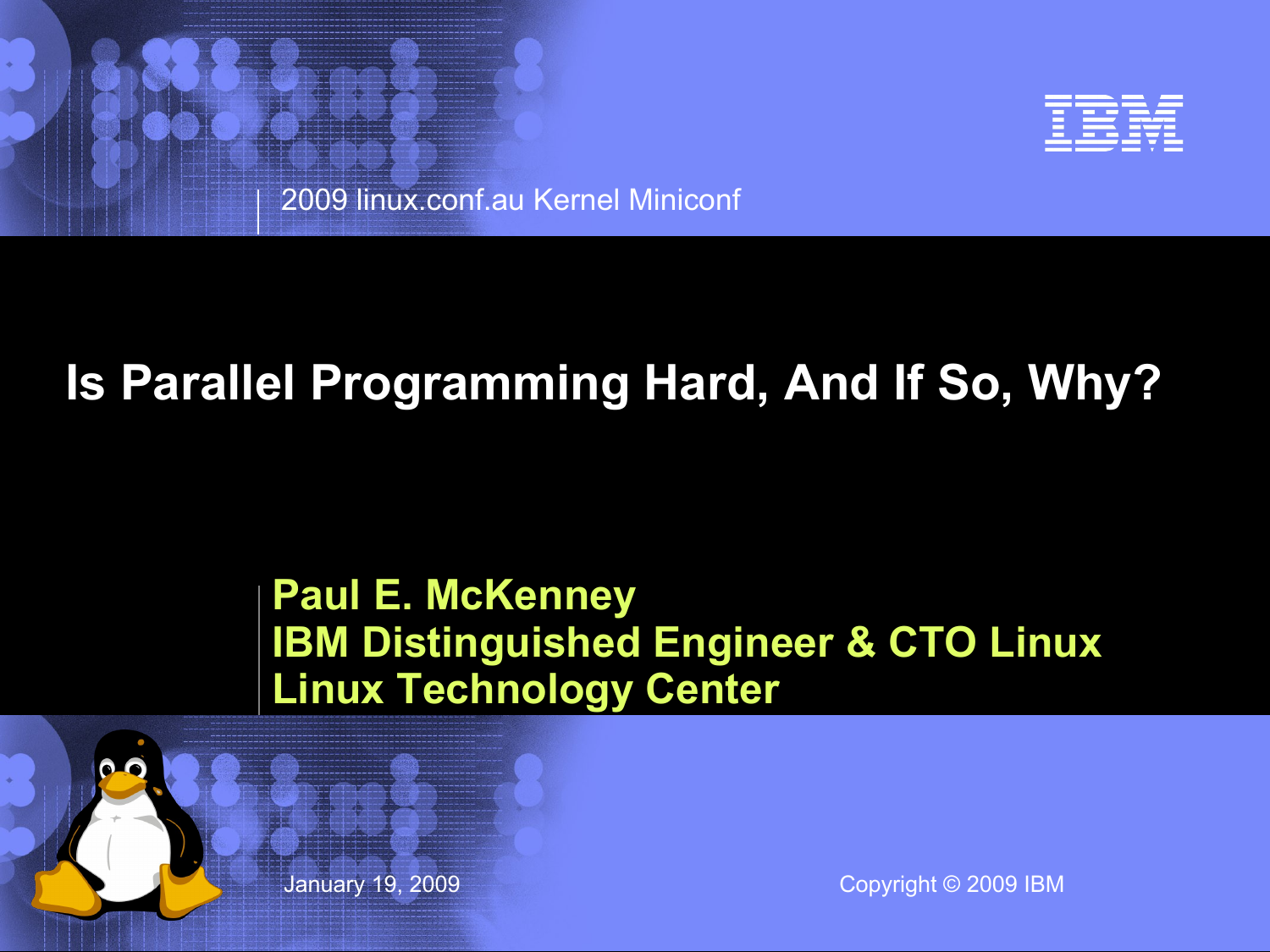

## **Credits**

#### Joint work with Manish Gupta, Maged Michael, Phil Howard, Joshua Triplett, and Jonathan Walpole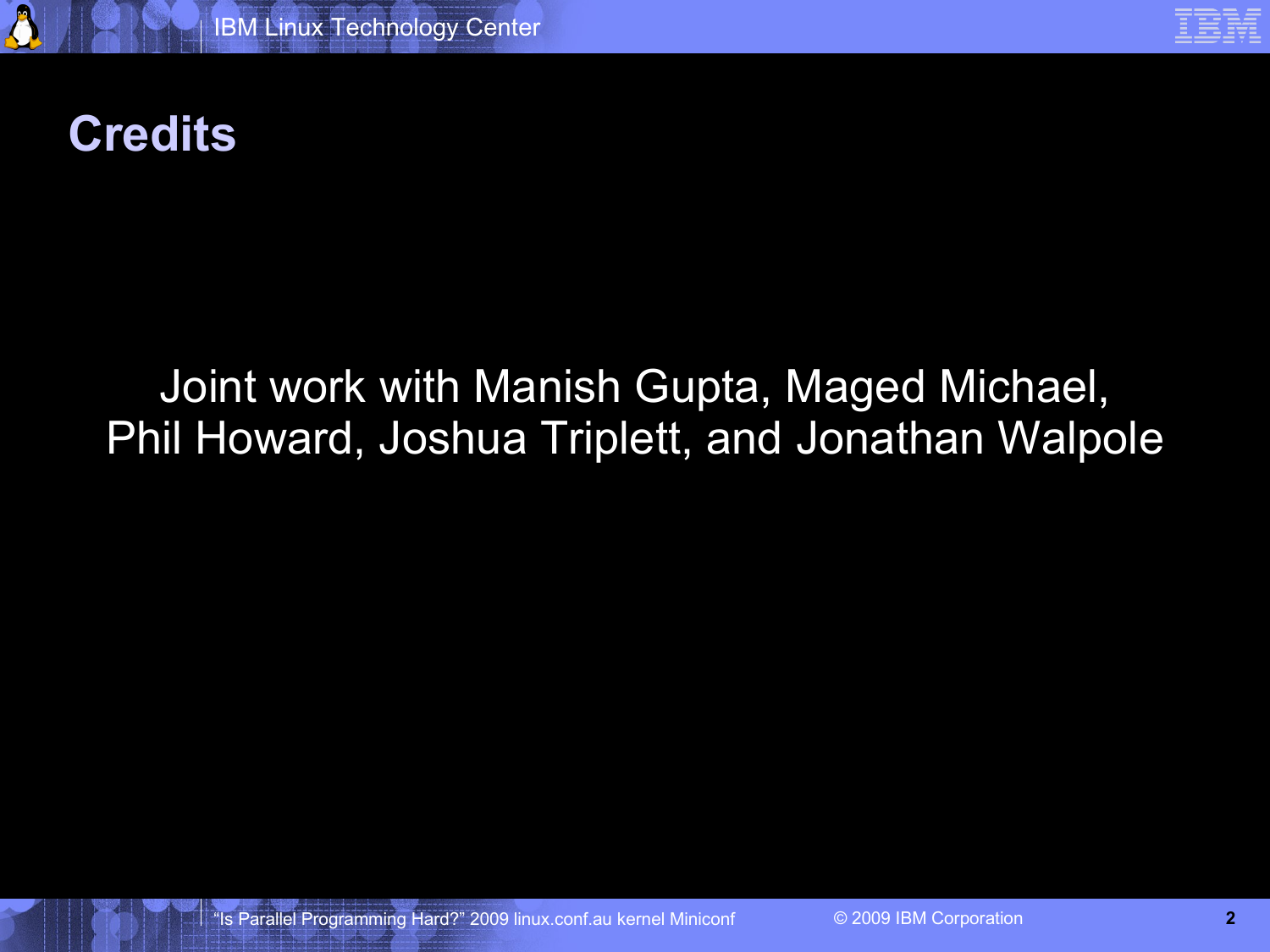

## **Overview**

## **Why Parallel Programming?**

- **Parallel Programming Goals**
- **Parallel Programming Tasks**
- **Performance of Synchronization Operations**
- **Do "Tasks" Relate to Real-World Software? Conclusions**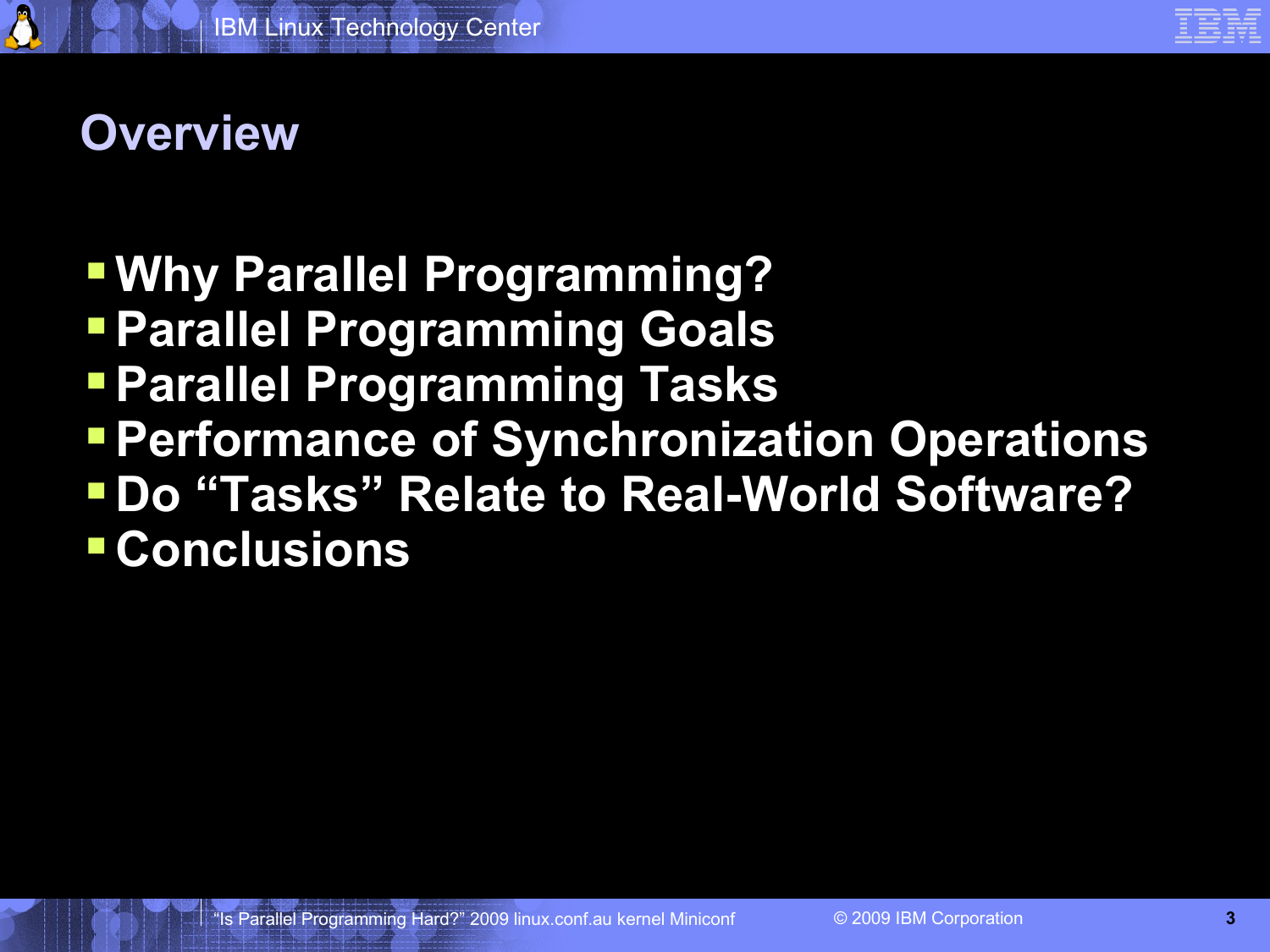|                   | $\sim$ | . . |                        |
|-------------------|--------|-----|------------------------|
| and the state     |        |     |                        |
| <b>STATISTICS</b> |        |     |                        |
| . .               |        |     | <b>STATISTICS</b>      |
|                   |        |     | ٠                      |
|                   |        |     | <b>Service Service</b> |

## **Why Parallel Programming?**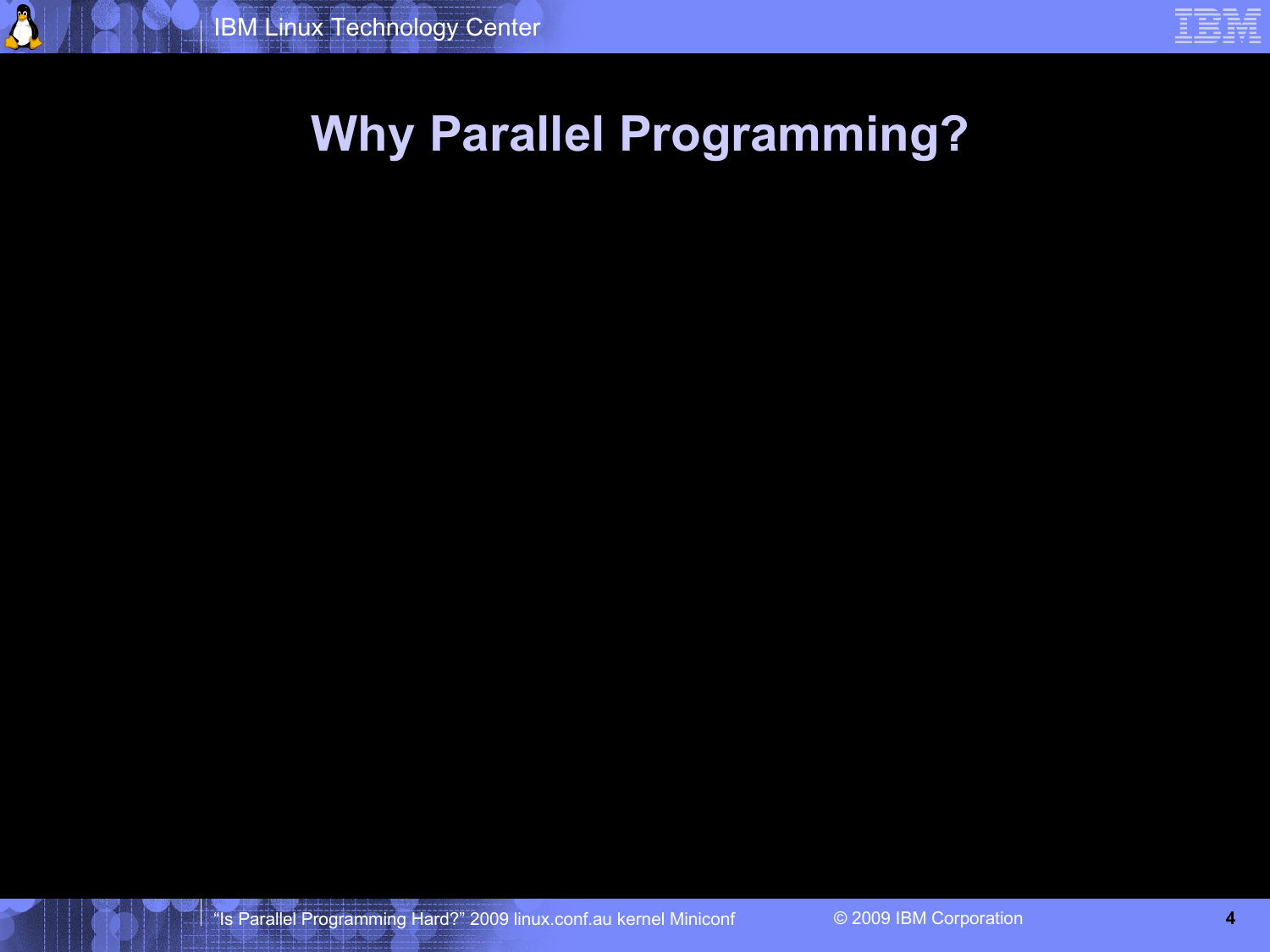| <b>STATE</b><br><b>STATE</b> |                        |     |
|------------------------------|------------------------|-----|
|                              |                        |     |
|                              |                        |     |
|                              |                        |     |
|                              |                        |     |
|                              |                        |     |
|                              |                        |     |
|                              | <b>Service Service</b> | a i |

## **Why Parallel Programming? (Party Line)**

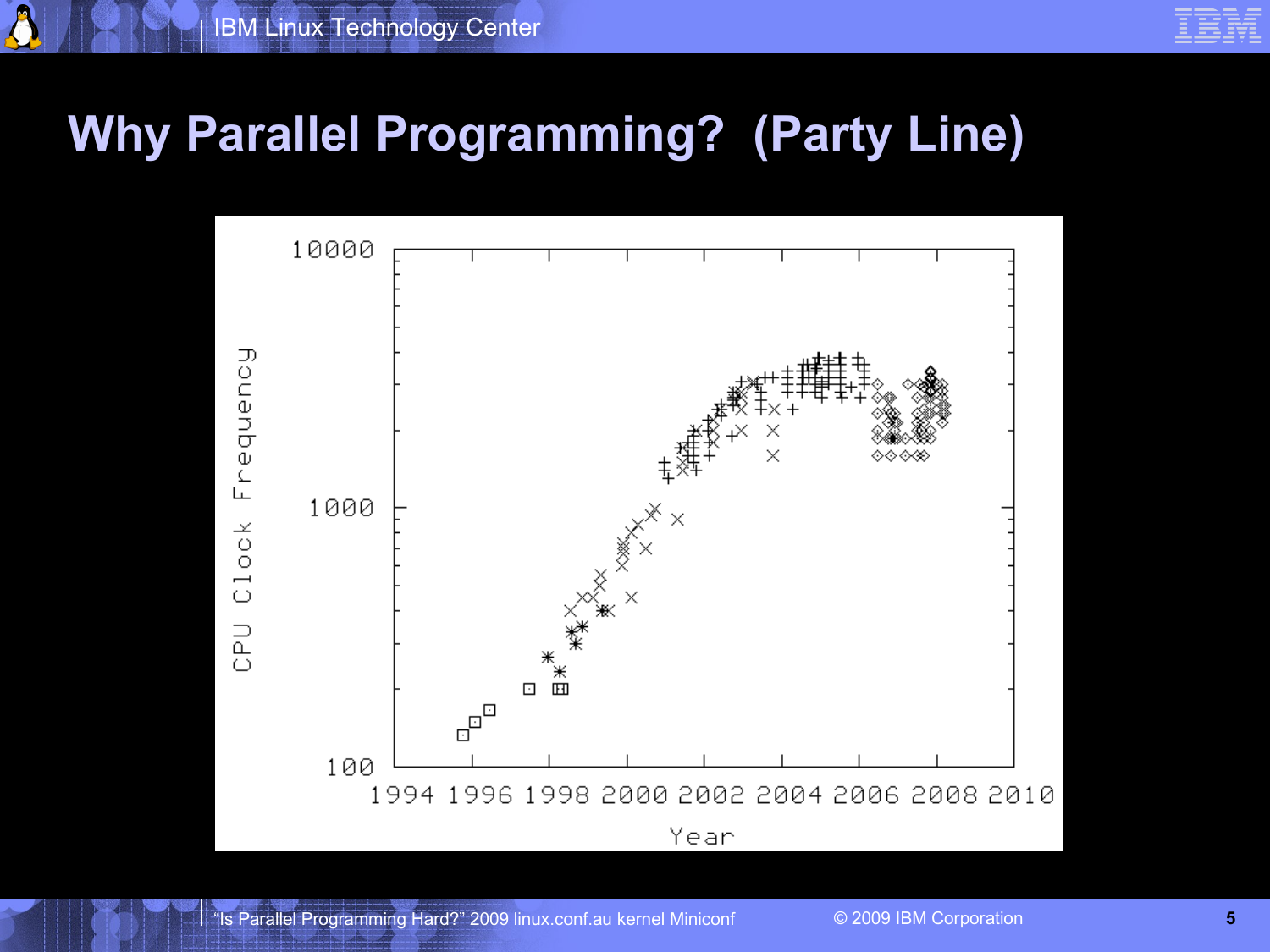# **Why Parallel Programming? (Reality)**

 **Parallelism is one performance-optimization technique of many**

**Hashing, search trees, parsers, cordic algorithms, ...**

#### **But the kernel is special**

- **In-kernel performance and scalability losses cannot be made up by user-level code**
- **Therefore, if any user application is to be fast and scalable, the portion of the kernel used by that application must be fast and scalable**

**System libraries and utilities can also be special**

- **As can database kernels, web servers, ...**
	- **More on this later!**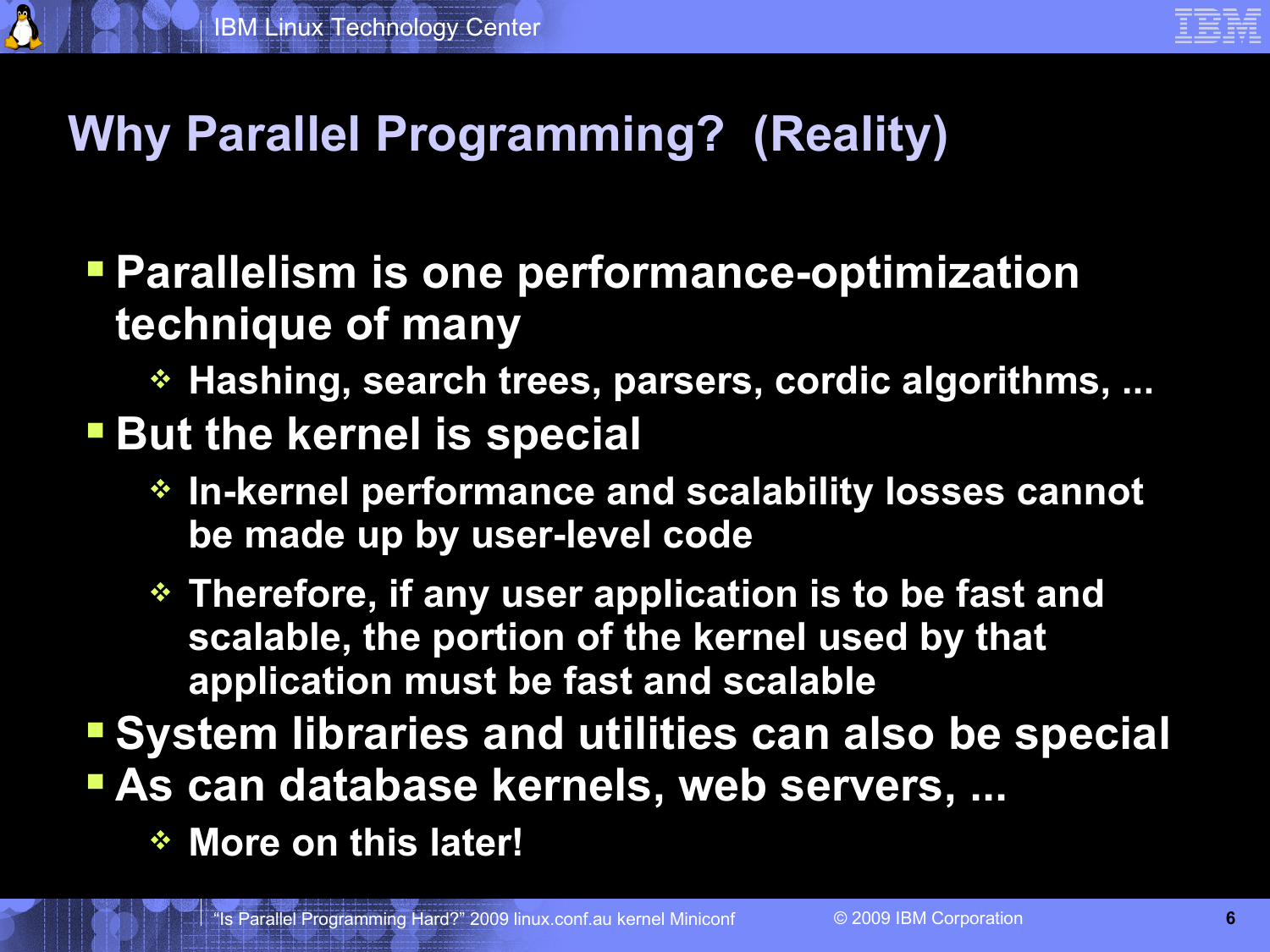## **Parallel Programming Goals**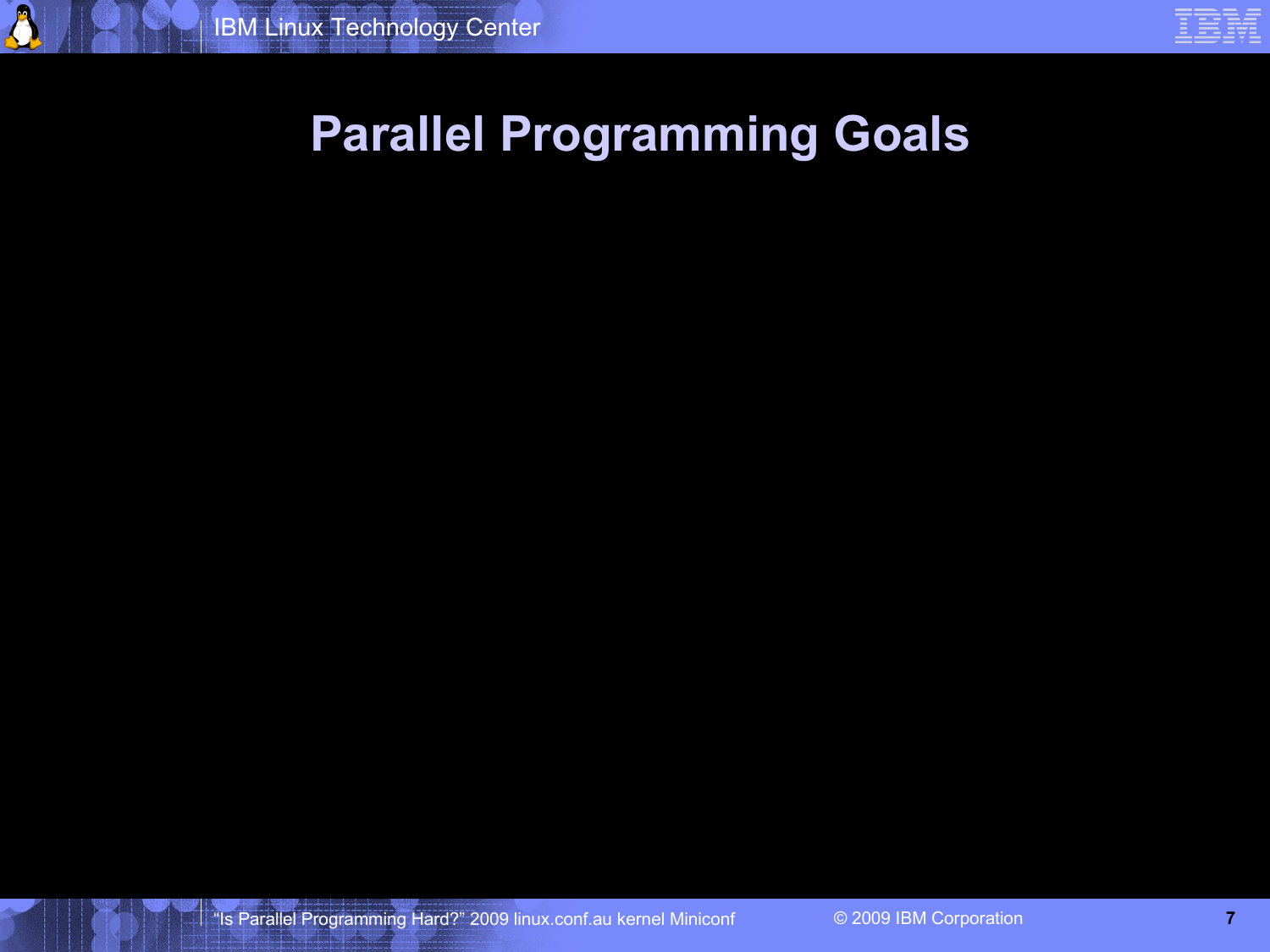

## **Parallel Programming Goals**

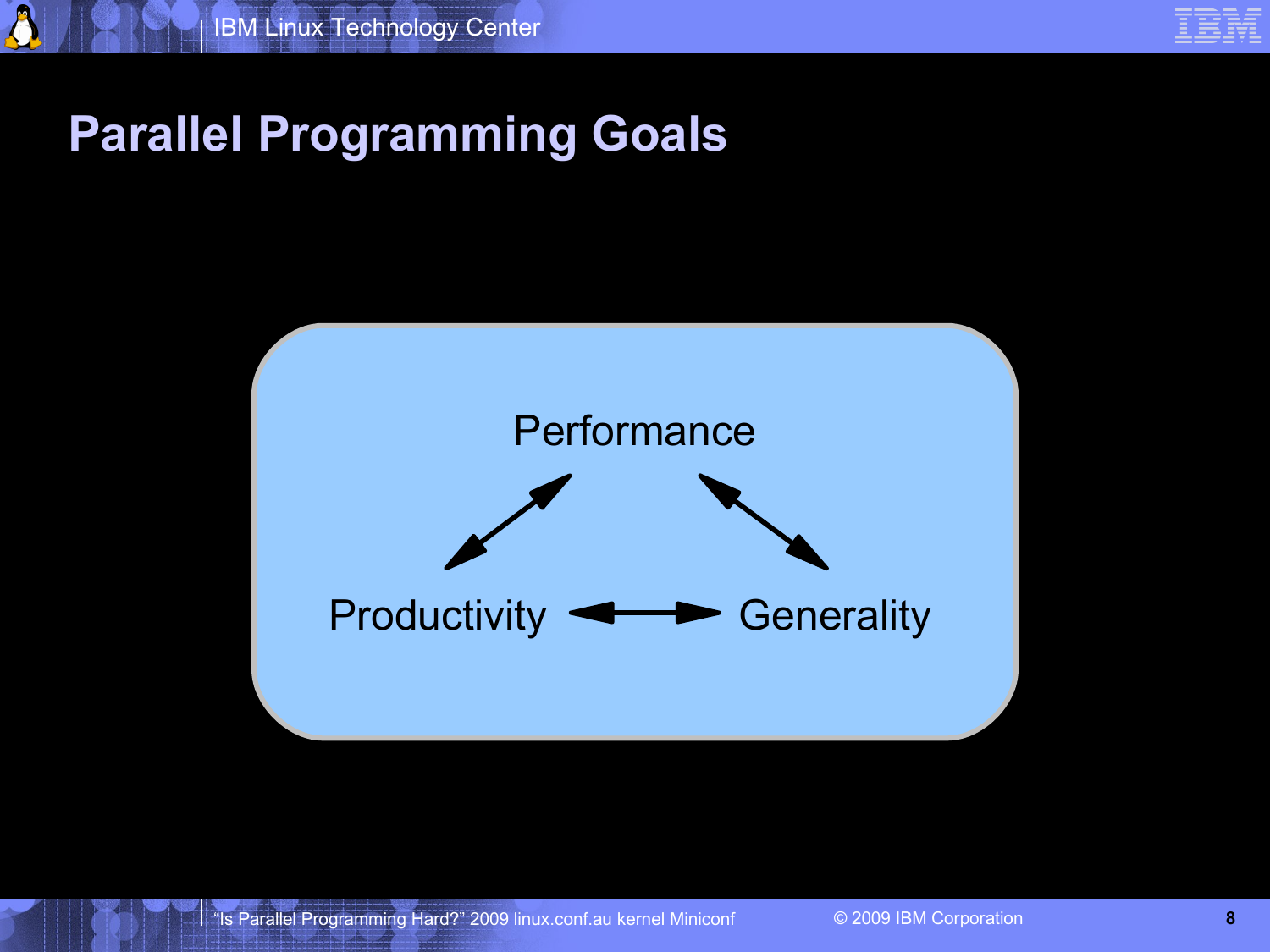# **Parallel Programming Goals: Why Performance?**

- **(Performance often expressed as scalability or normalized as in performance per watt)**
- **If you don't care about performance,** *why* **are you bothering with parallelism???**
	- **Just run single threaded and be happy!!!**

## **But what about:**

- **All the multi-core systems out there?**
- **Efficient use of resources?**
- **Everyone saying parallel programming is crucial?**
- **Parallel Programming: one optimization of many CPU: one potential bottleneck of many**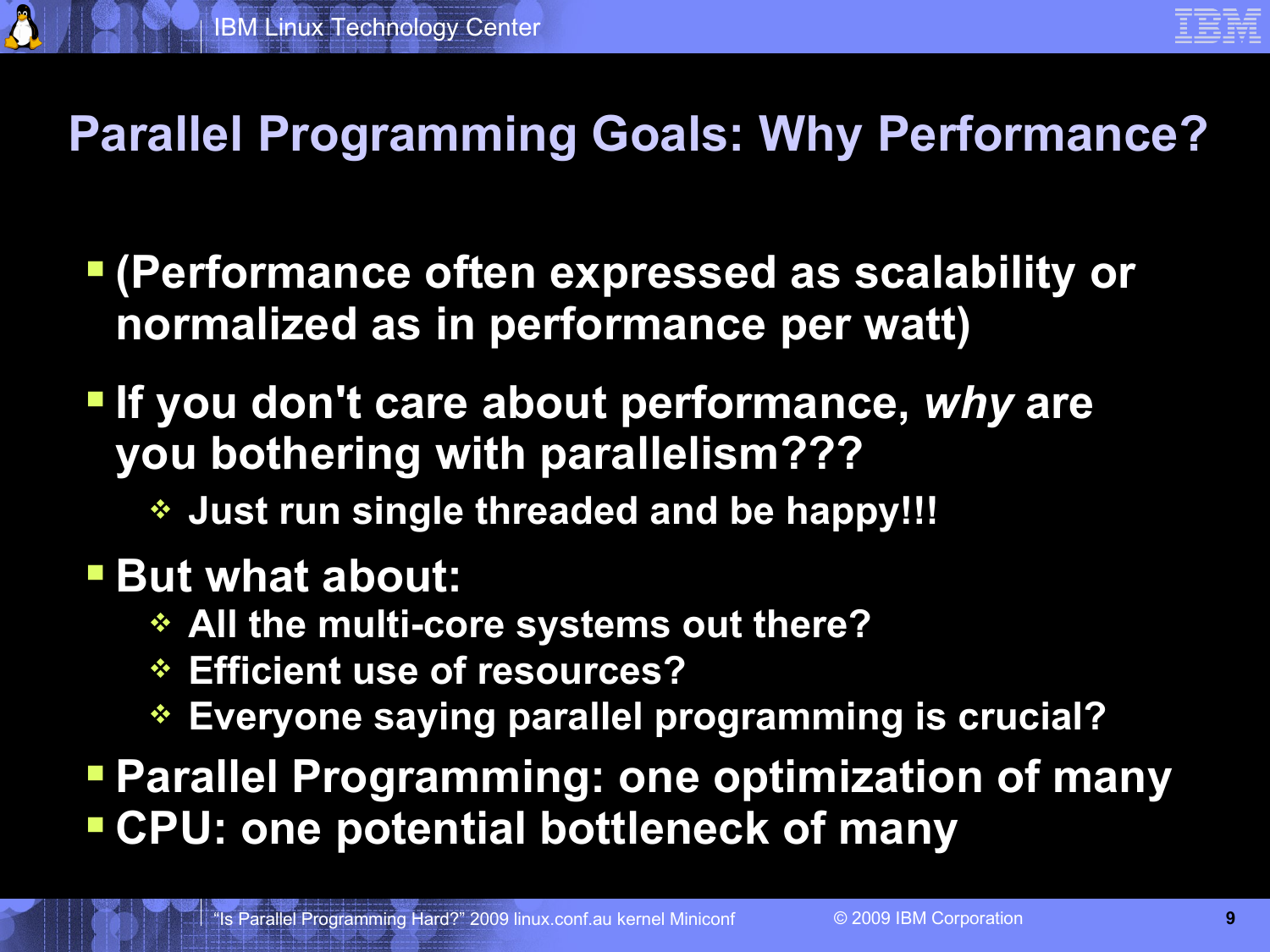# **Parallel Programming Goals: Why Productivity?**

#### **1948 CSIRAC (oldest intact computer)**

- **2,000 vacuum tubes, 768 20-bit words of memory**
- **\$10M AU construction price**
- **1955 technical salaries: \$3-5K/year**
- **Makes business sense to dedicate 10-person team to increasing performance by 10%**

#### **2008 z80 (popular 8-bit microprocessor)**

- **8,500 transistors, 64K 8-bit works of memory**
- **\$1.36 per CPU in quantity 1,000 (7 OOM decrease)**
- **2008 SW starting salaries: \$50-95K/year US (1 OOM increase)**
- **Need 1M CPUs to break even on a one-person-year investment to gain 10% performance!**
	- **Or 10% more performance must be blazingly important**
	- **Or you are doing this as a hobby... In which case, do what you want!**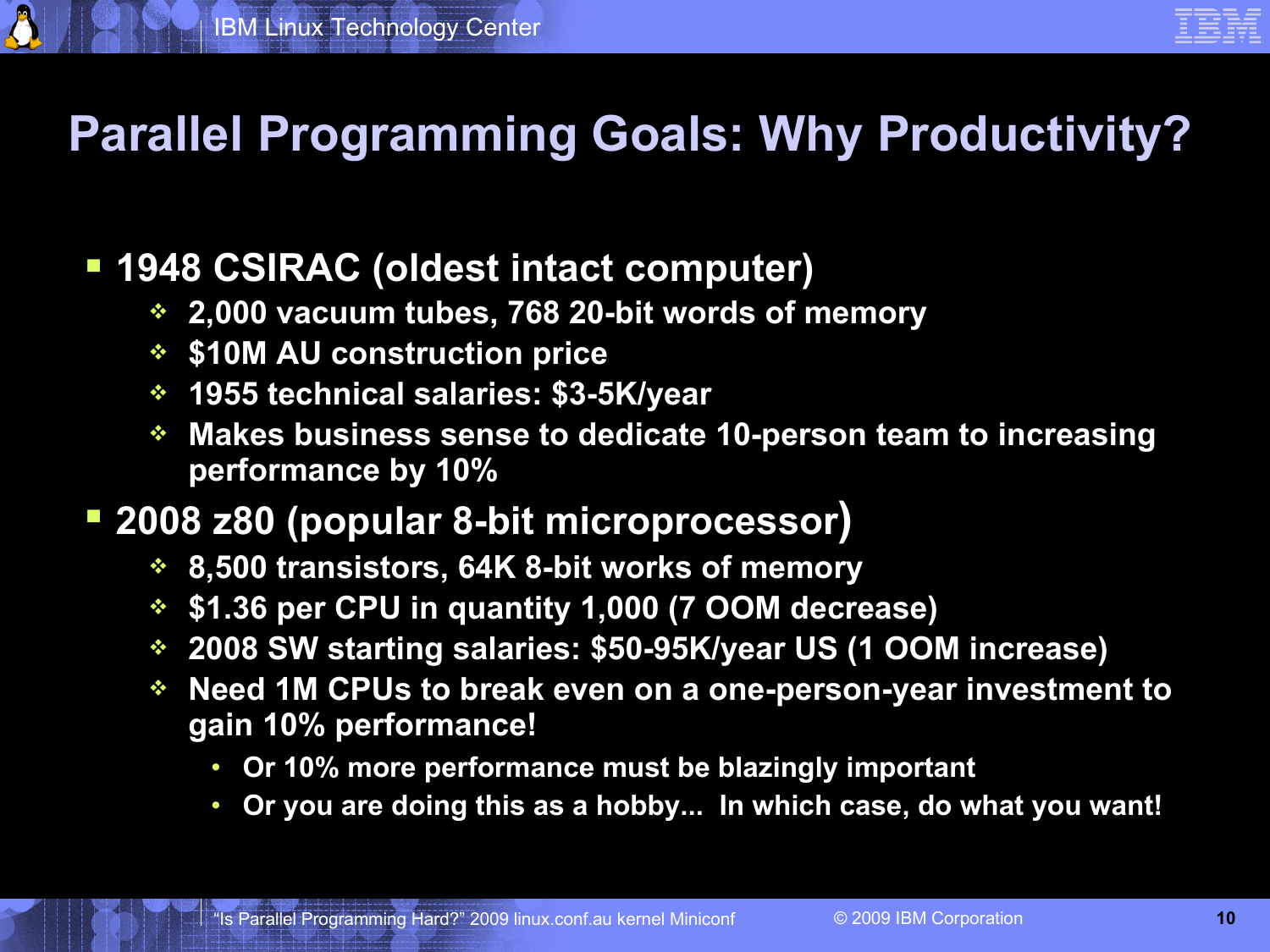## **Parallel Programming Goals: Why Generality?**

#### **The more general the solution, the more users to spread the cost over.**

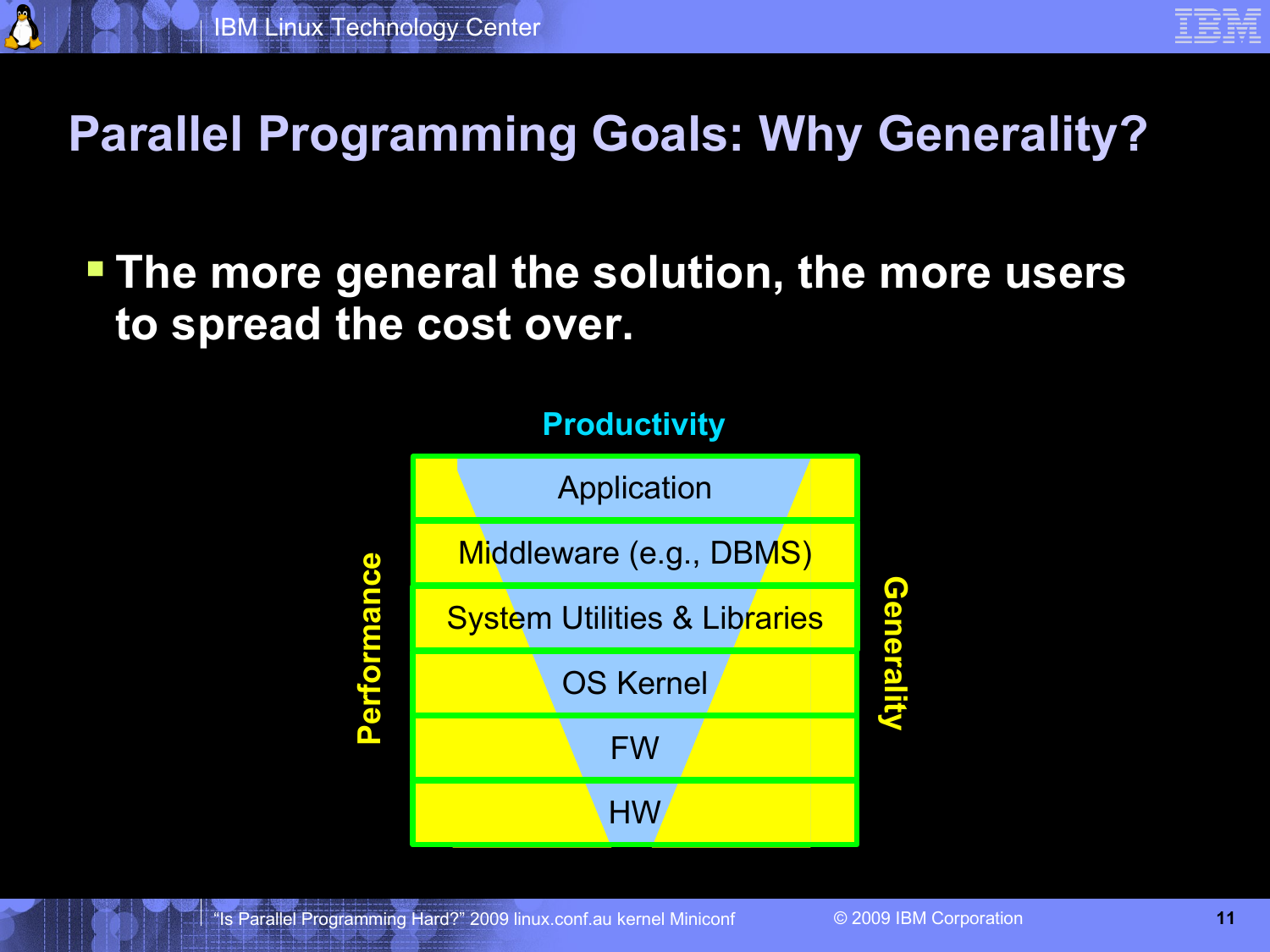## **Performance, Scalability, and Generality**



#### **Productivity**

#### *Pick any two!!!*

doesn't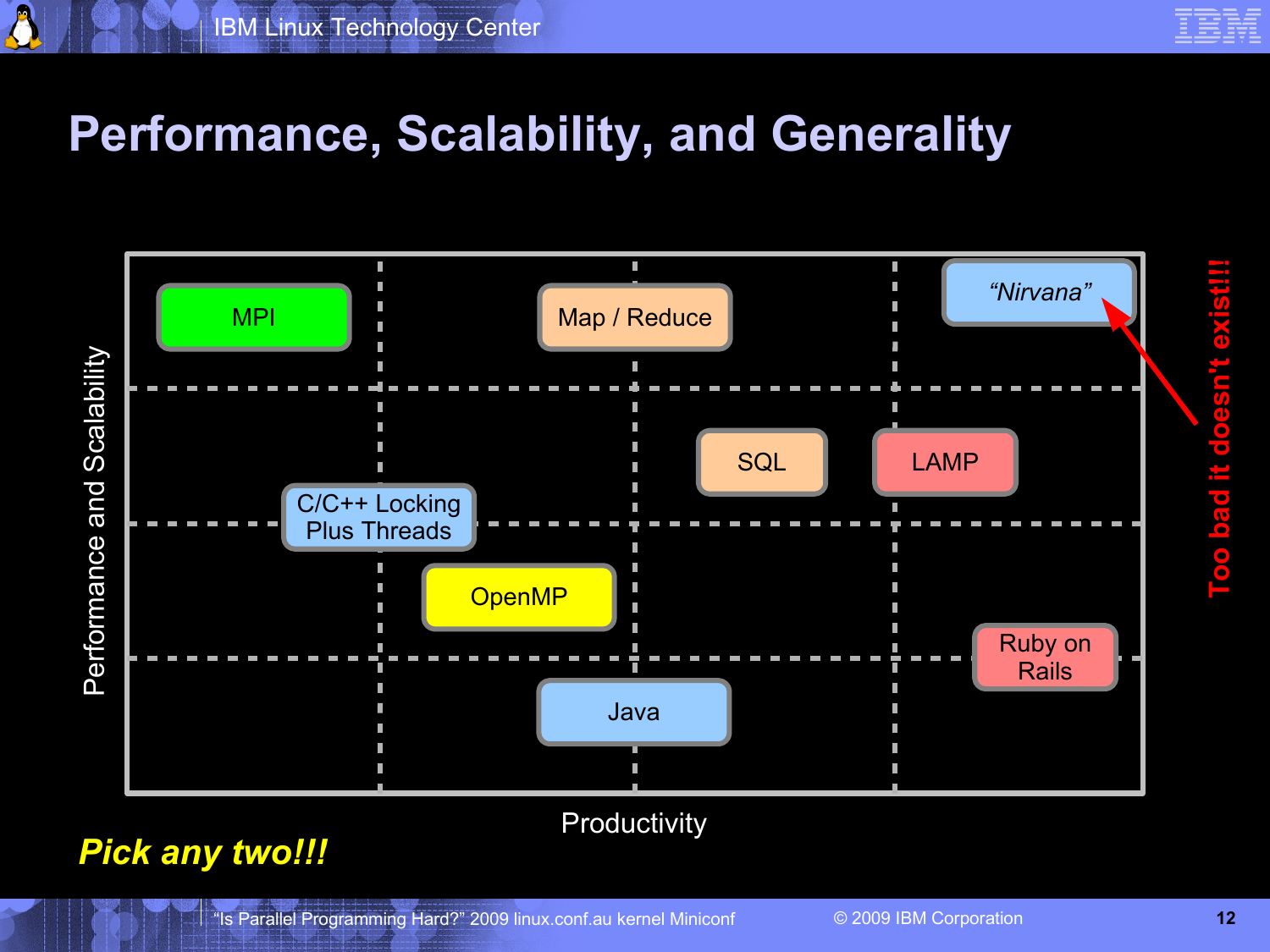# **Why Are Environments Specialized?**

- **C/C++ Locking Plus Threads** 
	- **General purpose (and the only one useful for Linux kernel work)**
- **Java**

A

- **General purpose**
- **MPI**
	- **Theoretically general purpose, but used primarily for HPC**
- **D** OpenMP
	- **Parallel loops, primarily HPC (parallelize single control flow)**
- **SQL**
	- **Relational database (not good for tree/graph-structured data)**
- **Map/Reduce**
	- **"Shardable" applications with no cross-shard dependencies**
- **LAMP**
	- **Relational database with web presence**
- **Ruby on Rails**
	- **Relational database with web presence without legacy database**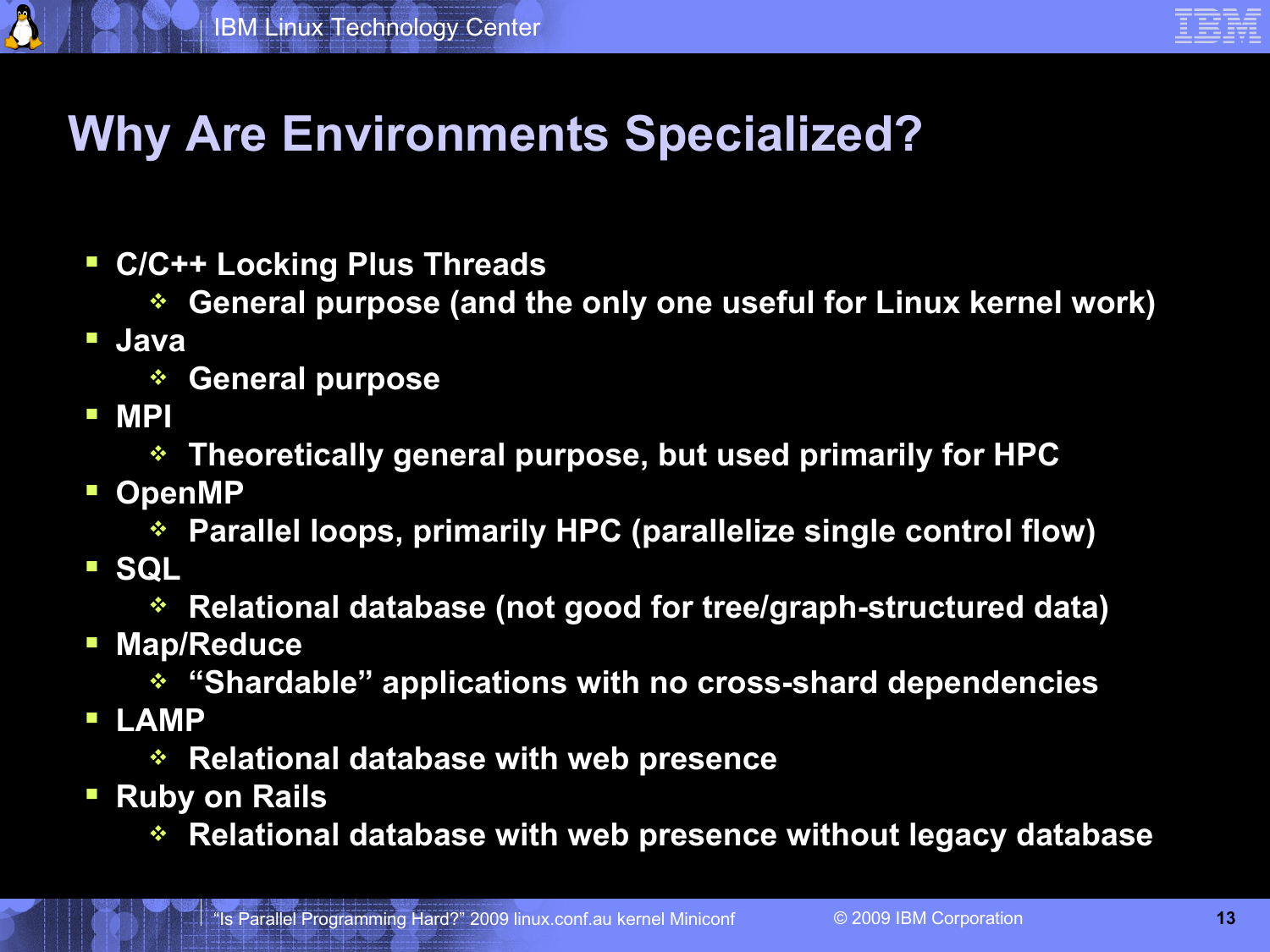## **Why Are Environments Specialized?**

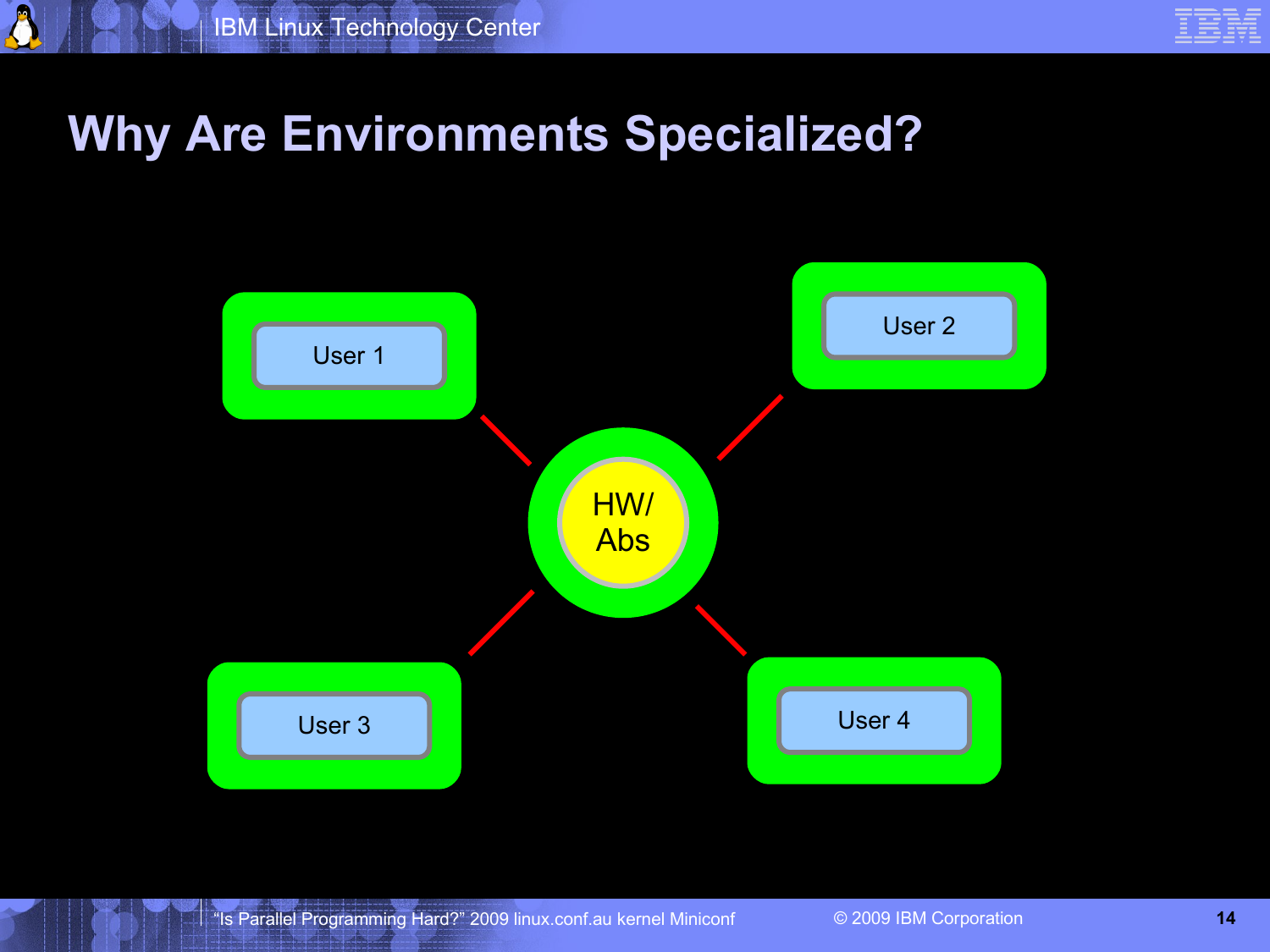## **Parallel Programming Tasks**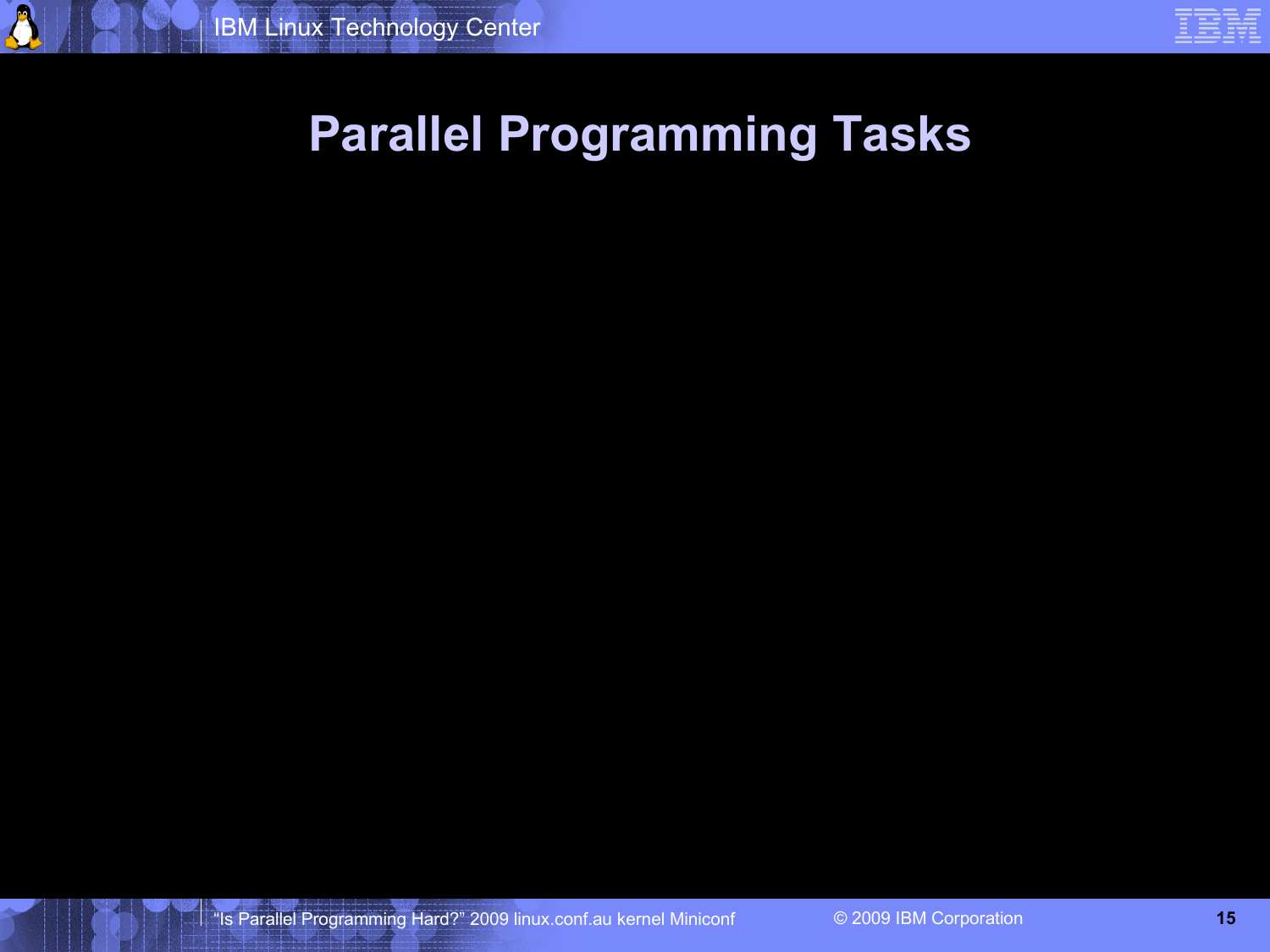

## **Parallel Programming Tasks**

#### **Parallel Programming Only Partly Technical**

**Human element is extremely important**

#### **What can a human being easily construct and read?**

- **Similar to stylized English used in emergency situations**
- **Clarity, concision, and unambiguity trump style and grace**

# **In a perfect world, use human-factors studies**

- **But few very narrow parallel human-factors studies**
- **And programmers vary by orders of magnitude**
- **< 3-4 OOM benefit is invisible to affordable study Therefore, look at tasks that must be performed for parallel programs that need not be for sequential programs**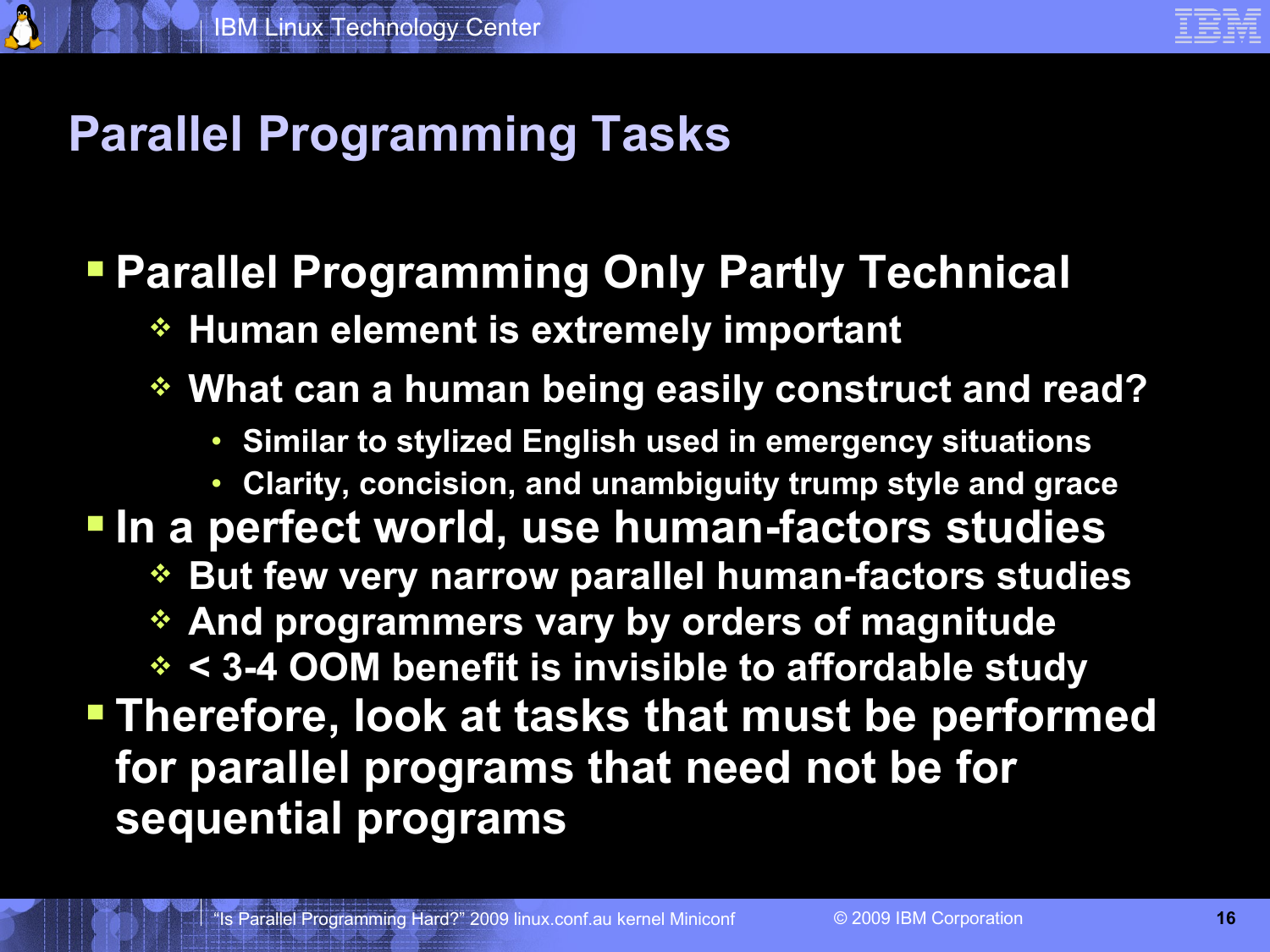

## **Parallel Programming Tasks**



**Data-parallel approach: first partition resources, then partition work, and only then worry about parallel access control. Lather, rinse, and repeat.**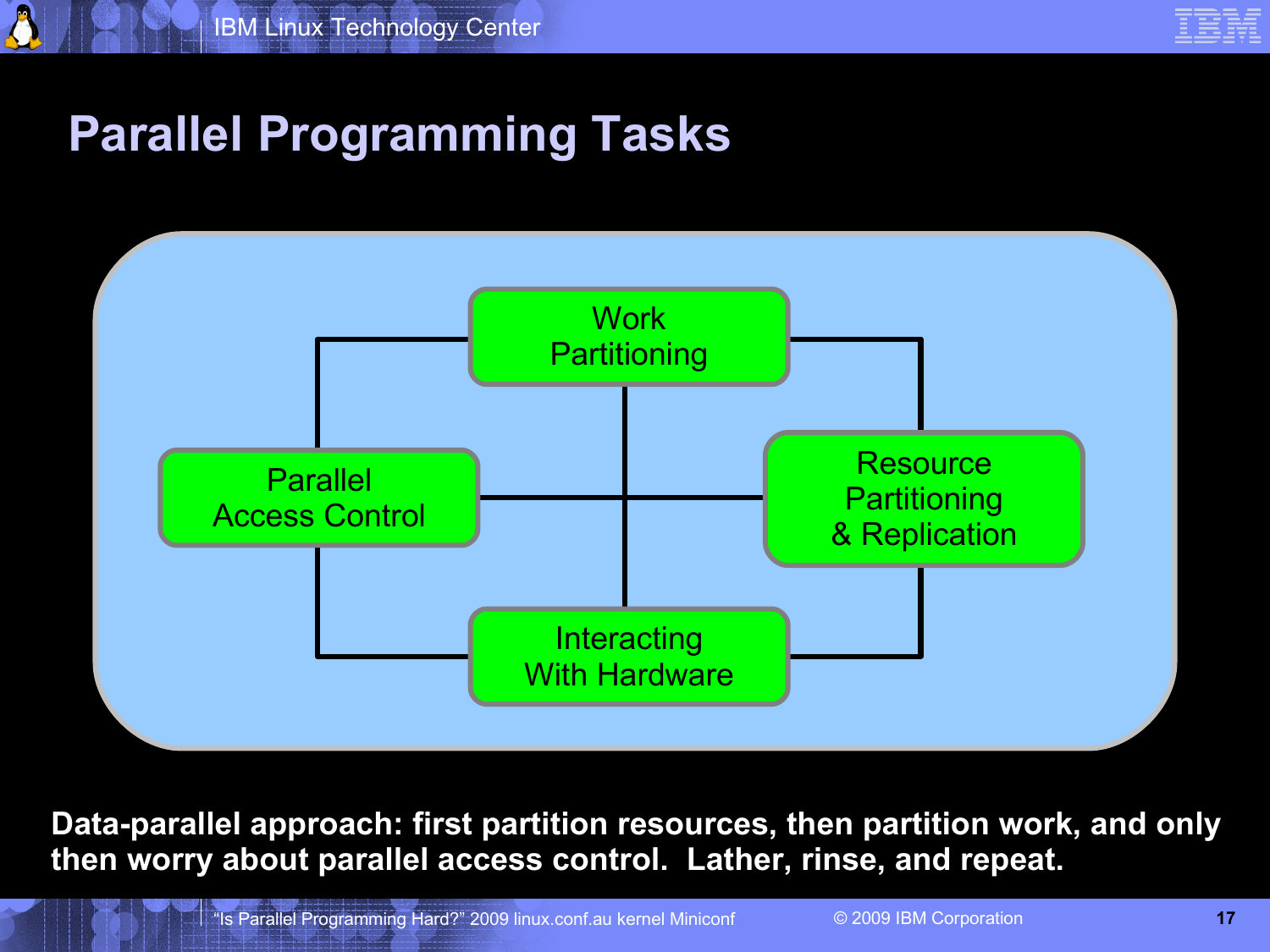

### **Parallel Programming Tasks (Close-Up View)**



"Is Parallel Programming Hard?" 2009 linux.conf.au kernel Miniconf © 2009 IBM Corporation **18**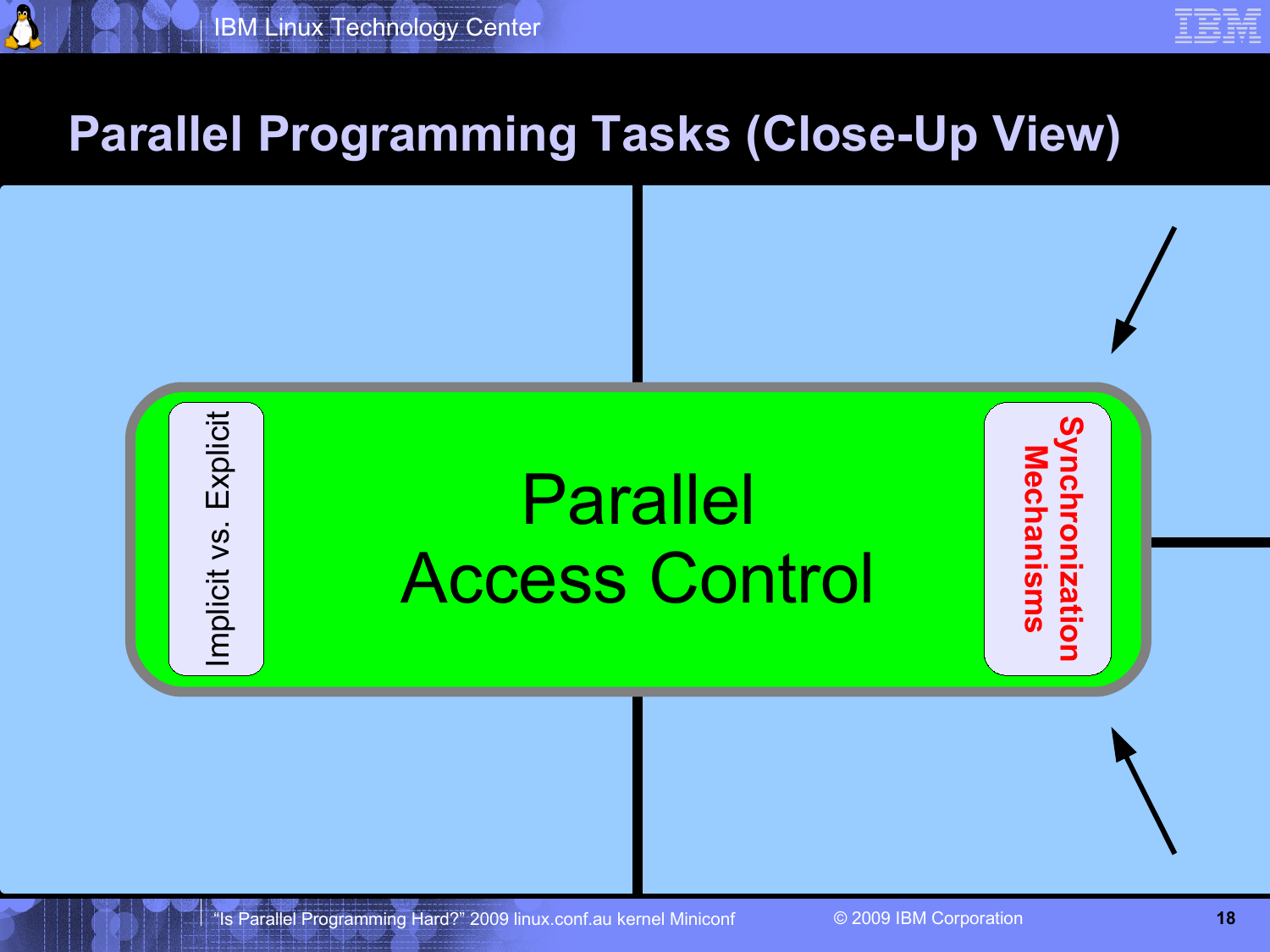

### **Parallel Programming Tasks (Even Closer View)**

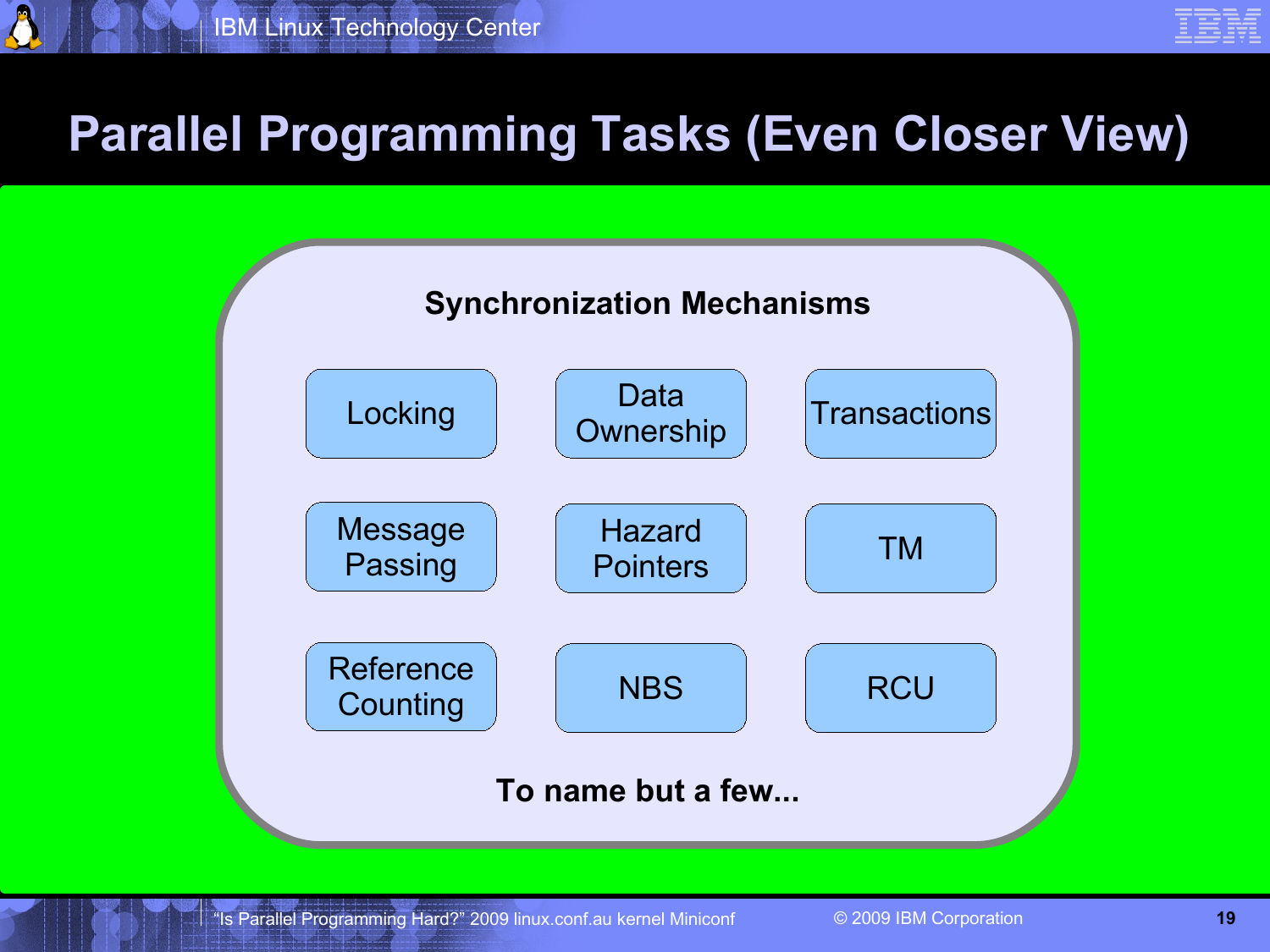## **Parallel Programming Tasks: RCU**

- **For read-mostly data structures, RCU provides the benefits of the data-parallel model**
	- **But without the need to actually partition or replicate the RCU-protected data structures**
	- **Readers access data without needing to exclude each others or updates**
		- **Extremely lightweight read-side primitives**
- **And RCU provides additional read-side performance and scalability benefits**
	- **With a few limitations and restrictions....**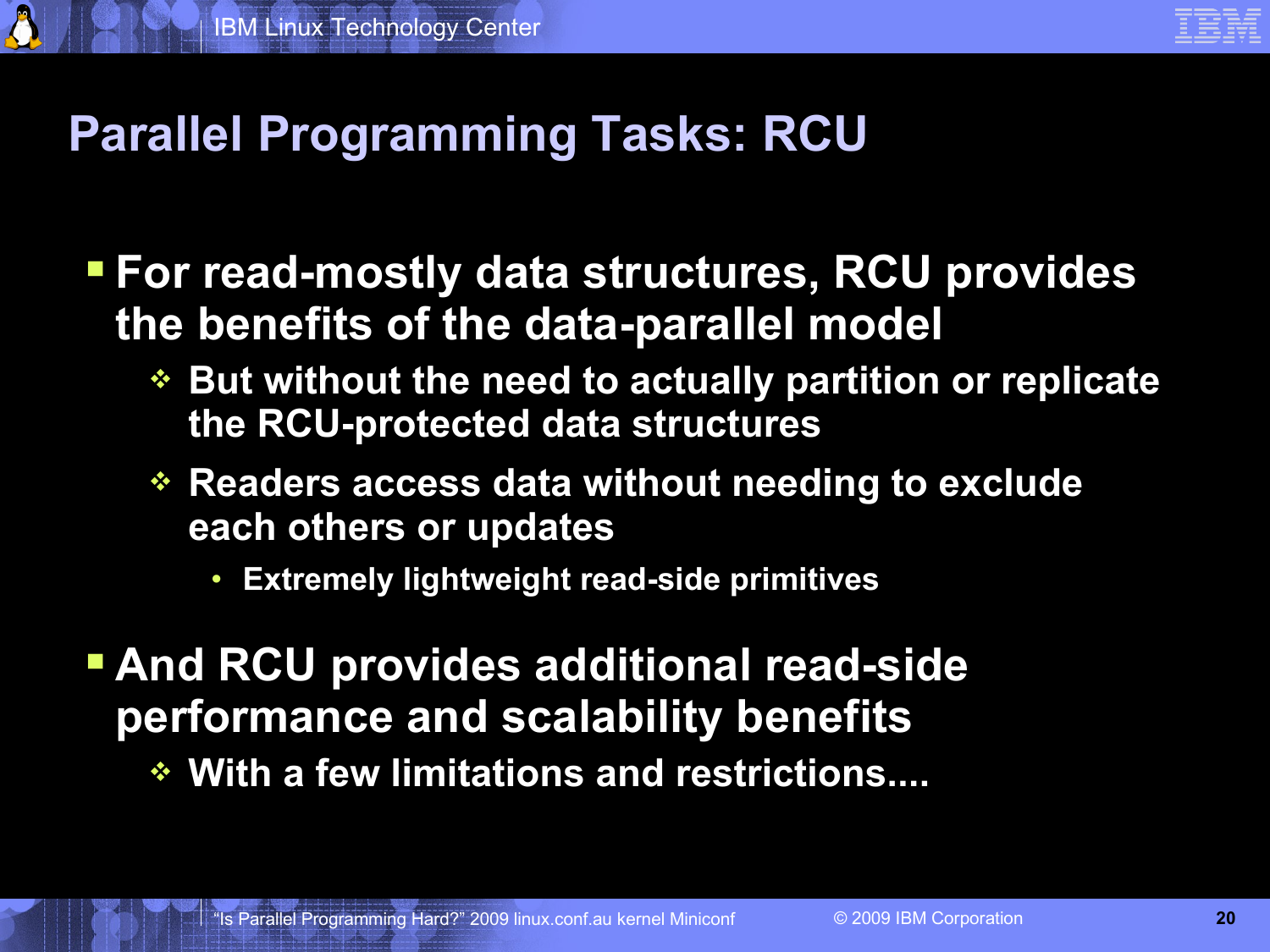## **RCU for Read-Mostly Data Structures**

**Almost...**



**RCU data-parallel approach: first partition resources, then partition work, and only then worry about parallel access control, and only for updates.**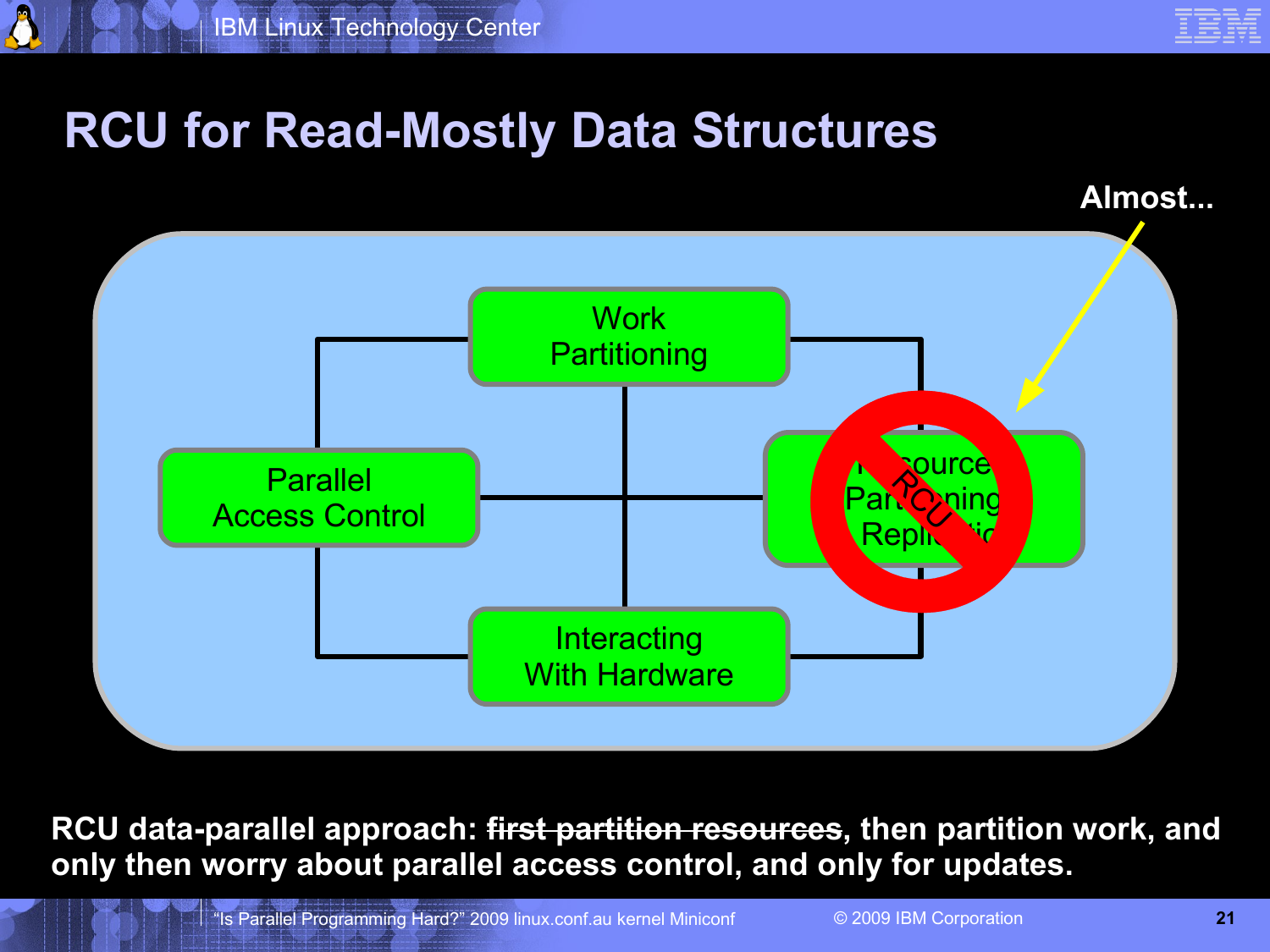## **RCU Usage in the Linux Kernel**

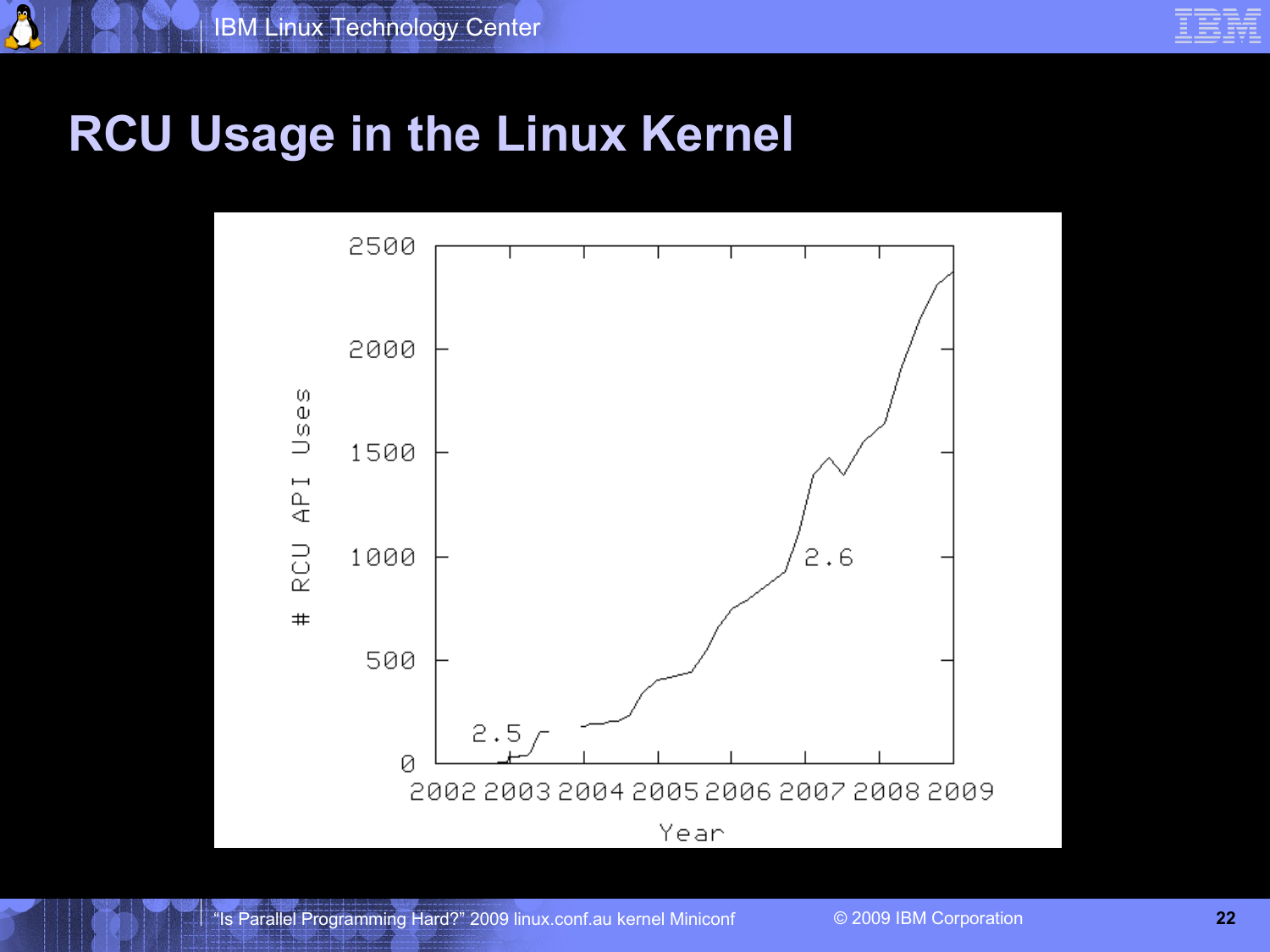# **RCU Area of Applicability**

Read-Mostly, Stale & Inconsistent Data OK (RCU Works Great!!!)

Read-Mostly, Need Consistent Data (RCU Works OK)

Read-Write, Need Consistent Data (RCU *Might* Be OK...)

Update-Mostly, Need Consistent Data (RCU is *Really* Unlikely to be the Right Tool For The Job)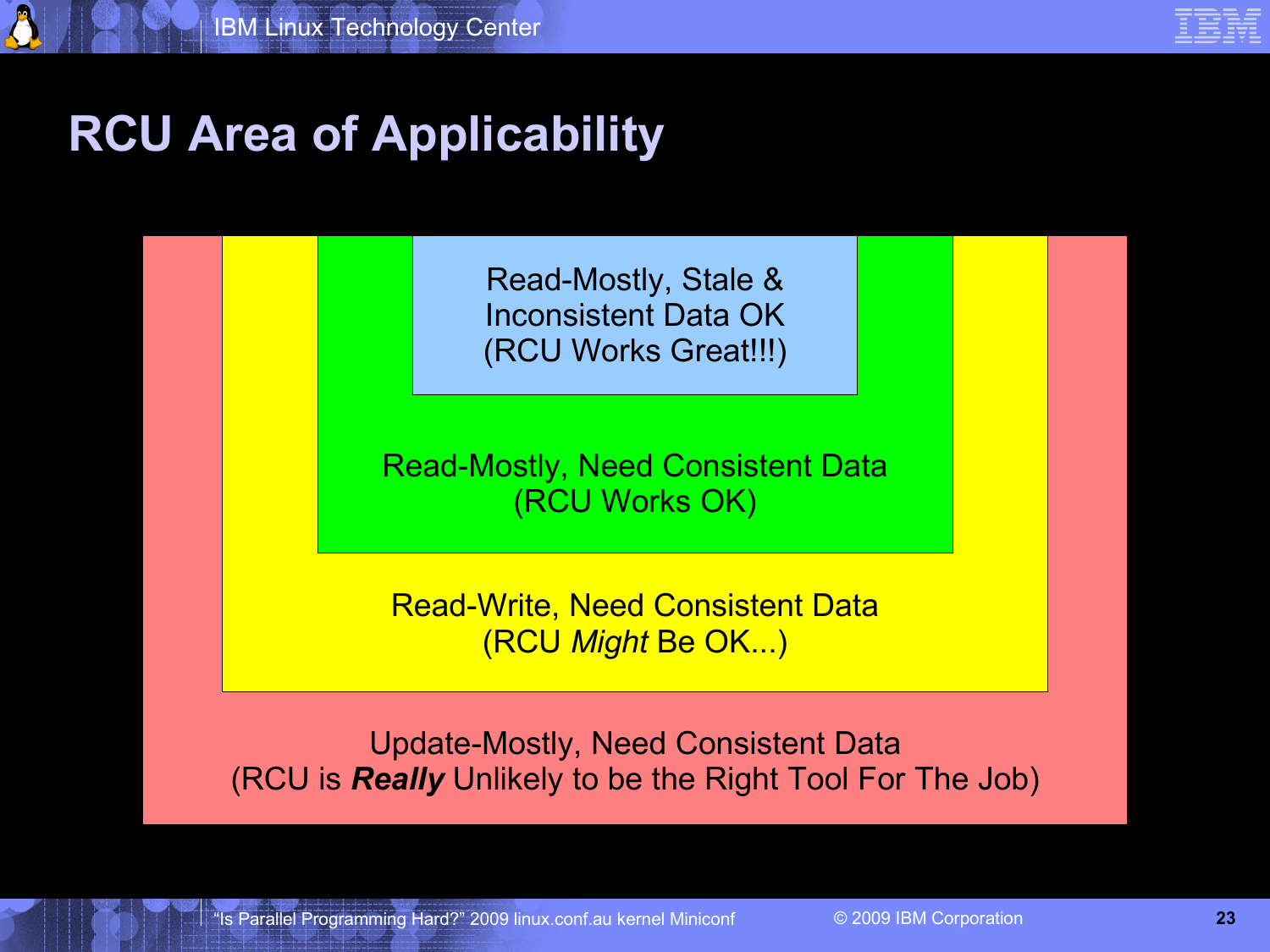## **Performance of Synchronization Mechanisms**

"Is Parallel Programming Hard?" 2009 linux.conf.au kernel Miniconf © 2009 IBM Corporation **24**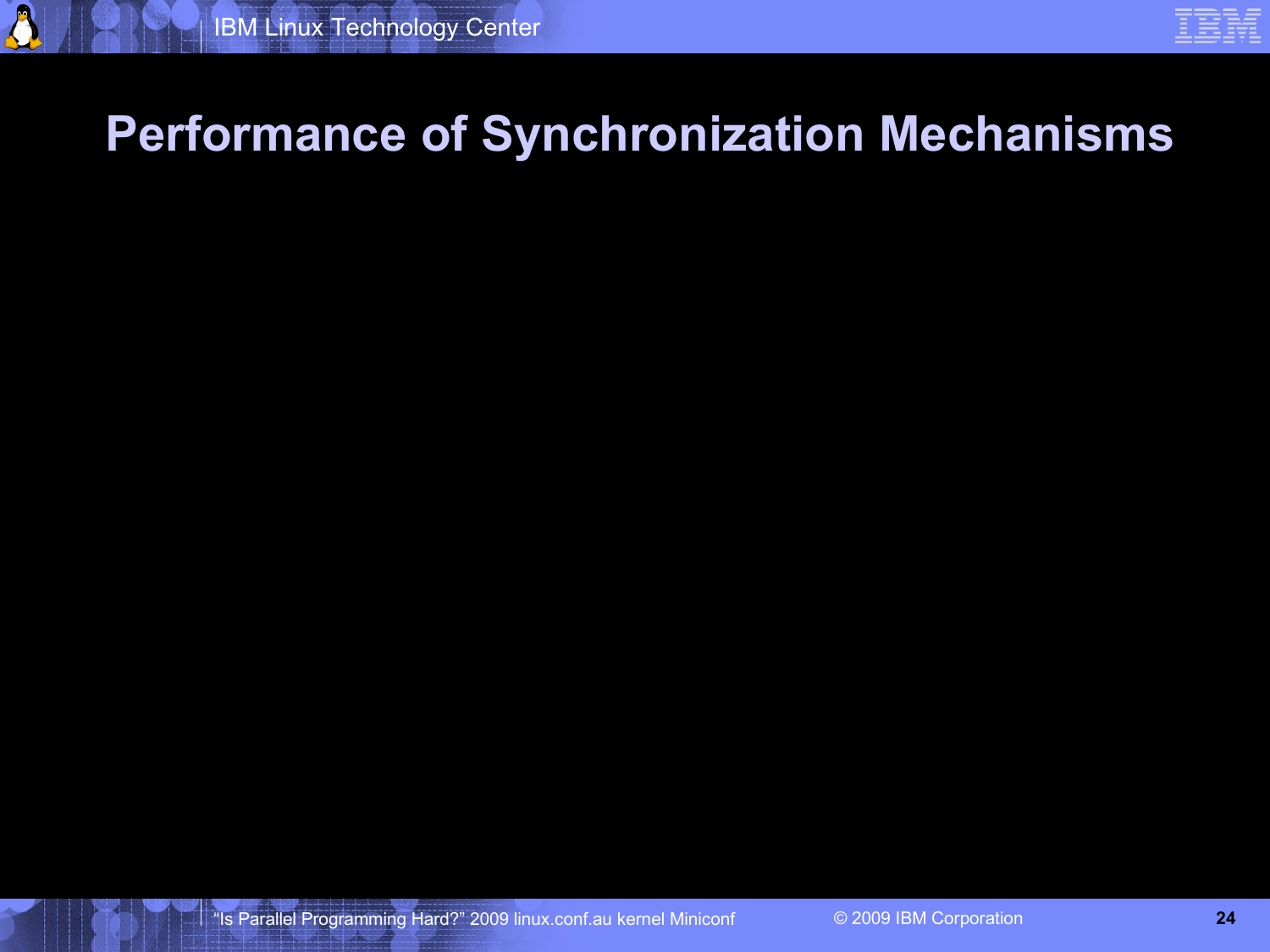## **Performance of Synchronization Mechanisms**

#### **4-CPU 1.8GHz AMD Opteron 844 system**

Need to be here! (Partitioning/RC

| U) Operation          | Cost (ns)   | Ratiol |
|-----------------------|-------------|--------|
| Clock period          | 0.6         |        |
| <b>Best-case CAS</b>  | <b>37.9</b> | 63.2   |
| Best-case lock        | <b>65.6</b> | 109.3  |
| Single cache miss     | 139.5       | 232.5  |
| <b>CAS cache miss</b> | 306.0       | 510.0  |

Heavily optimized readerwriter lock might get here for readers (but too bad about those poor writers...)



Typical synchronization mechanisms do this a lot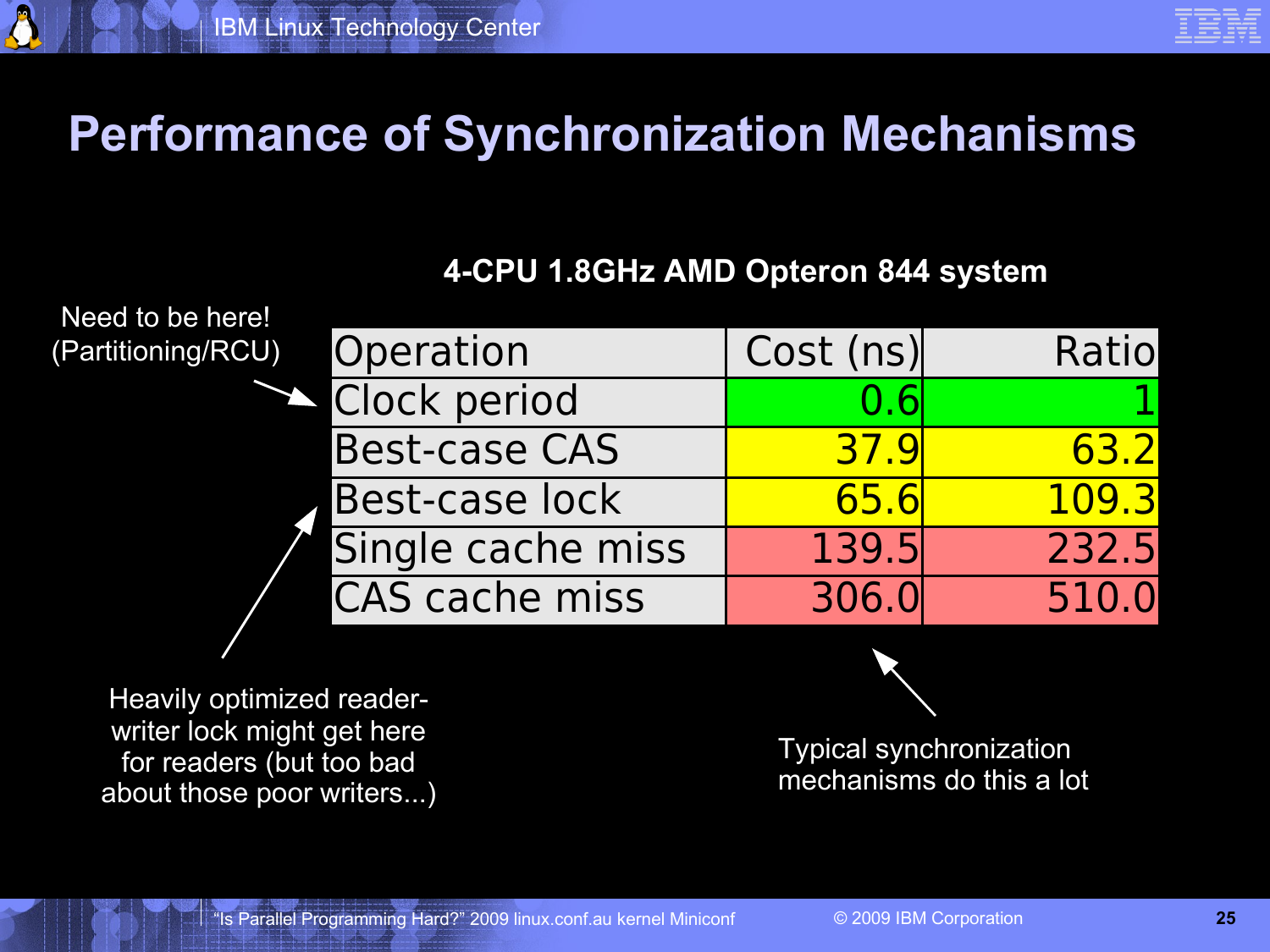

# **System Hardware Structure**

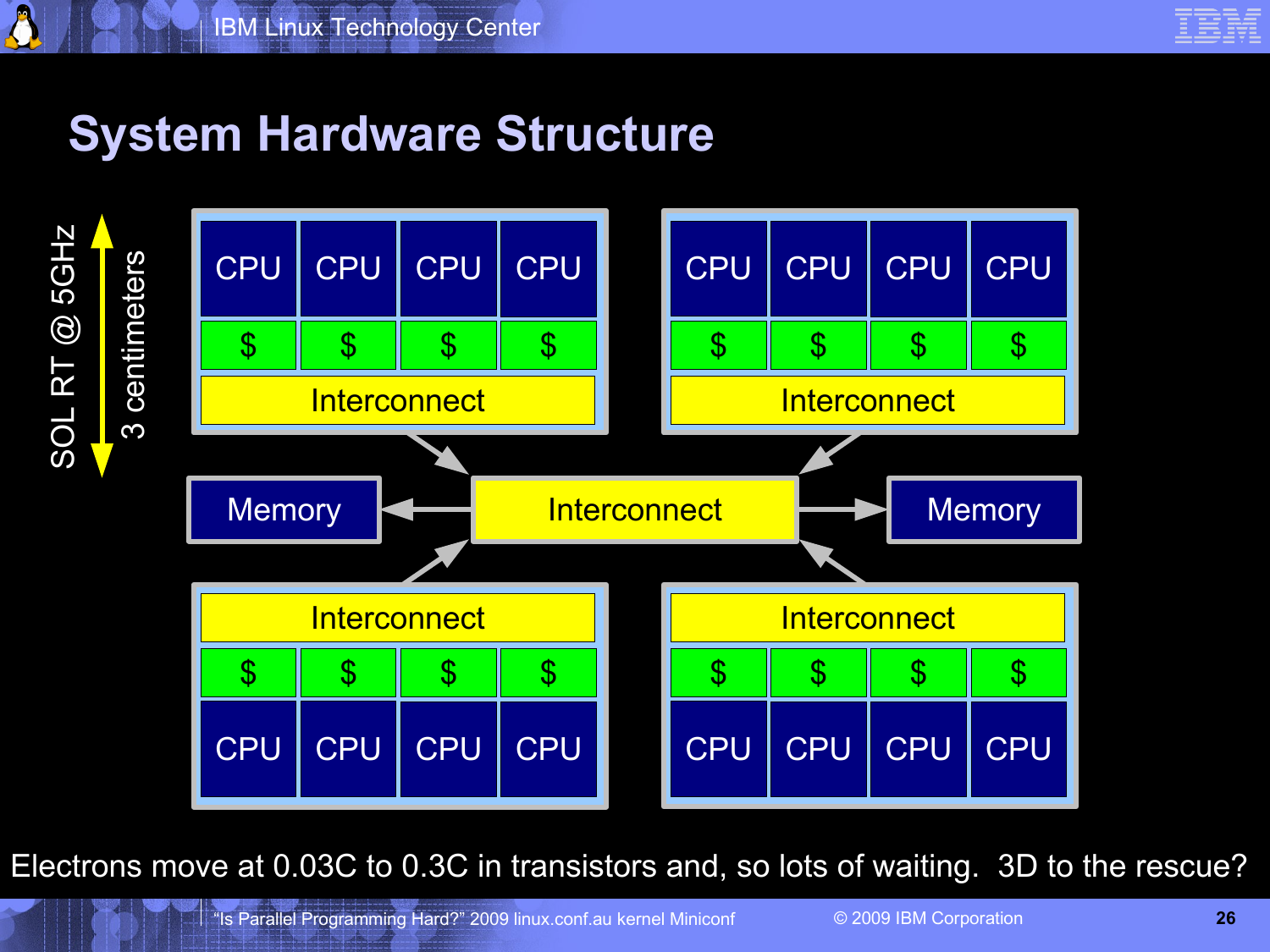

## **CPU Hardware Structure**

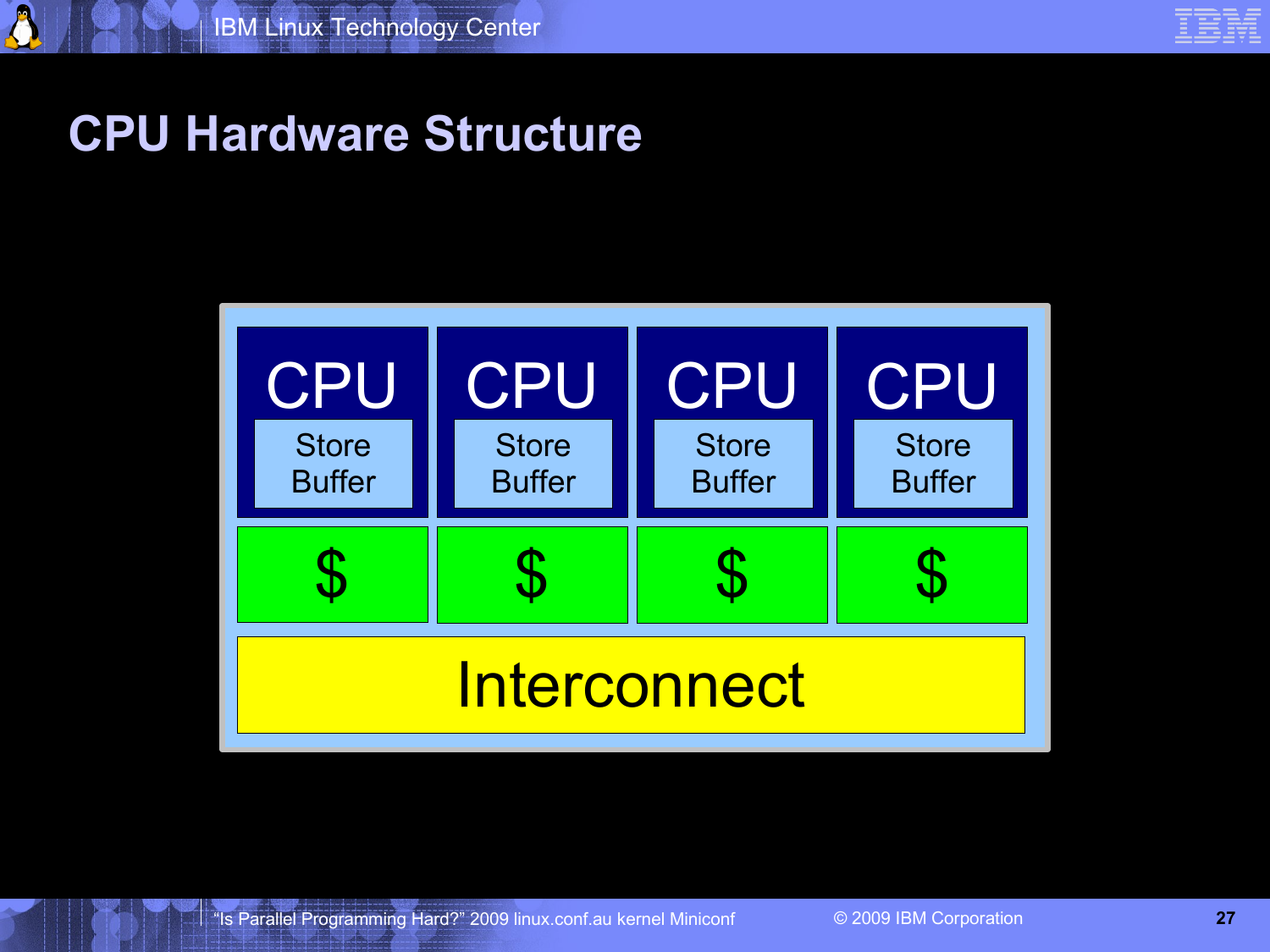| and the state     | <b>STATE</b> | a sa sala          |
|-------------------|--------------|--------------------|
| <b>STATISTICS</b> |              |                    |
| <b>STATISTICS</b> |              | <b>STATISTICS</b>  |
|                   |              | a i<br>and a state |
|                   |              |                    |

## **Why Aren't All Instructions Created Equal?**

 $a = 1$ ;  $b = 2;$  $c = 3$ ; Store Buffer  $a=1$  $a=1,b=2$ a=1,b=2,c=3

A



**Wait for cache line containing "c"!!! Cannot possibly know "t" till then!!!**

There are many tricks the HW guys play – otherwise the latencies would be *much* worse.

"Is Parallel Programming Hard?" 2009 linux.conf.au kernel Miniconf © 2009 IBM Corporation **28**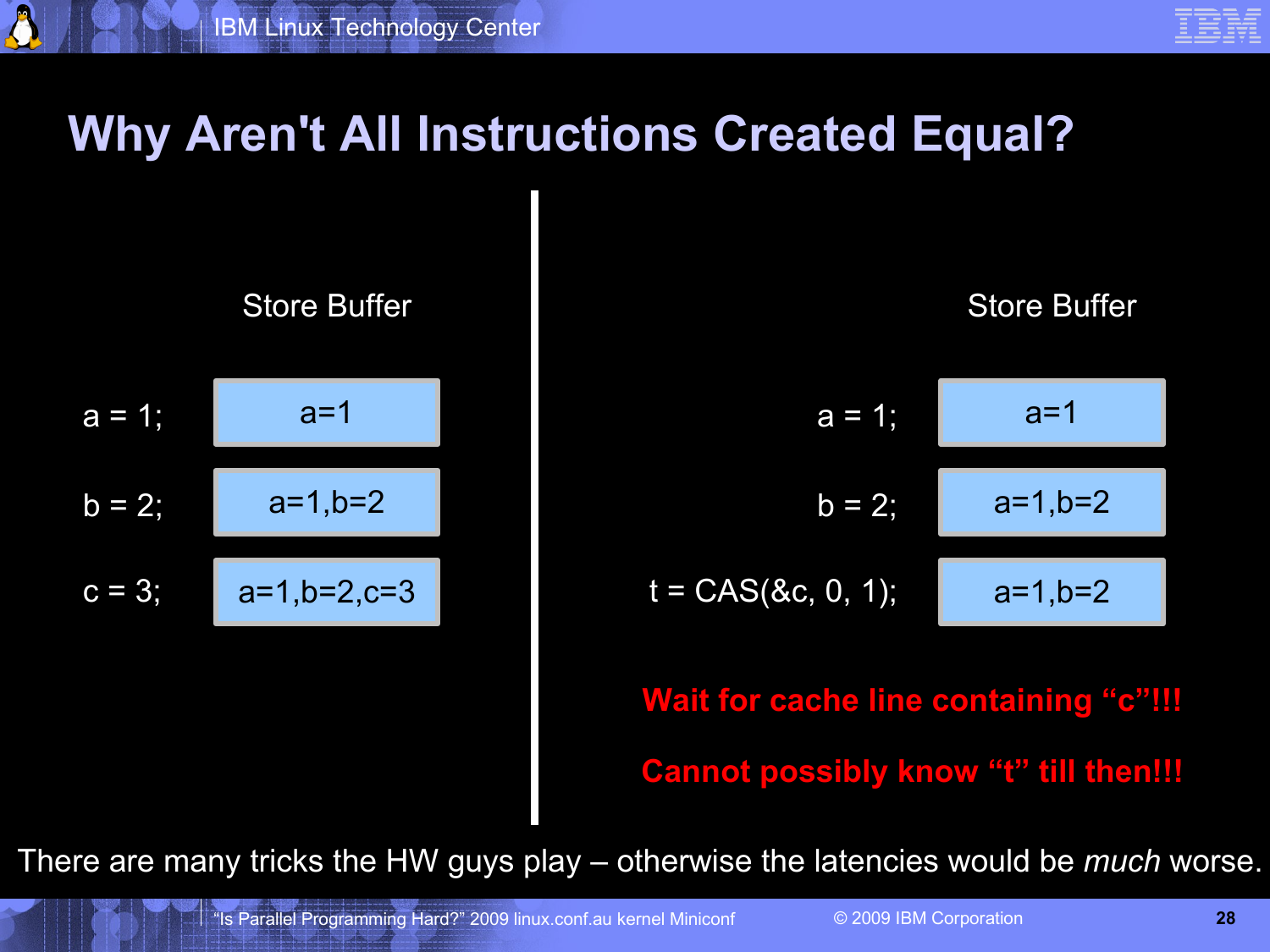## **Visual Demonstration of Instruction Overhead**

## **The Bogroll Demonstration**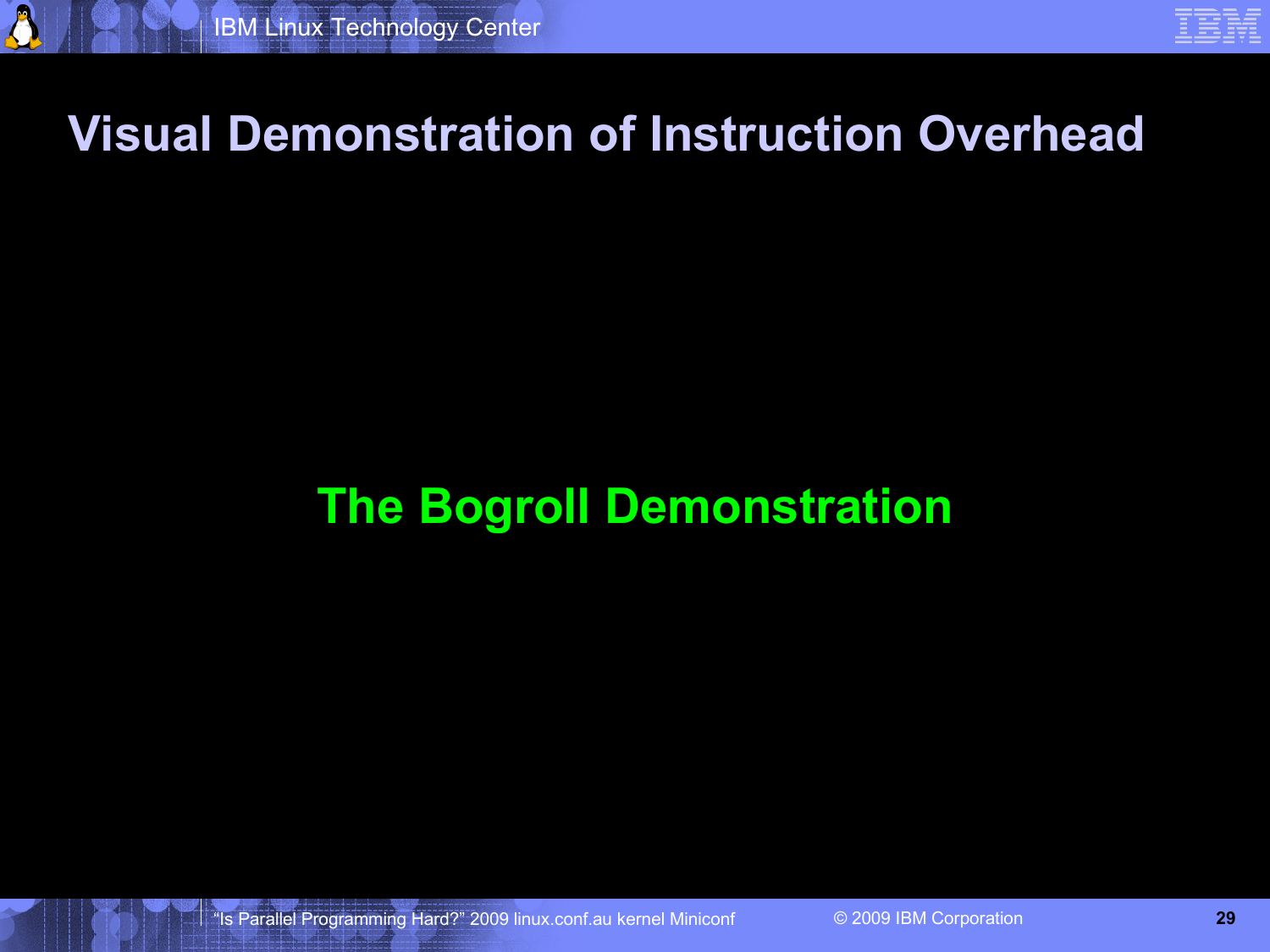|                                    | <b>STATE</b> | <b>STATE</b> |                   |  |
|------------------------------------|--------------|--------------|-------------------|--|
| and the state<br><b>STATISTICS</b> |              |              |                   |  |
| a sa na                            |              | a sa ta      | <b>STATISTICS</b> |  |
|                                    |              |              | a i               |  |
|                                    |              |              |                   |  |

## **Exercise: Dining Philosophers Problem**

Each philosopher requires two forks to eat. Need to avoid starvation.

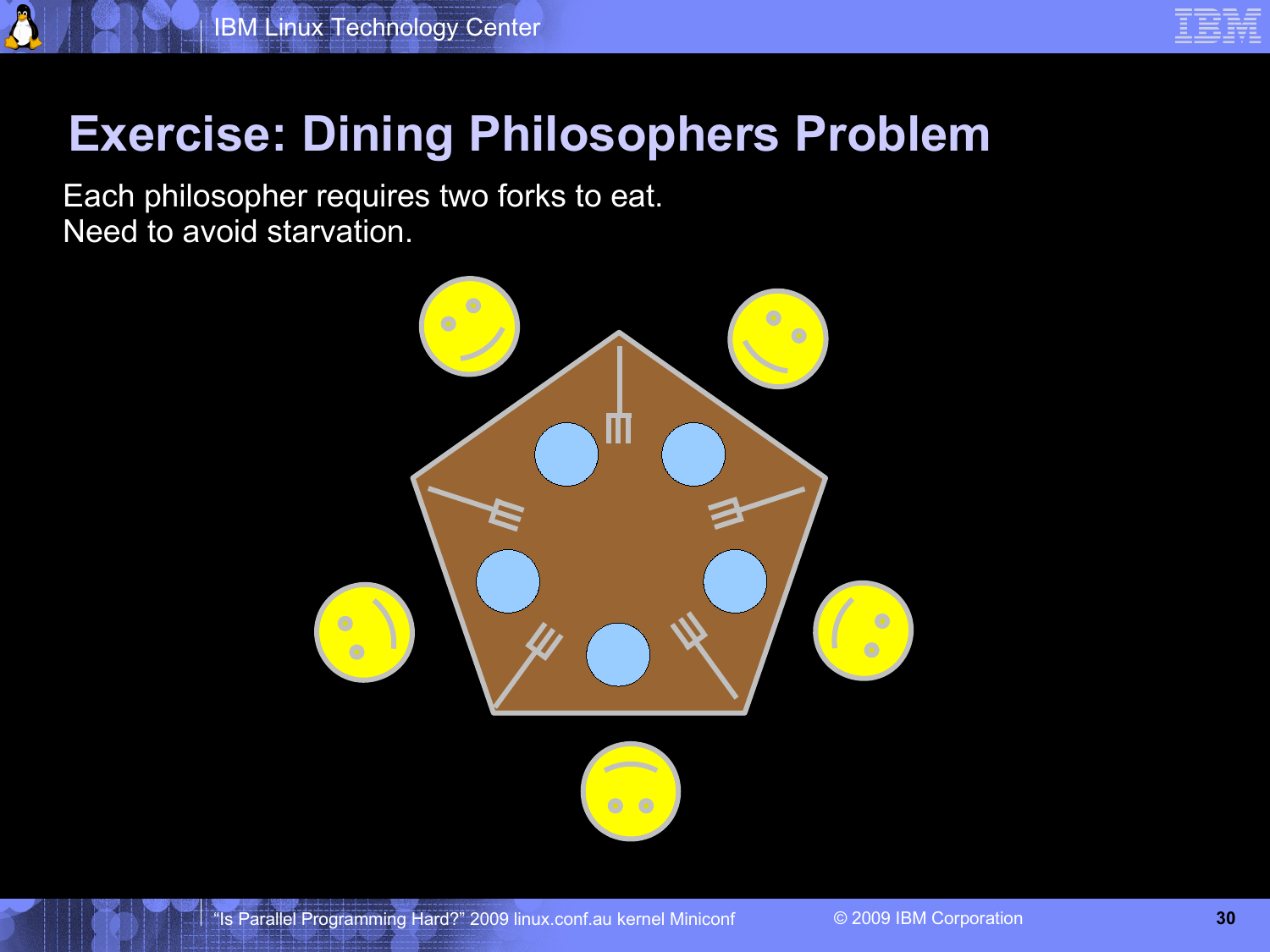|                                                                                                                                 | <b>STATE</b> | <b>STATE</b> |                        |
|---------------------------------------------------------------------------------------------------------------------------------|--------------|--------------|------------------------|
| and the state                                                                                                                   |              |              |                        |
| <b>STATISTICS</b>                                                                                                               |              |              |                        |
|                                                                                                                                 |              |              | <b>STATISTICS</b>      |
|                                                                                                                                 |              |              | a i                    |
| $\mathcal{L}^{\text{max}}_{\text{max}}$ and $\mathcal{L}^{\text{max}}_{\text{max}}$ and $\mathcal{L}^{\text{max}}_{\text{max}}$ |              |              | <b>Service Service</b> |

#### **Exercise: Dining Philosophers Solution #1**

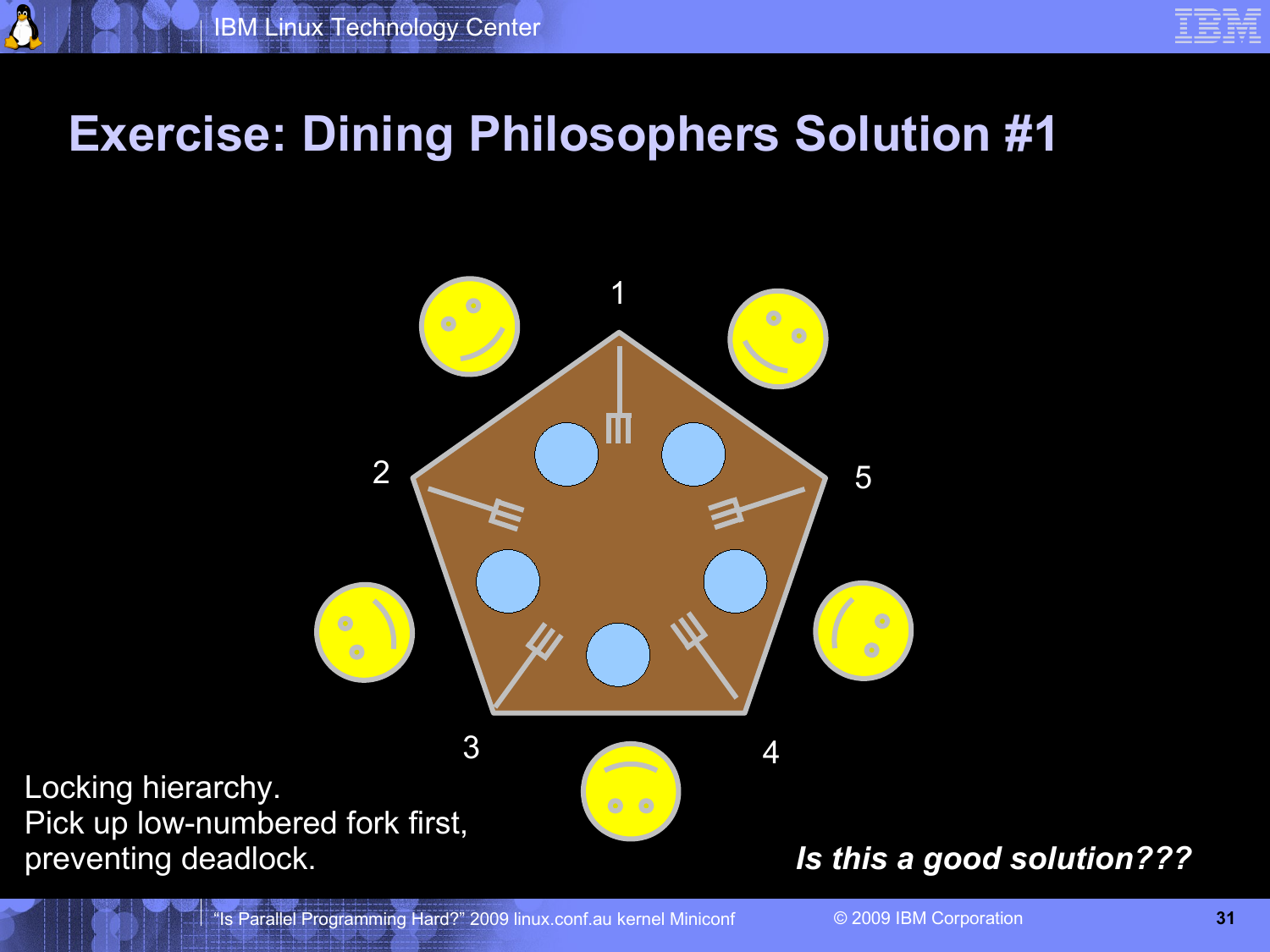|                                                                                                                                 | <b>STATE</b> | <b>STATE</b> |                        |
|---------------------------------------------------------------------------------------------------------------------------------|--------------|--------------|------------------------|
| and the state                                                                                                                   |              |              |                        |
| <b>STATISTICS</b>                                                                                                               |              |              |                        |
|                                                                                                                                 |              |              | <b>STATISTICS</b>      |
|                                                                                                                                 |              |              | a i                    |
| $\mathcal{L}^{\text{max}}_{\text{max}}$ and $\mathcal{L}^{\text{max}}_{\text{max}}$ and $\mathcal{L}^{\text{max}}_{\text{max}}$ |              |              | <b>Service Service</b> |

#### **Exercise: Dining Philosophers Solution #2**



Locking hierarchy. Pick up low-numbered fork first, preventing deadlock.

If all want to eat, at least two will be able to do so.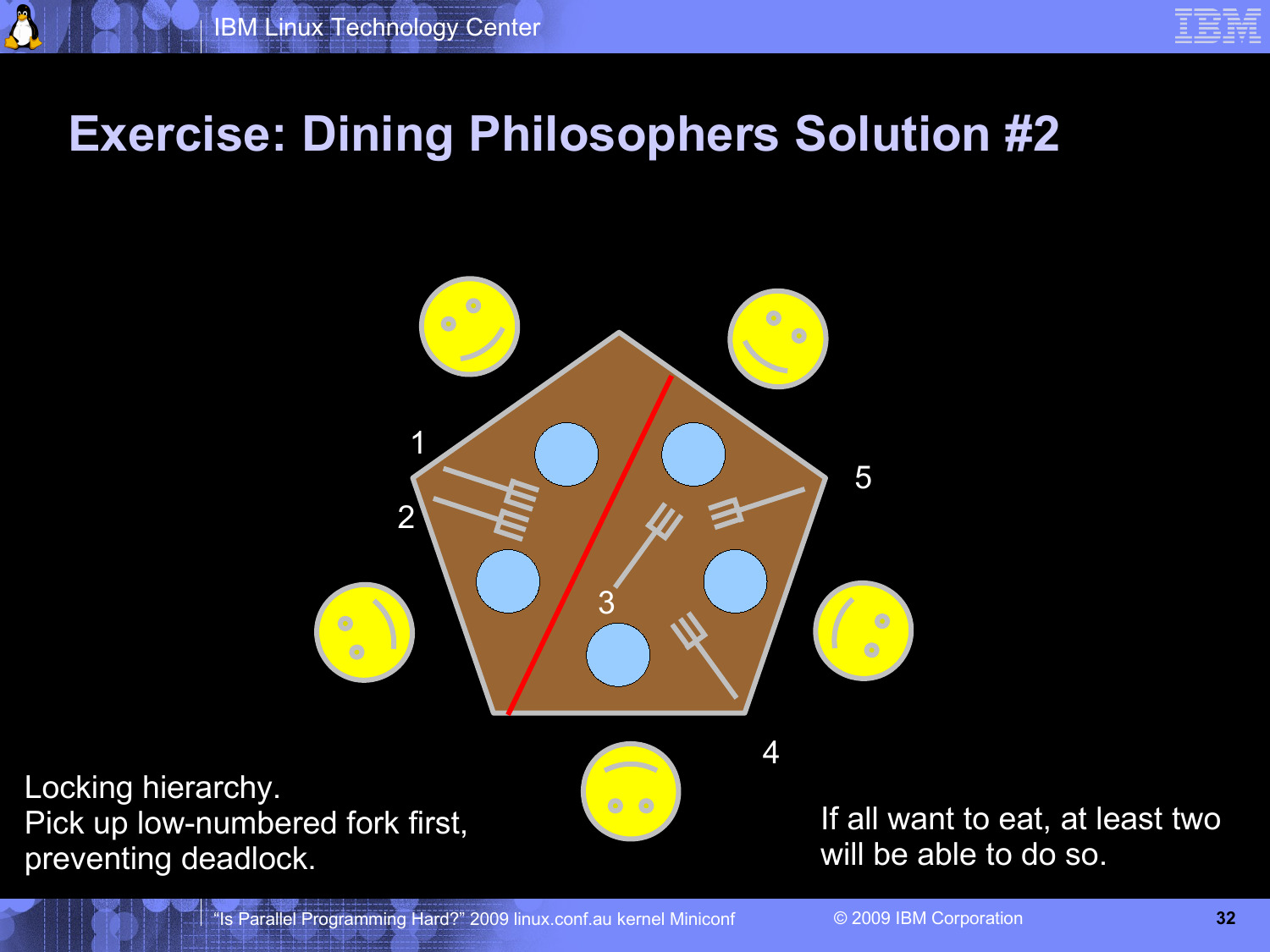#### **Exercise: Dining Philosophers Solution #3**





Zero contention. All 5 can eat concurrently. Excellent disease control.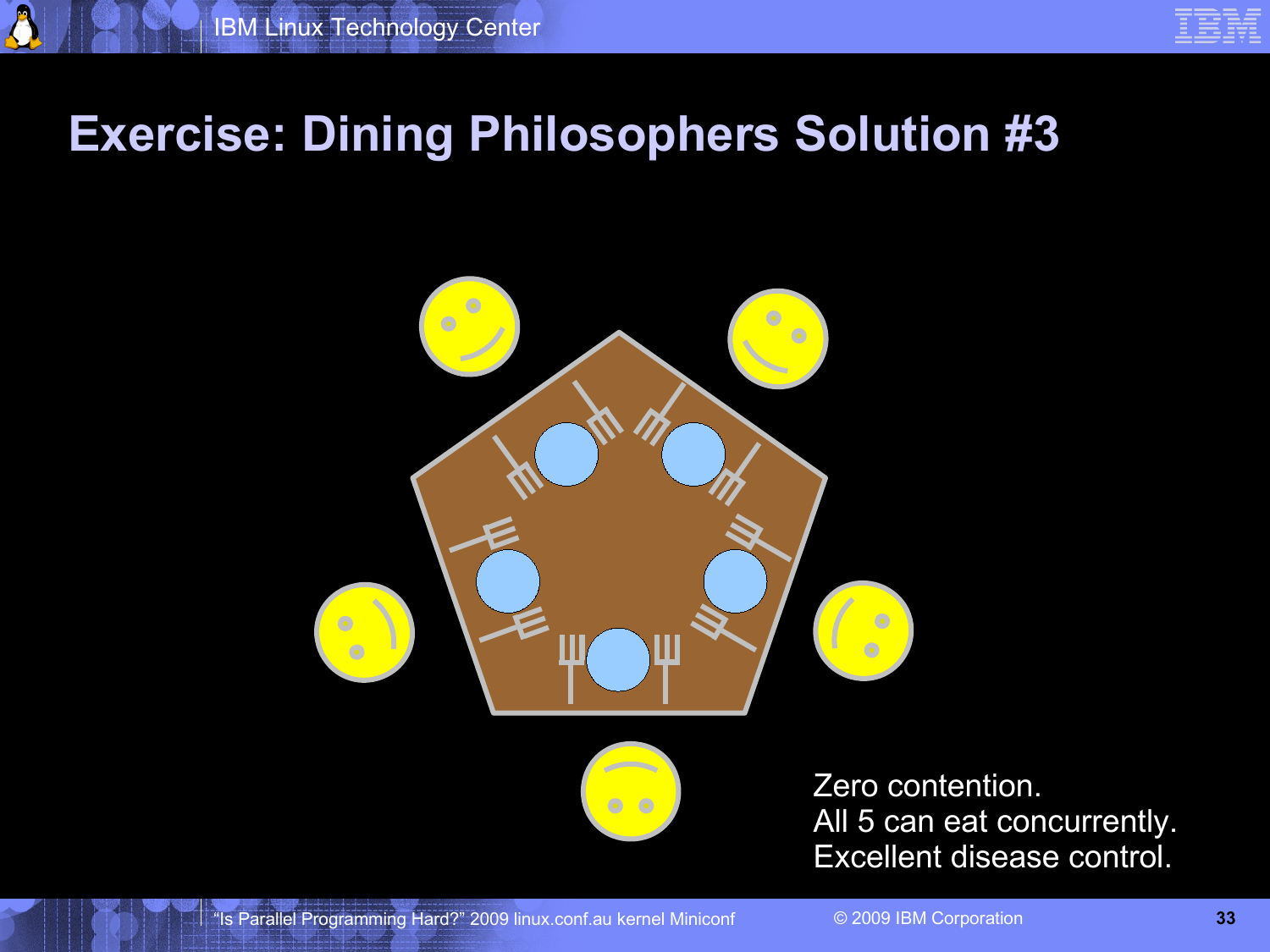## **Exercise: Dining Philosophers Solutions**

#### **Objections to solution #2 and #3:**

- **"You can't just change the rules like that!!!"**
	- **No rule against moving or adding forks!!!**
- **"Dining Philosophers Problem valuable lock-hierarchy teaching tool – #3 just destroyed it!!!"**
	- **Lock hierarchy is indeed very valuable and widely used, so the restriction "there can only be five forks positioned as shown" does indeed have its place, even if it didn't appear in this instance of the Dining Philosophers Problem.**
	- **But the lesson of transforming the problem into perfectly partitionable form is also very valuable, and given the wide availability of cheap multiprocessors, most desperately needed.**
- **"But what if each fork cost a million dollars?"**
	- **Then we make the philosophers eat with their fingers... ☺**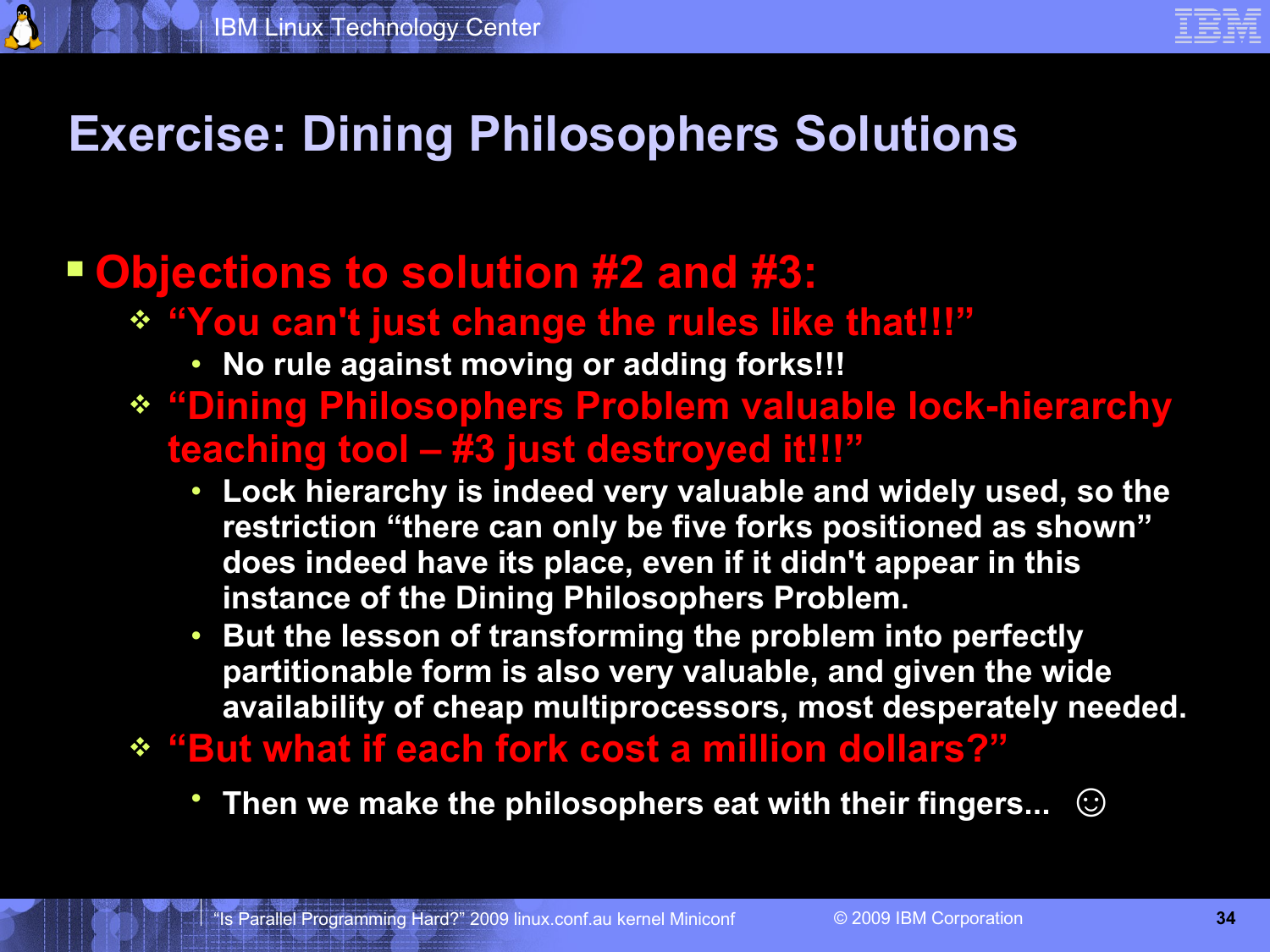

## **But What To Do...**

 **What do you do for a problem that is inherently fine-grained (so that synchronization primitives such as locking, TM, NBS, &c are inefficient) and update-heavy (so that RCU is not helpful)?**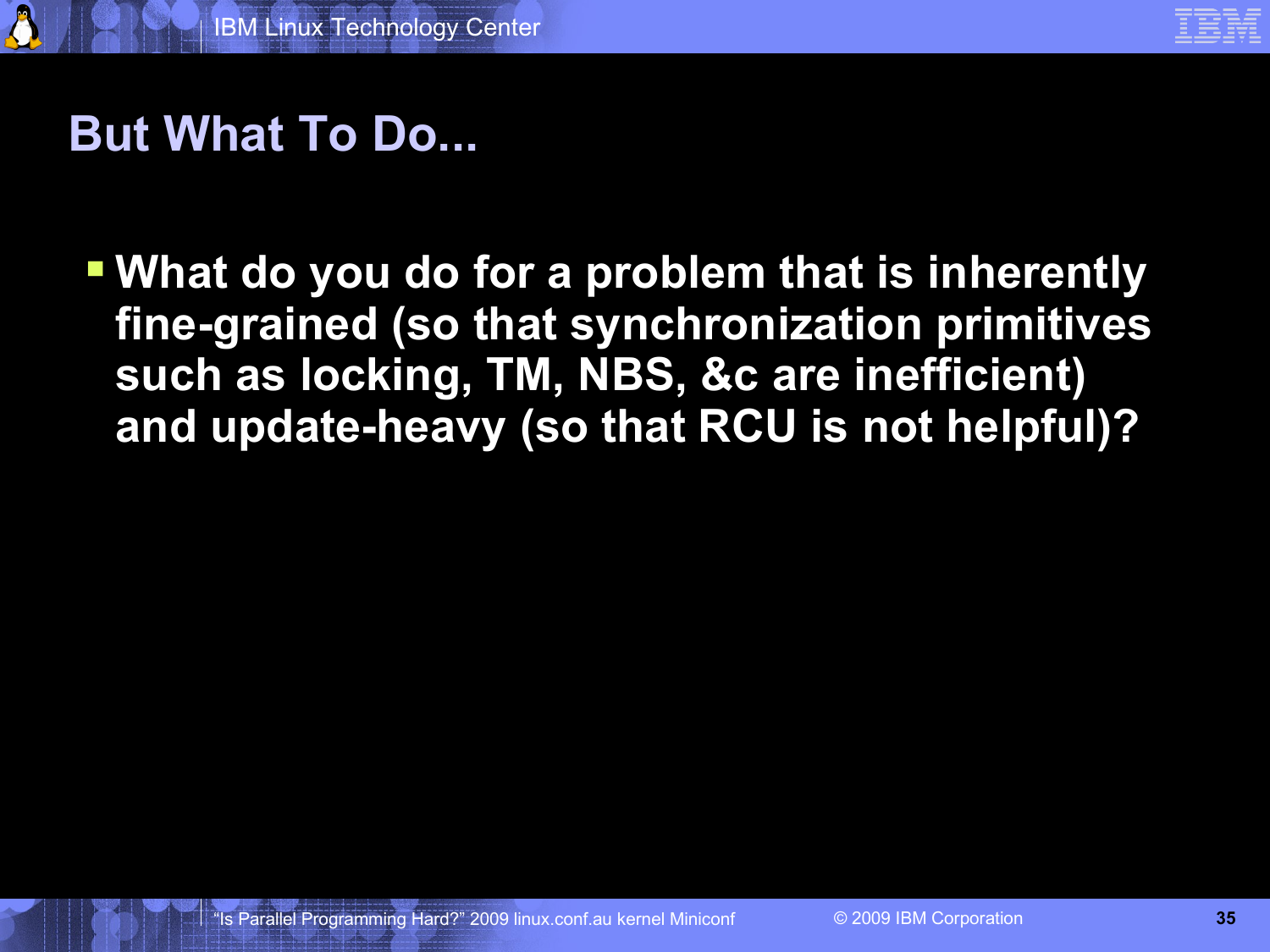

## **But What To Do...**

- **What do you do for a problem that is inherently fine-grained (so that synchronization primitives such as locking, TM, NBS, &c are inefficient) and update-heavy (so that RCU is not helpful)?**
	- **Why not just write an optimized sequential program?**
	- **Or you can always invent something new!!!**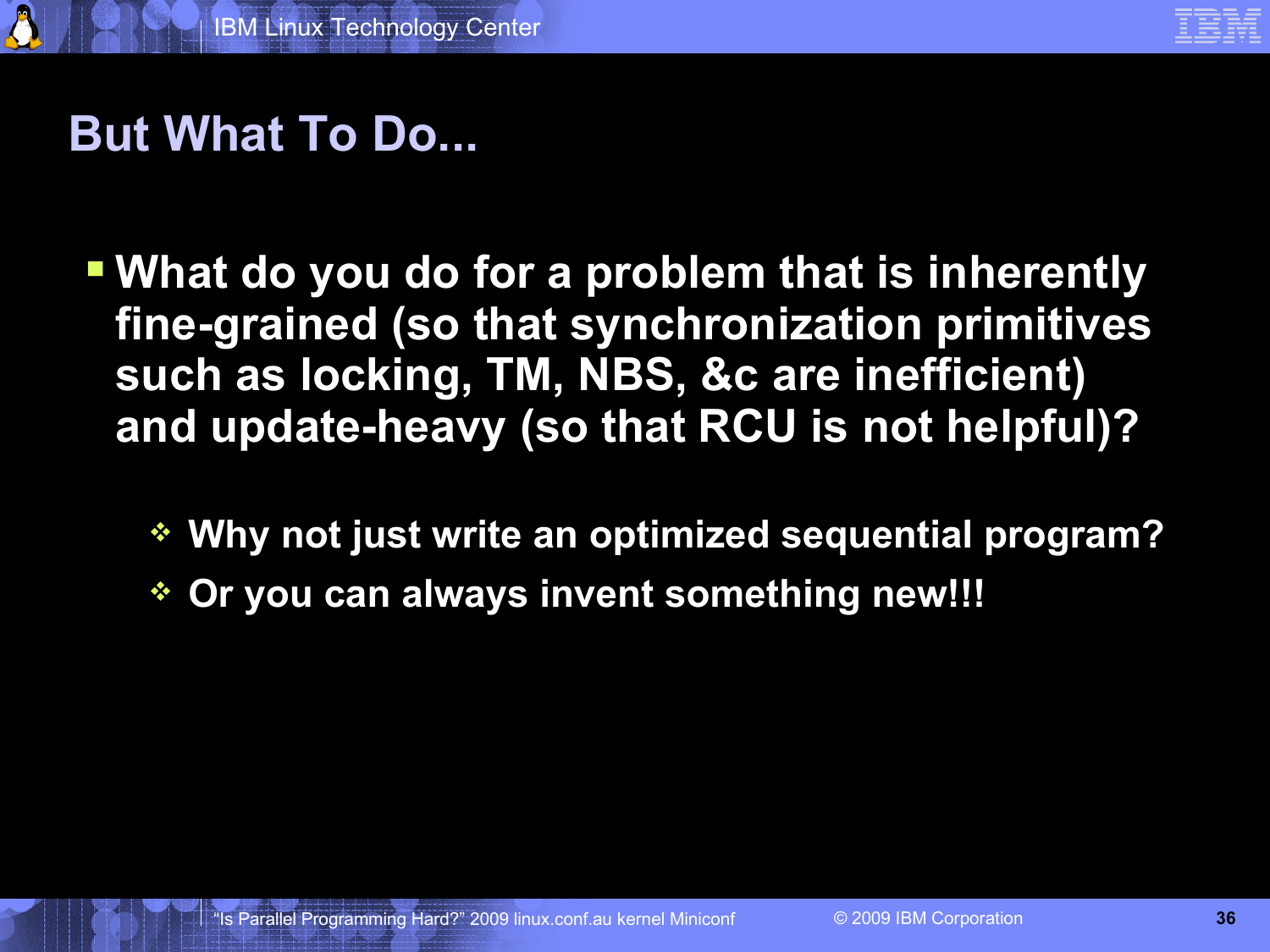#### **Do "Tasks" Relate to Real-World Software?**

"Is Parallel Programming Hard?" 2009 linux.conf.au kernel Miniconf © 2009 IBM Corporation **37**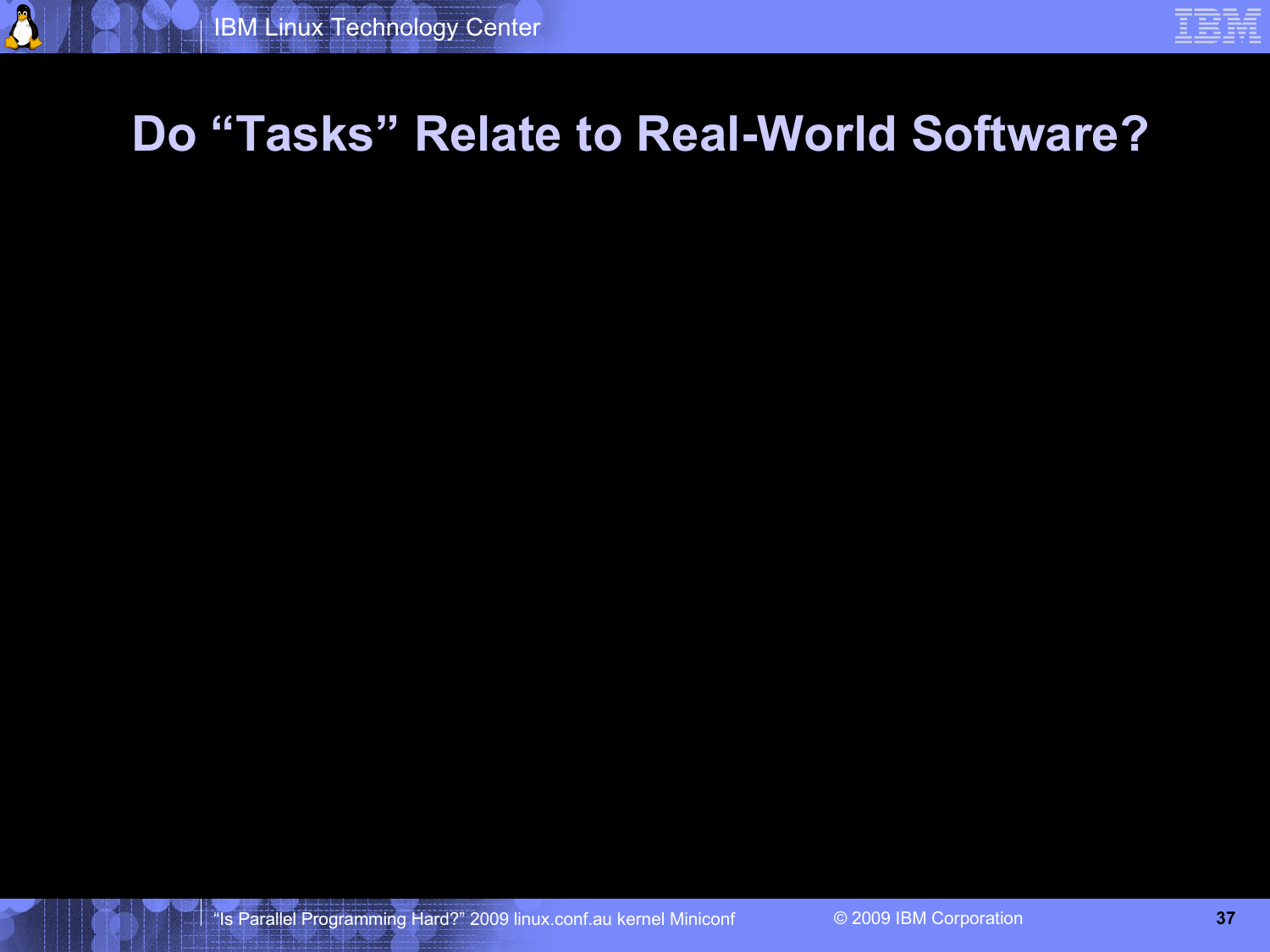

## **Parallel Programming Tasks**



**Data-parallel approach: first partition resources, then partition work, and only then worry about parallel access control. Lather, rinse, and repeat.**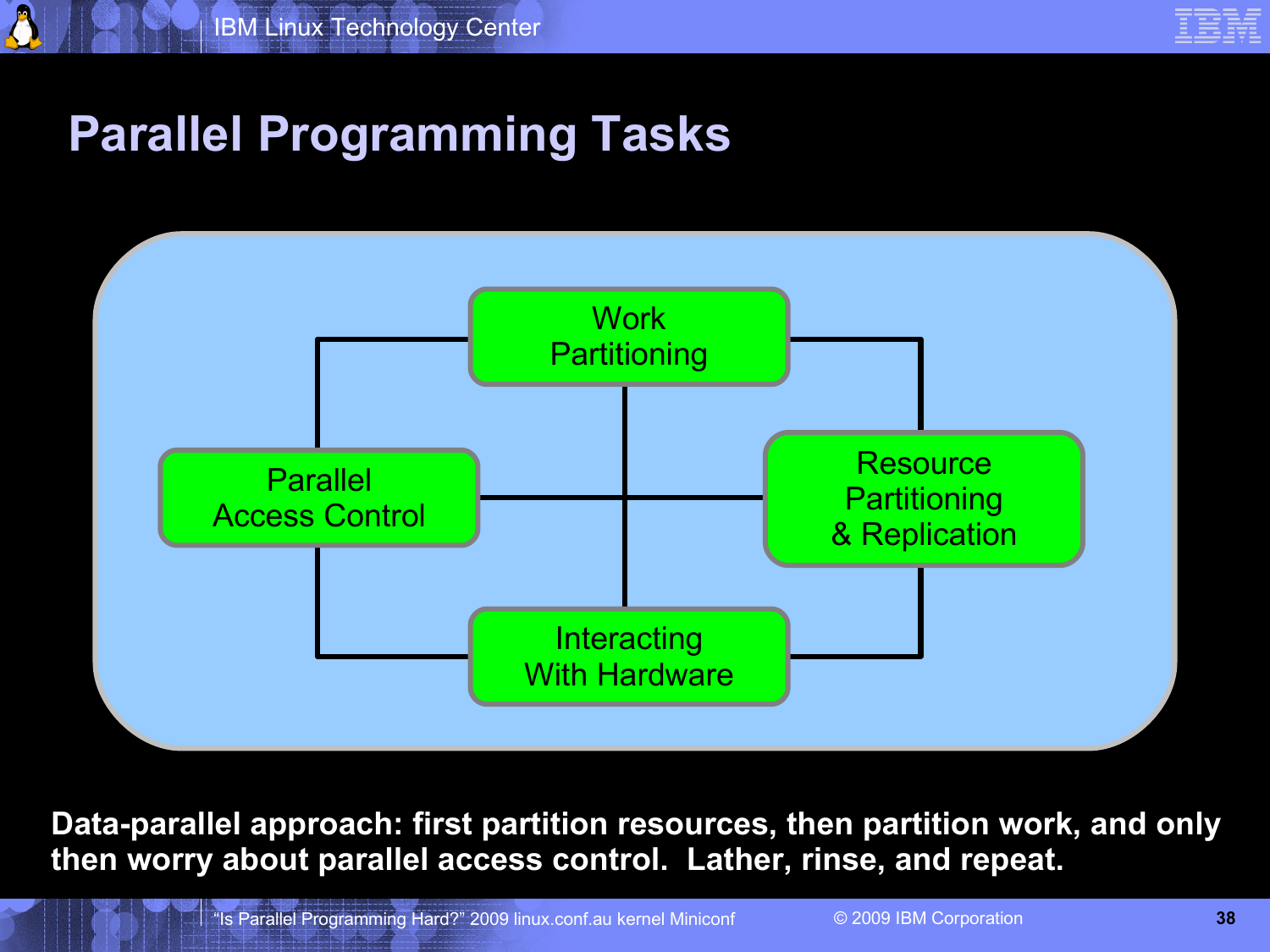## **Do "Tasks" Relate to Real-World Software?**

#### **Three Real-World Production Environments:**

- **"Locking plus threads" (L+T)**
	- **Linux kernel, Pthreads, Windows Threads, ...**
	- **Often augmented: TM, RCU, ...**
- **Message Passing Interface (MPI)**
	- **Environment of choice for high-end scientific computing**
- **Structured Query Language (SQL)**
	- **Decades-old RDBMS workhorse**
- **All three have excellent performance**
	- **Look primarily at productivity**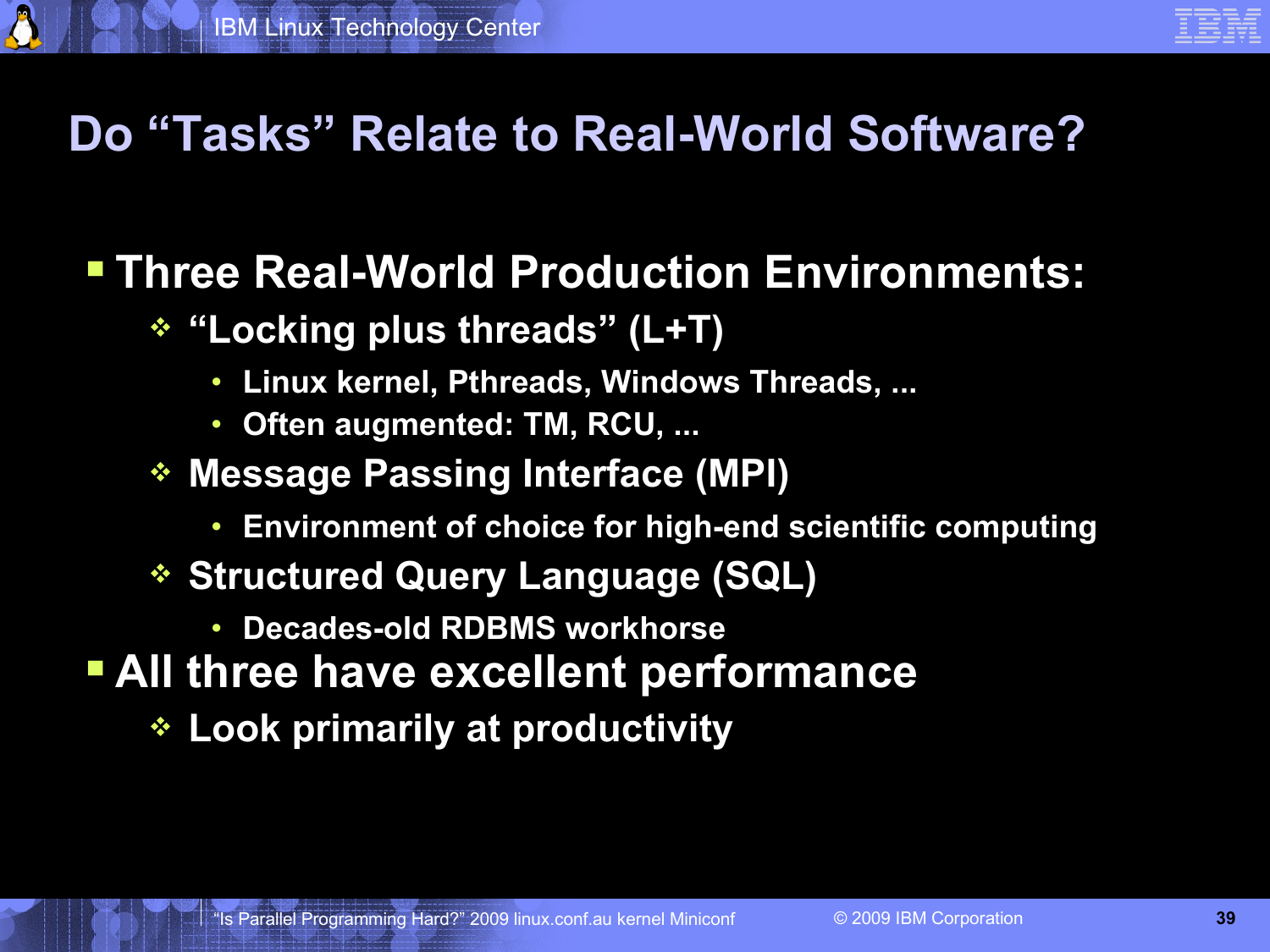#### **Do "Tasks" Relate to Real-World Software?**

|                                 | L+T MPI SQL                                                                                                |              |                         |
|---------------------------------|------------------------------------------------------------------------------------------------------------|--------------|-------------------------|
| <b>Work Partitioning</b>        | m                                                                                                          | m            | $\mathsf{A}$            |
| <b>Error Processing</b>         | $\mathbf{A}$                                                                                               | $\mathsf{A}$ | $\mathsf{A}$            |
| <b>Global Processing</b>        | m                                                                                                          | m            | $\mathsf{A}$            |
| <b>Thread Load Balancing</b>    | $\mathsf{M}% _{T}=\mathsf{M}_{T}\!\left( a,b\right) ,\ \mathsf{M}_{T}=\mathsf{M}_{T}\!\left( a,b\right) ,$ | M            | $\overline{\mathsf{A}}$ |
| <b>Work Item Load Balancing</b> | m                                                                                                          | m            | A                       |
| <b>Affinity to Resources</b>    | m                                                                                                          | m            | $\overline{\mathsf{A}}$ |
| <b>Control of Utilization</b>   | m                                                                                                          | M            | $\blacktriangle$        |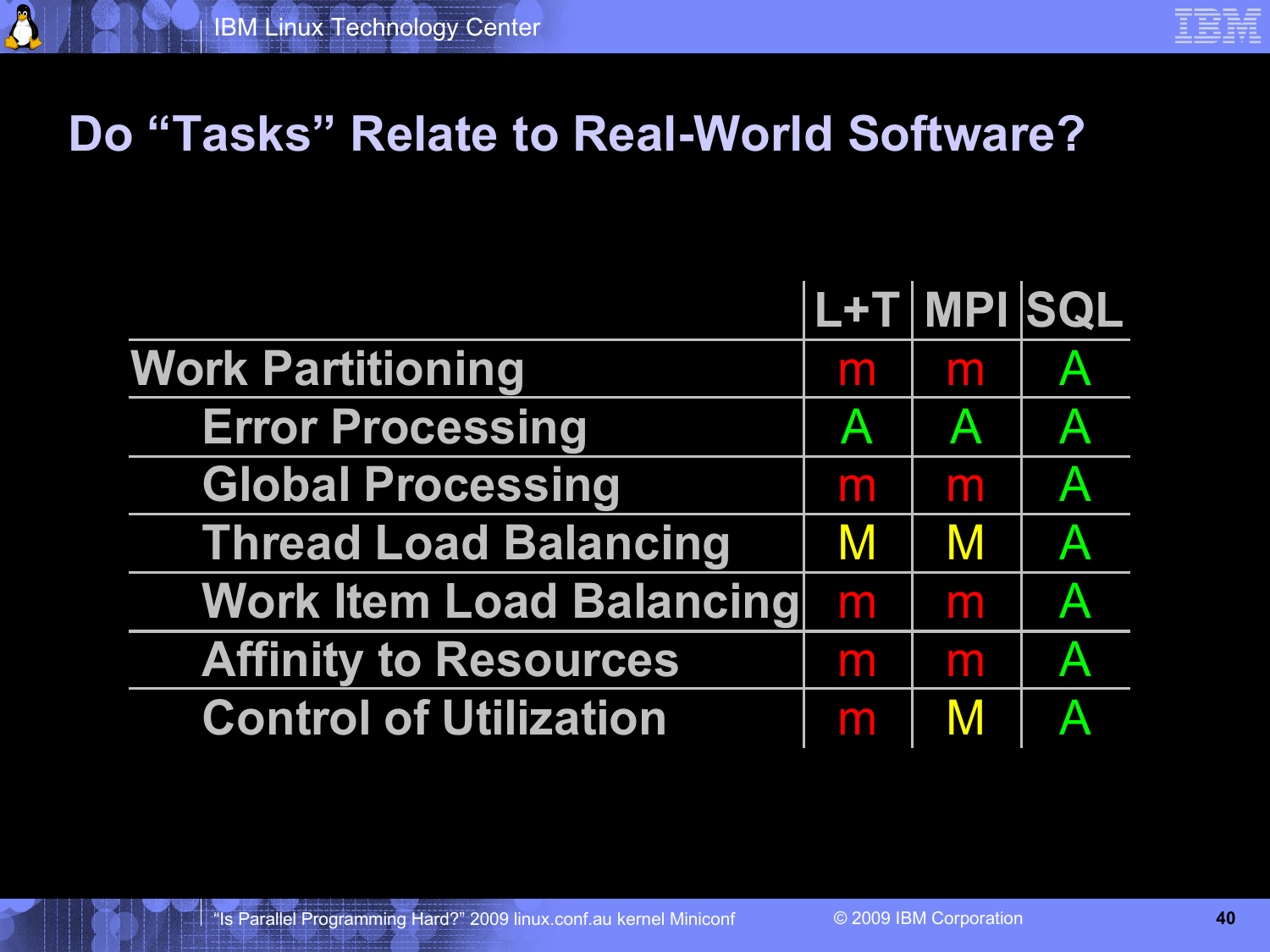## **Do "Tasks" Relate to Real-World Software?**

| <b>Parallel Access Control</b> |   | L+T MPI SQL      |                         |
|--------------------------------|---|------------------|-------------------------|
| <b>Implicit vs. Explicit</b>   |   | $\bigoplus$      |                         |
| <b>Message Passing</b>         | m | m                | $\mathsf{A}$            |
| Locking                        | m |                  | $\blacktriangle$        |
| <b>Transactions</b>            |   |                  | m                       |
| <b>Reference Counting</b>      | m |                  | $\overline{\mathbf{A}}$ |
| <b>Shared Variables</b>        | m |                  | $\mathsf{A}$            |
| <b>Ownership</b>               | m | $\blacktriangle$ | $\blacktriangle$        |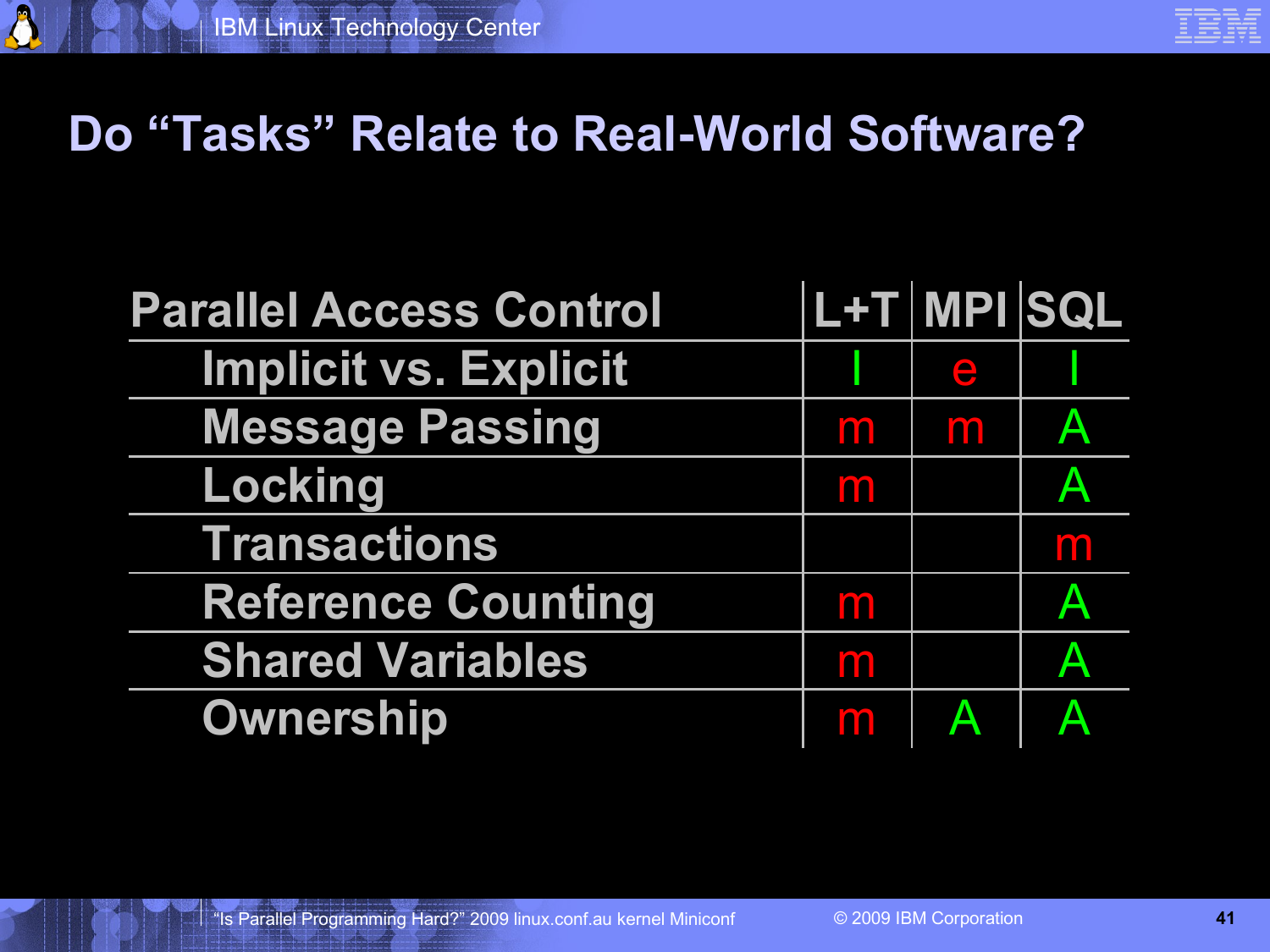## **Do "Tasks" Relate to Real-World Software?**

| <b>Resource Partitioning</b>           | L+T MPI SQL |                         |                         |
|----------------------------------------|-------------|-------------------------|-------------------------|
| <b>Over Systems</b>                    |             | m                       | н                       |
| <b>Over NUMA Nodes</b>                 | m           | m                       | $\mathbf{A}$            |
| <b>Over CPUs/Dies/Cores</b>            | Α           | $\overline{\mathsf{A}}$ | A                       |
| <b>Over Critical Sections</b>          | m           |                         | $\overline{A}$          |
| <b>Over Synchronization Primitives</b> | m           |                         | Н                       |
| <b>Over Storage Devices</b>            | m           | m                       | h                       |
| <b>Over Pages and Cache Lines</b>      | <b>For</b>  | m                       | $\overline{\mathbf{A}}$ |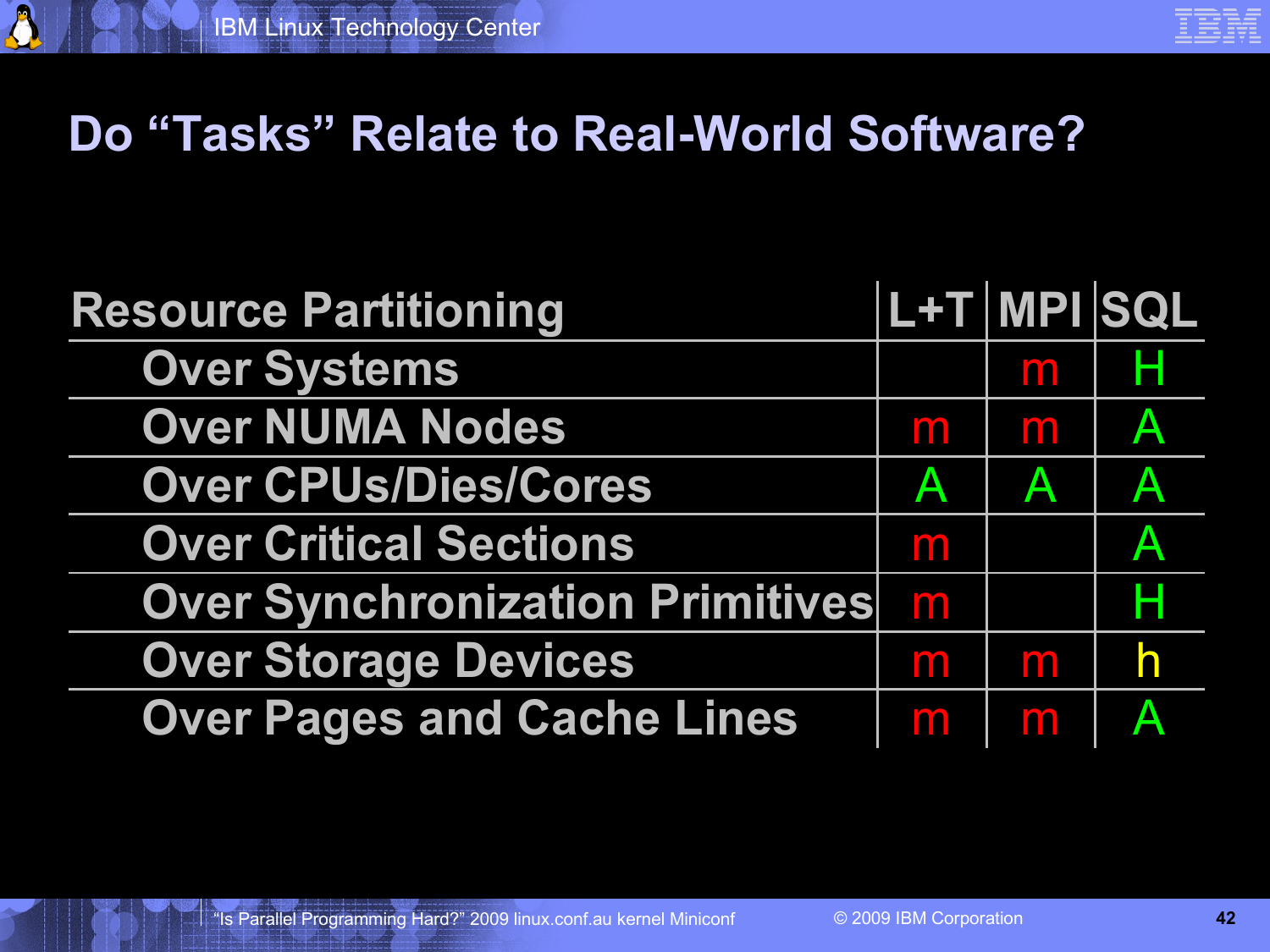### **Conclusions**

"Is Parallel Programming Hard?" 2009 linux.conf.au kernel Miniconf © 2009 IBM Corporation **43**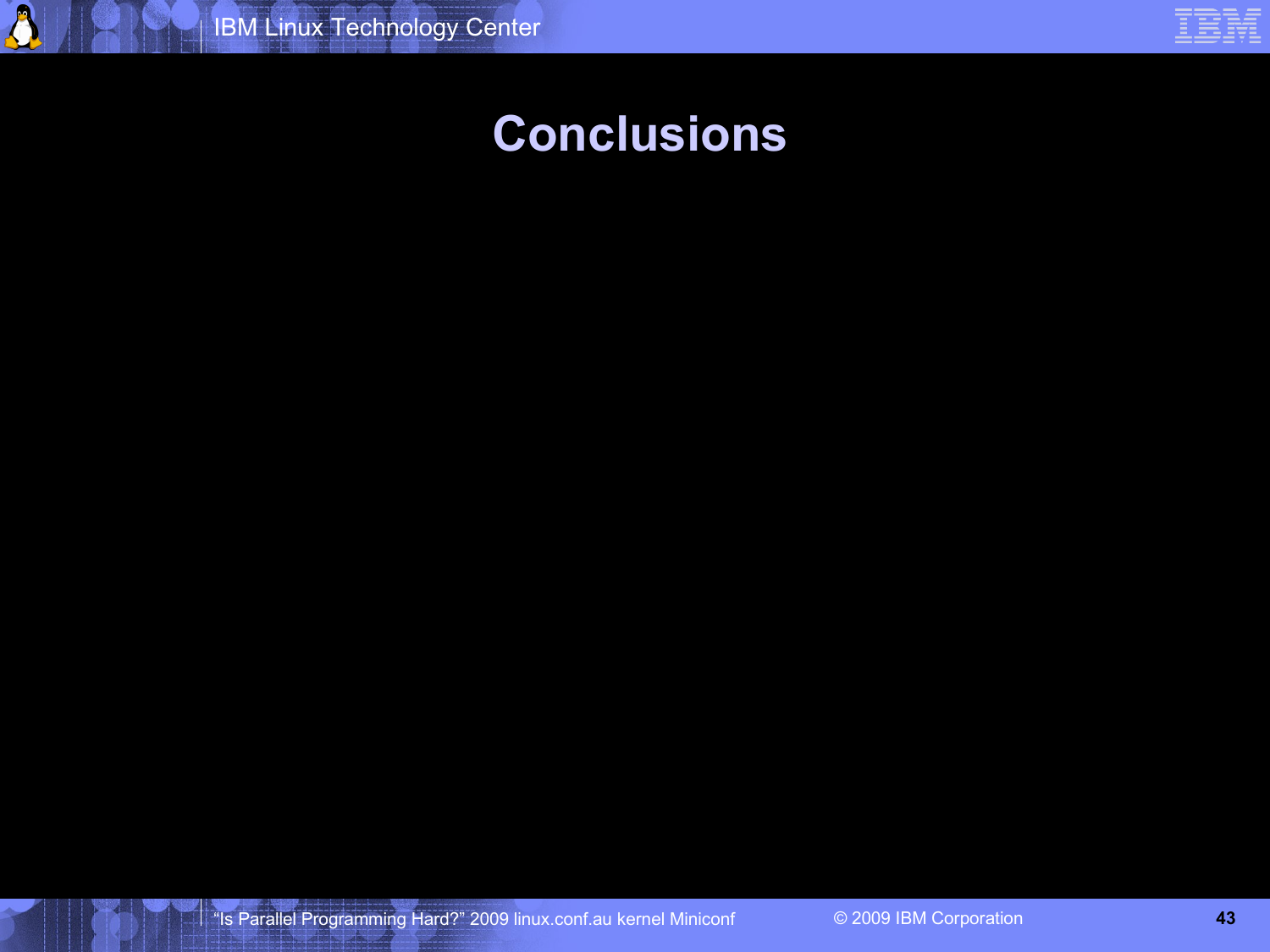

## **Summary and Problem Statement**

- **SQL Offers Impressive Example of Pervasive Parallel Automation With High Performance**
	- **Unfortunately, quite specialized**
- **L+T and MPI are General With High Performance**
	- **Too bad about that low productivity!!!**
- **So: use SQL Where it Makes Sense, Else L+T or MPI** 
	- **MPI scales higher than does L+T, but harder to convert**
- **Parallel Research and Development:**
	- **High productivity and high performance (specialized apps)**
		- **Remember what the spreadsheet did for the PC!!!**
	- **Generality and high performance (infrastructure)**
		- **For the experts developing the above apps**
	- **Generality and high productivity**
		- **But only if some advantage over sequential environment!!!**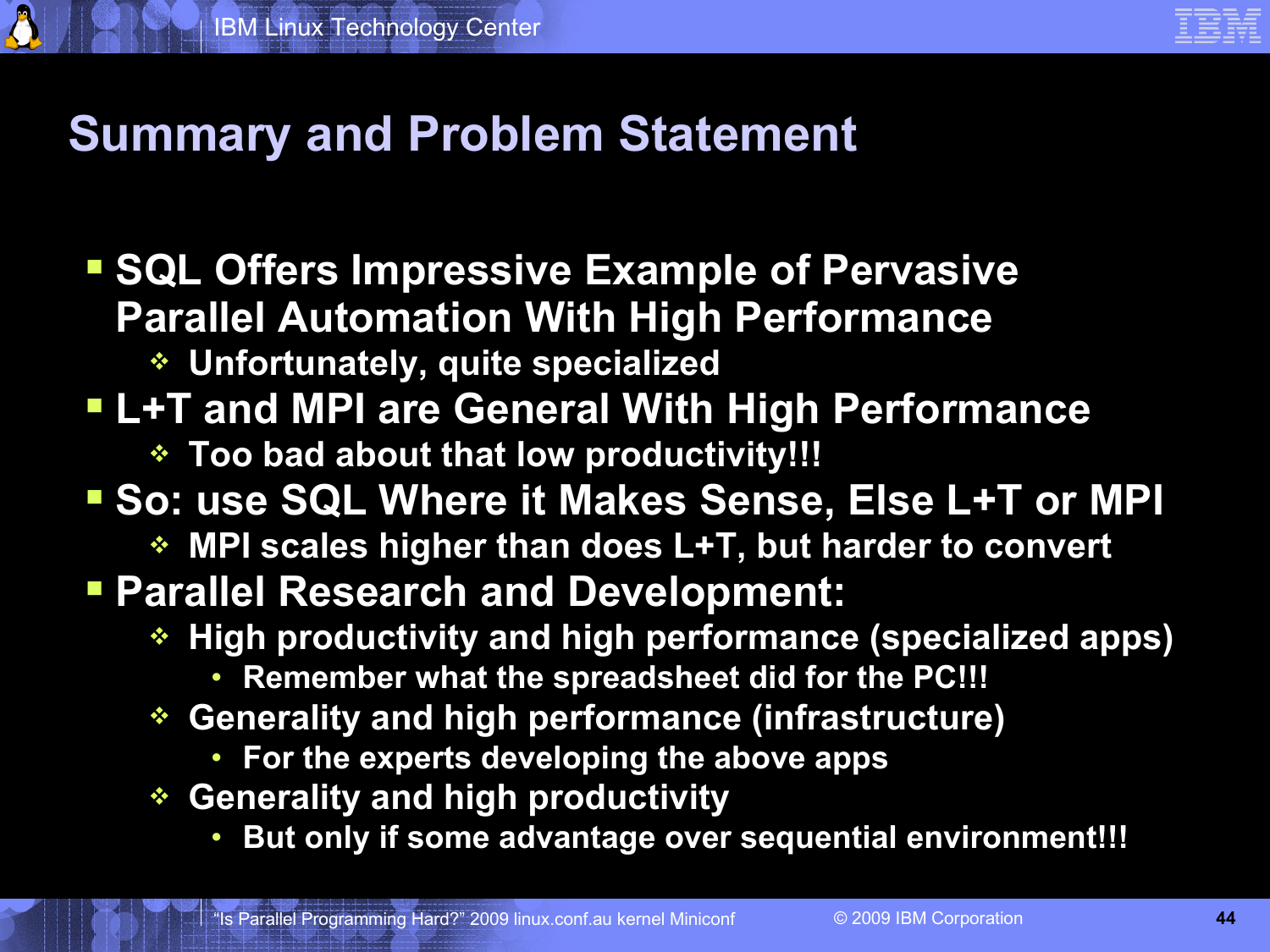## **Problem Statement #1: Parallel Pitfall**

"Is Parallel Programming Hard?" 2009 linux.conf.au kernel Miniconf © 2009 IBM Corporation **45**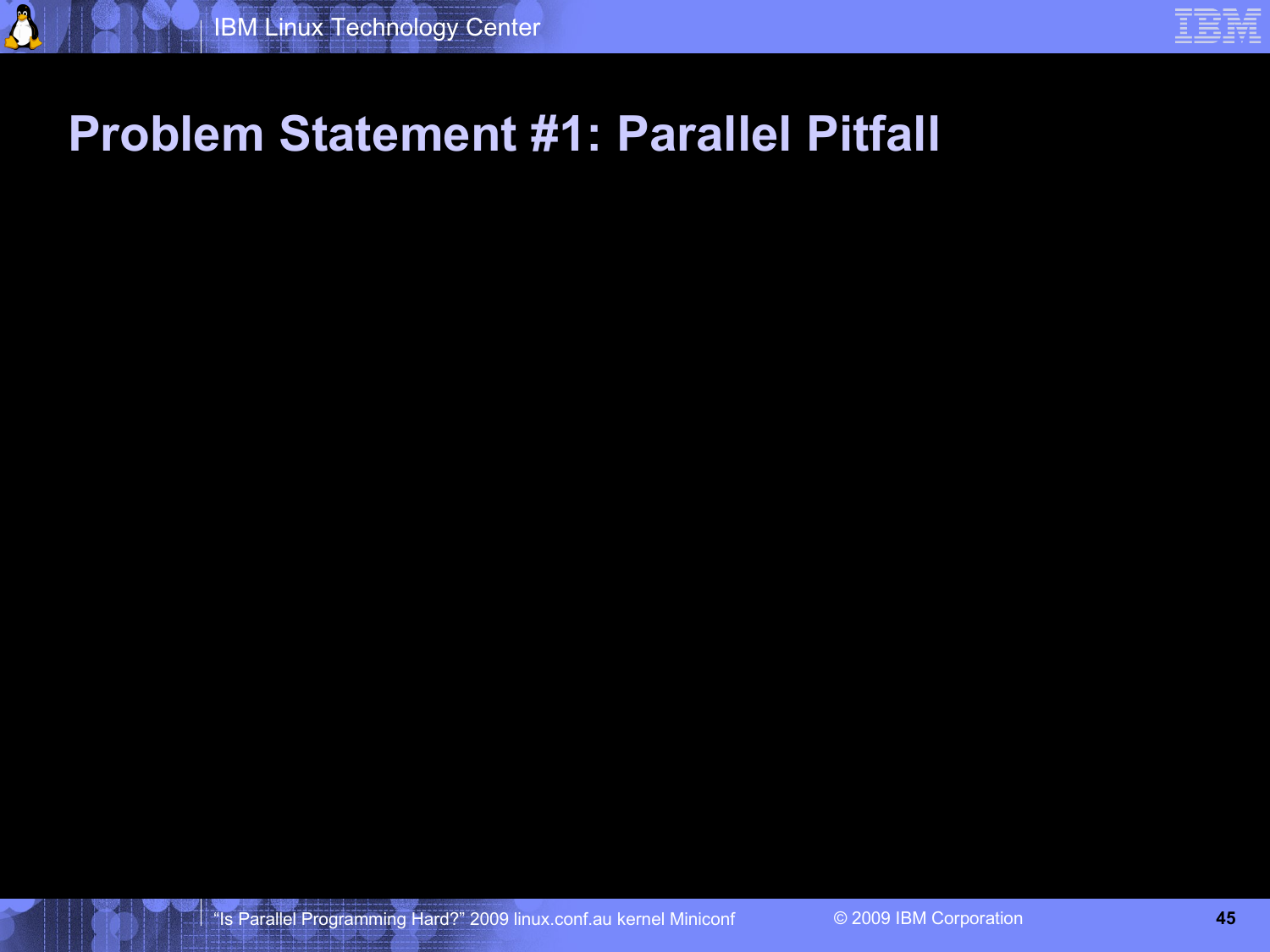#### **Start with preconceived algorithmic work breakdown**

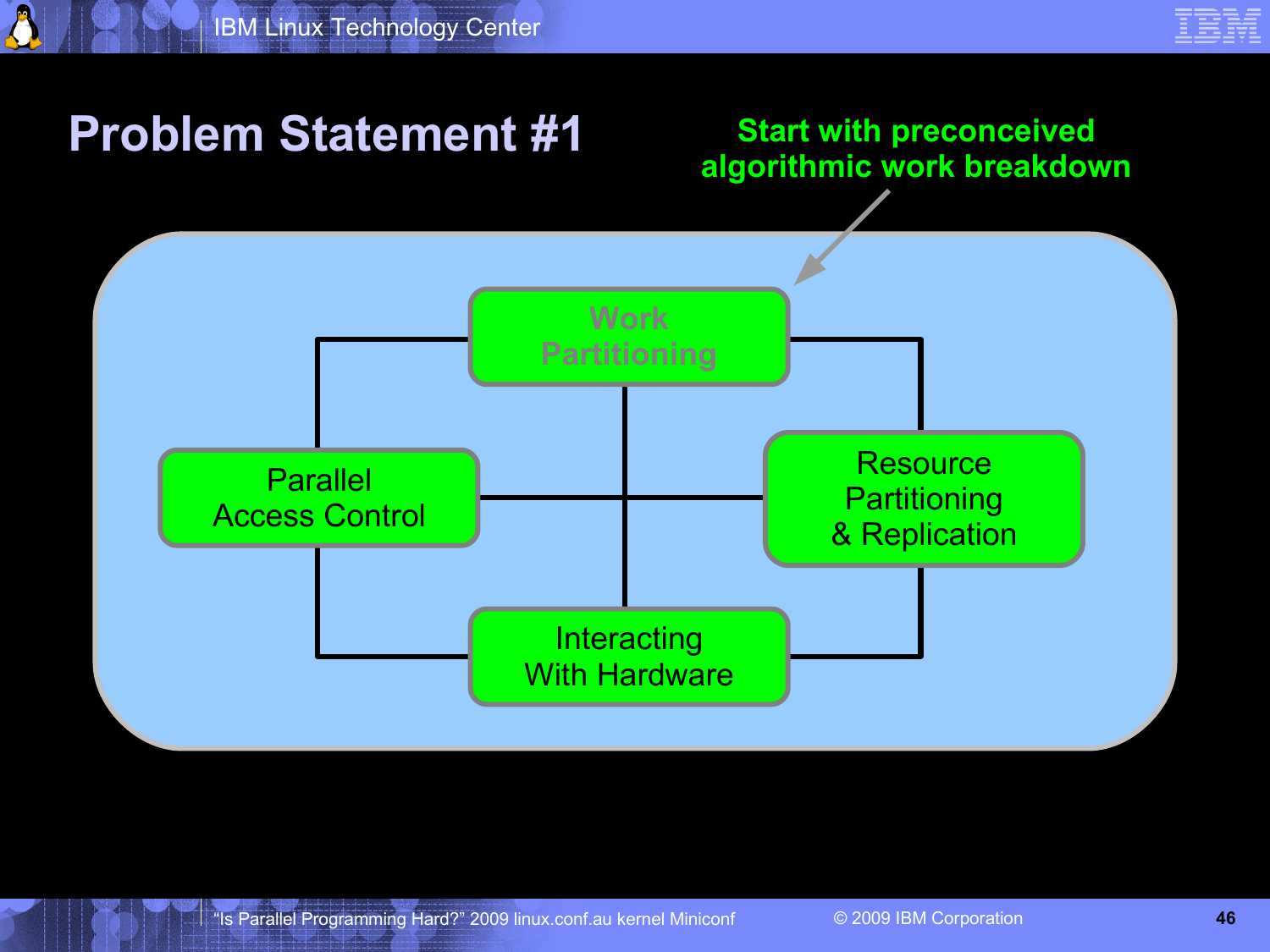#### **Start with preconceived algorithmic work breakdown**



#### **Choose synchronization mechanism**

"Is Parallel Programming Hard?" 2009 linux.conf.au kernel Miniconf © 2009 IBM Corporation **47**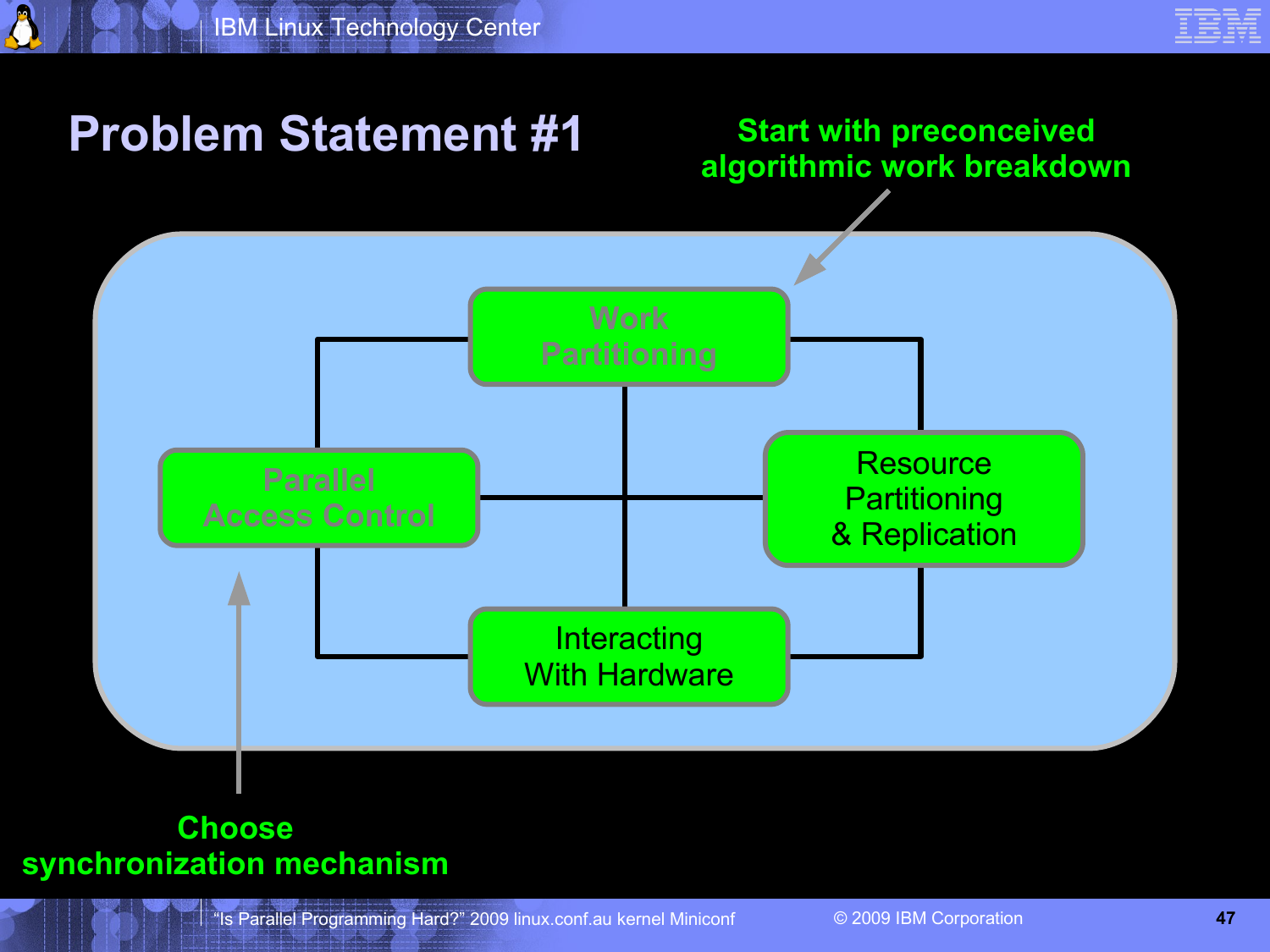

#### **Start with preconceived algorithmic work breakdown**



#### **Choose synchronization mechanism**

#### **No attention to partitioning and replication:** *Poor scalability and performance!!!*

"Is Parallel Programming Hard?" 2009 linux.conf.au kernel Miniconf © 2009 IBM Corporation **48**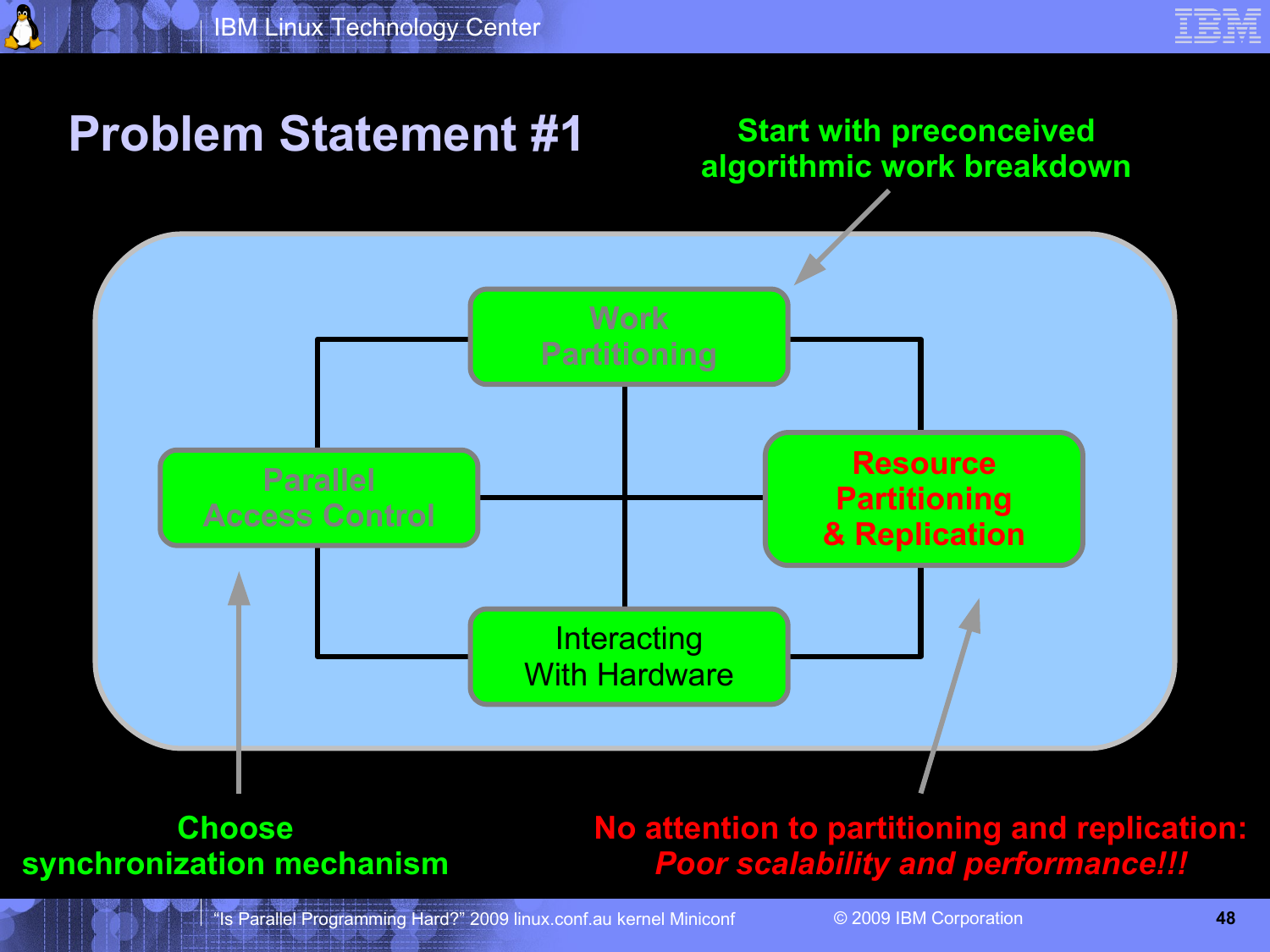## **Problem Statement #2: Take Over The World!!!**

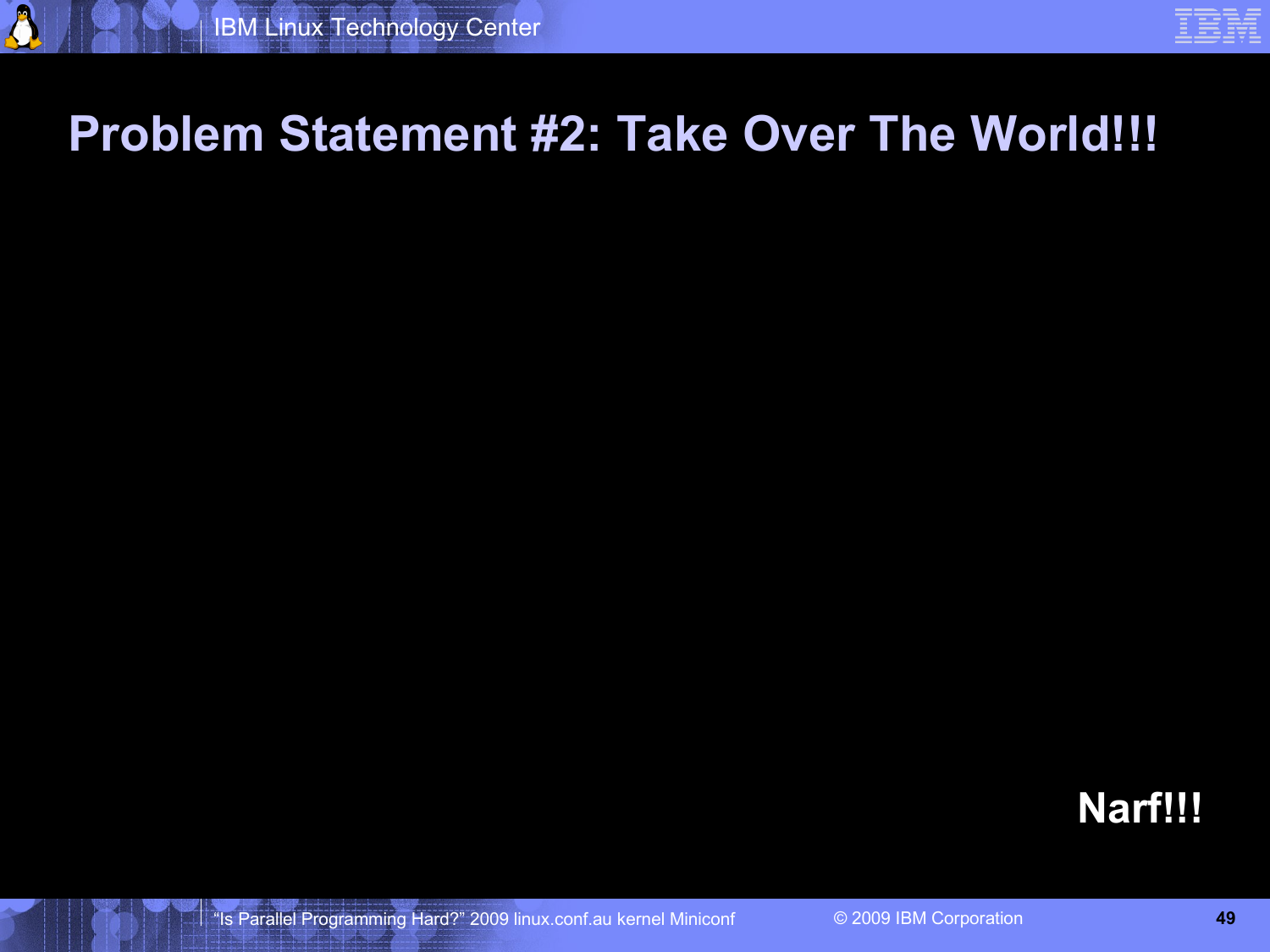



**Job #1 to "Take Over the World"**

#### **But now a choice: Performance? or Productivity?**

"Is Parallel Programming Hard?" 2009 linux.conf.au kernel Miniconf © 2009 IBM Corporation **50**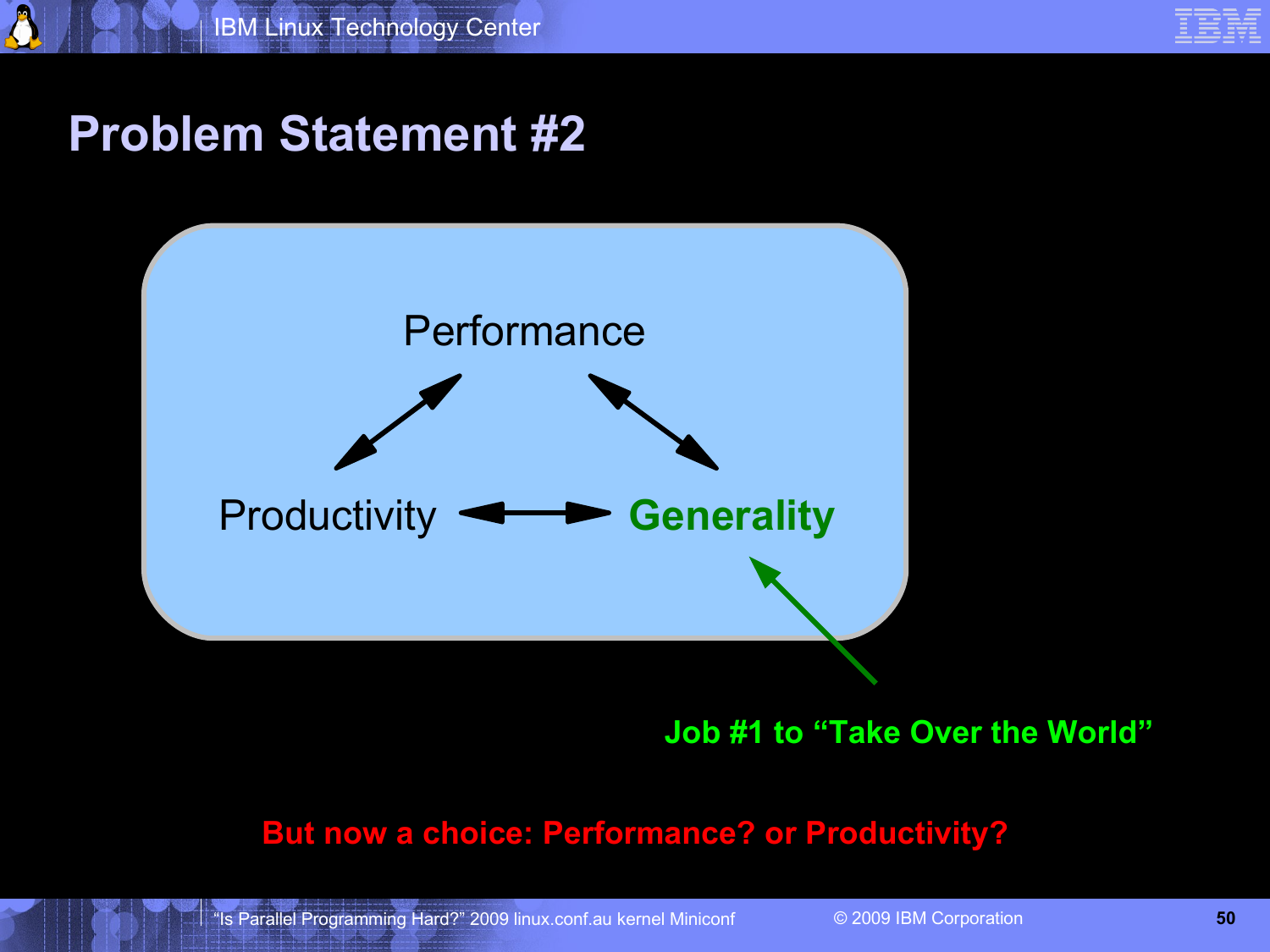



**Job #1 to "Take Over the World"**

**After all, publishing performance improvements is much easier than publishing productivity results!**

"Is Parallel Programming Hard?" 2009 linux.conf.au kernel Miniconf © 2009 IBM Corporation **51**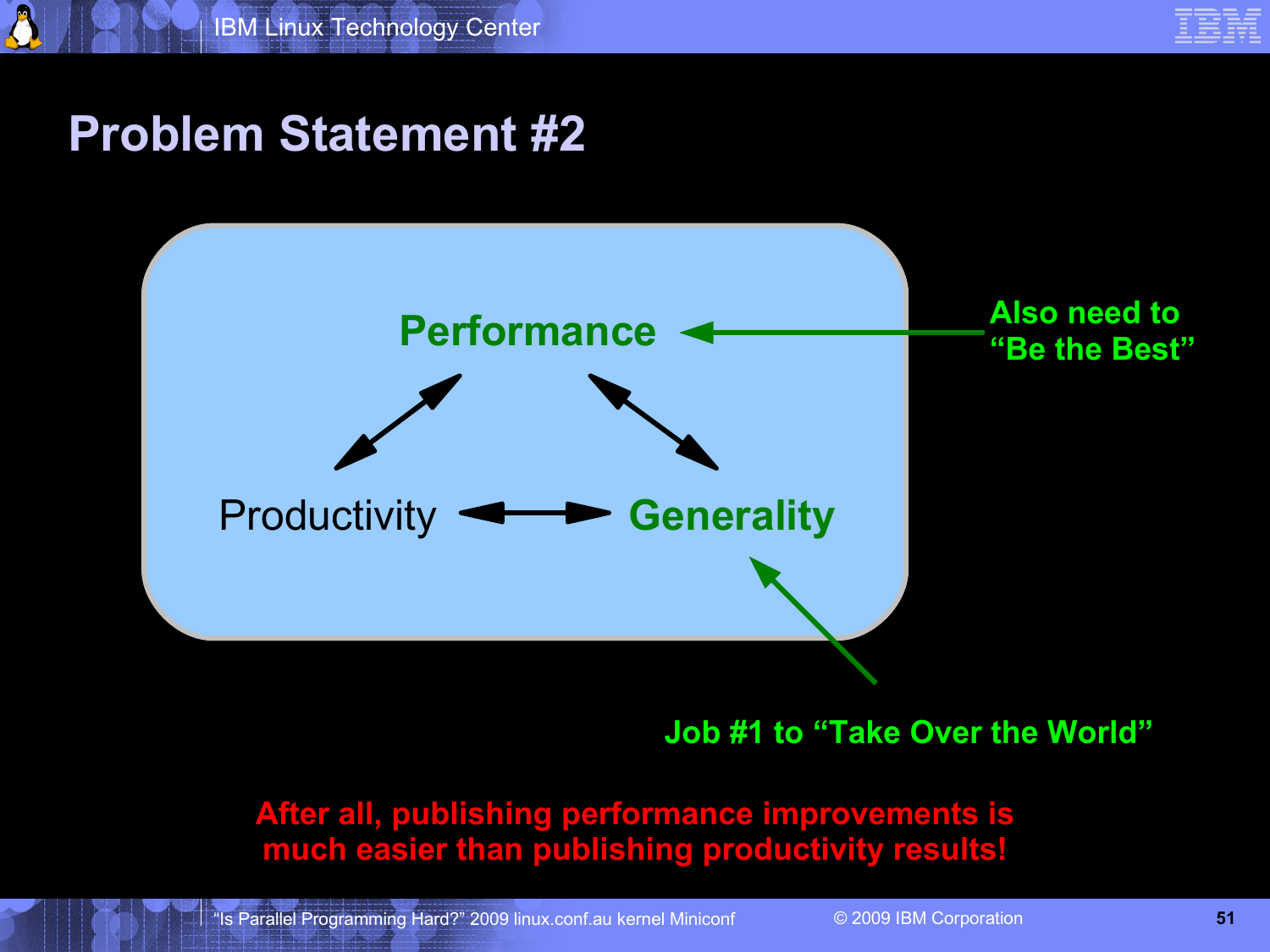

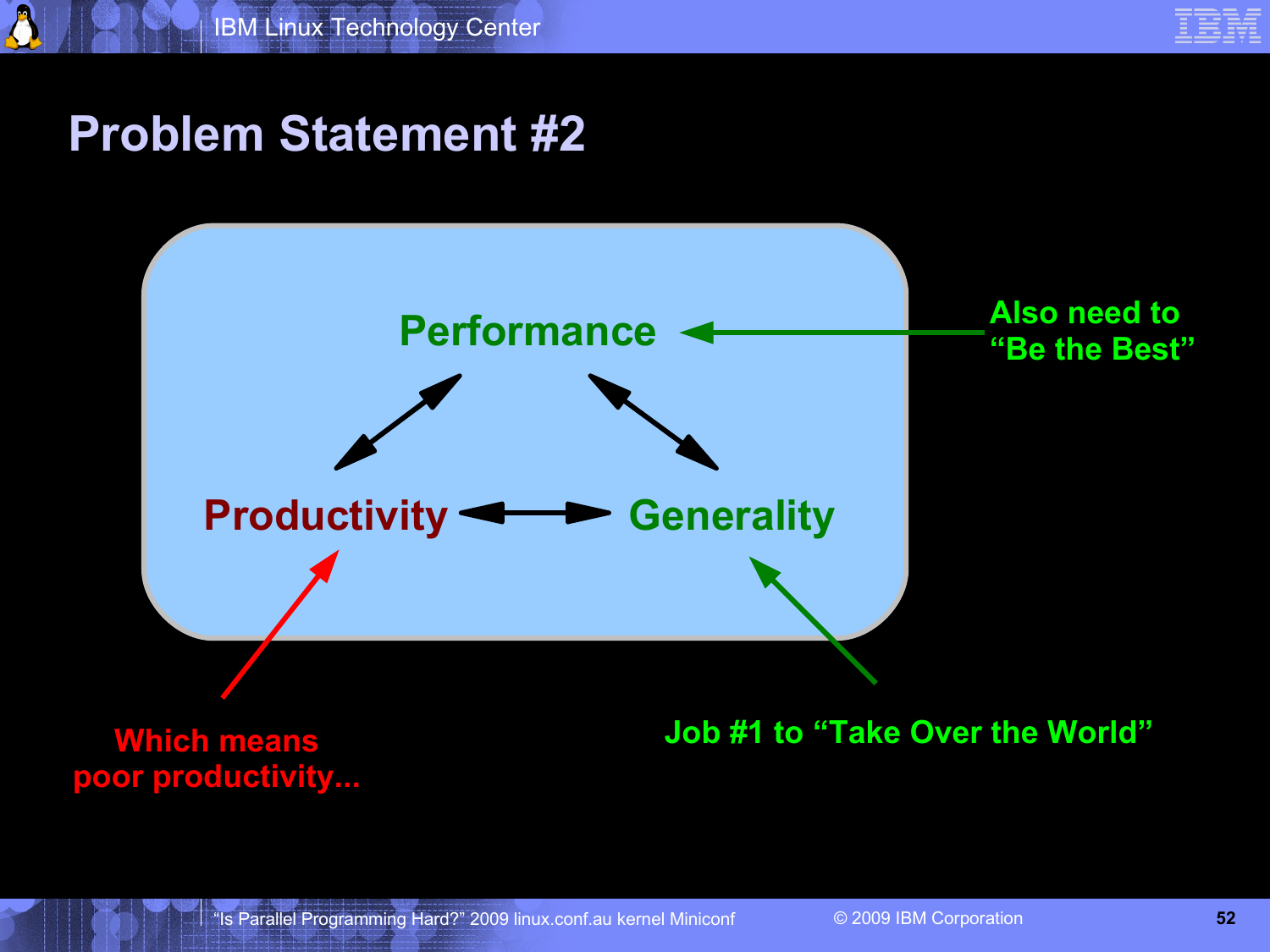



**Which means poor productivity...** **Job #1 to "Take Over the World"**

**And then these people have the gall to complain that parallel programming is hard!!!**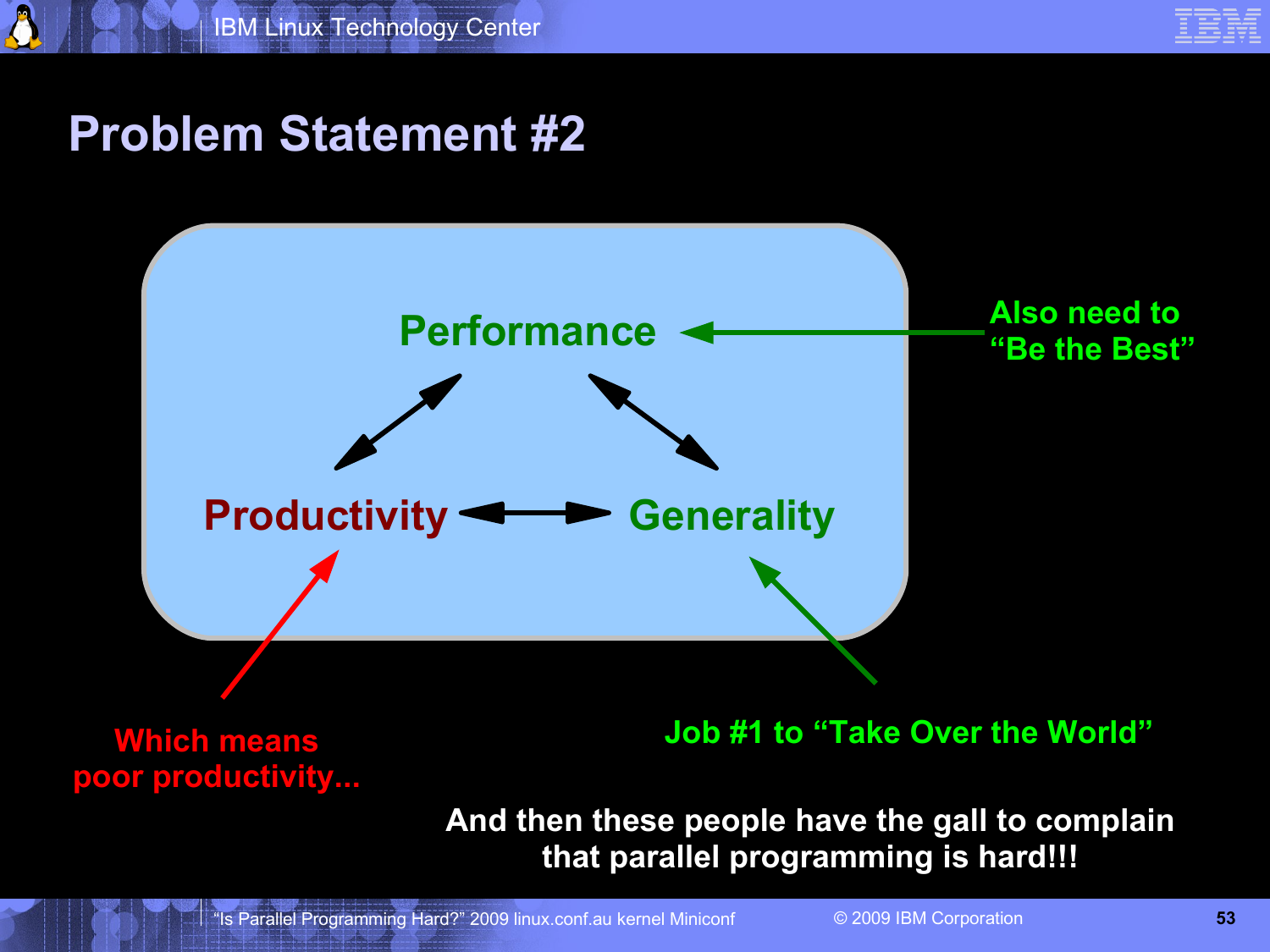## **If You Really Want to Take Over the World...**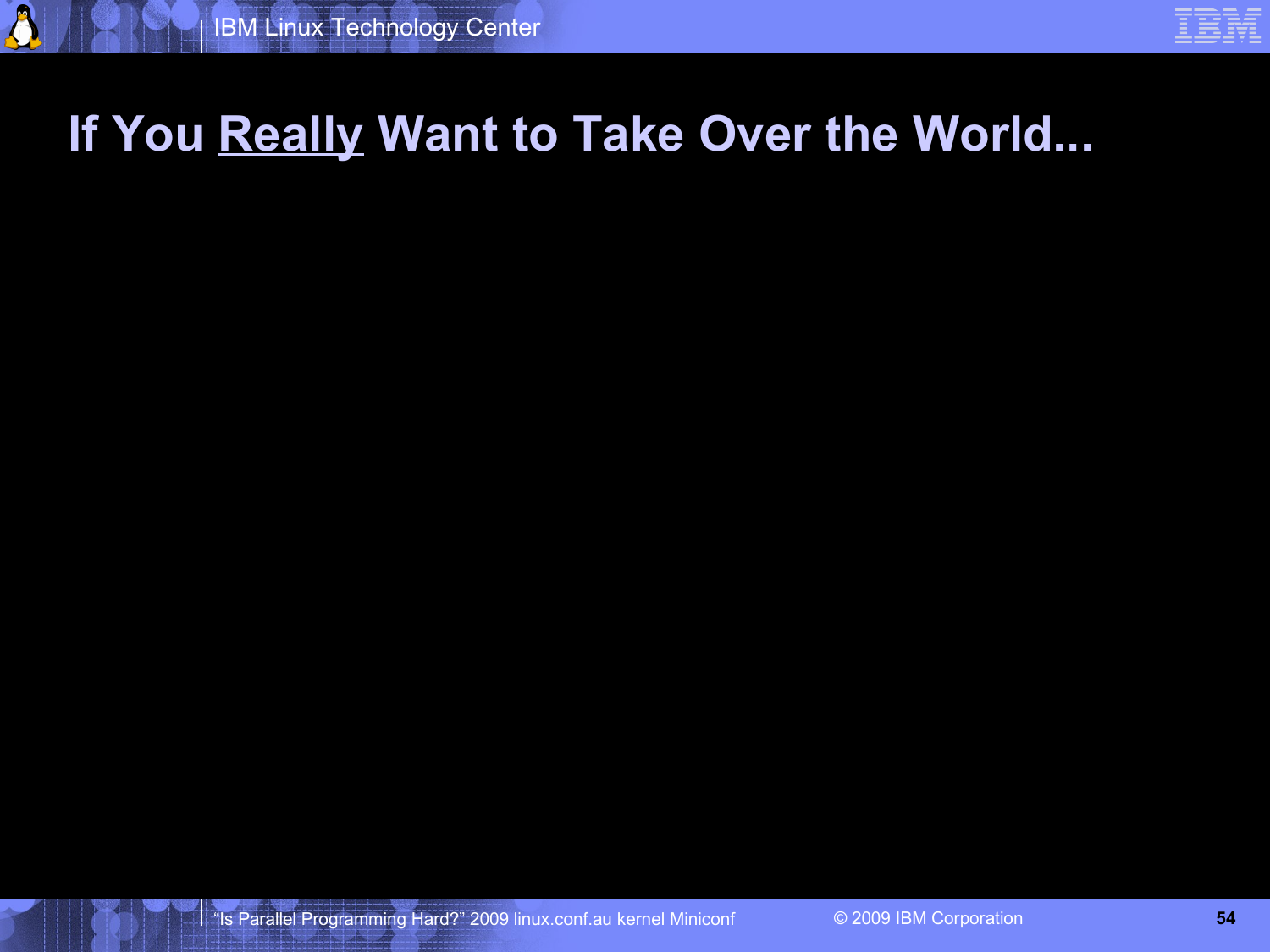8

## **If You Really Want to Take Over the World...**

#### **Remember what the spreadsheet and word processor did for the personal computer.**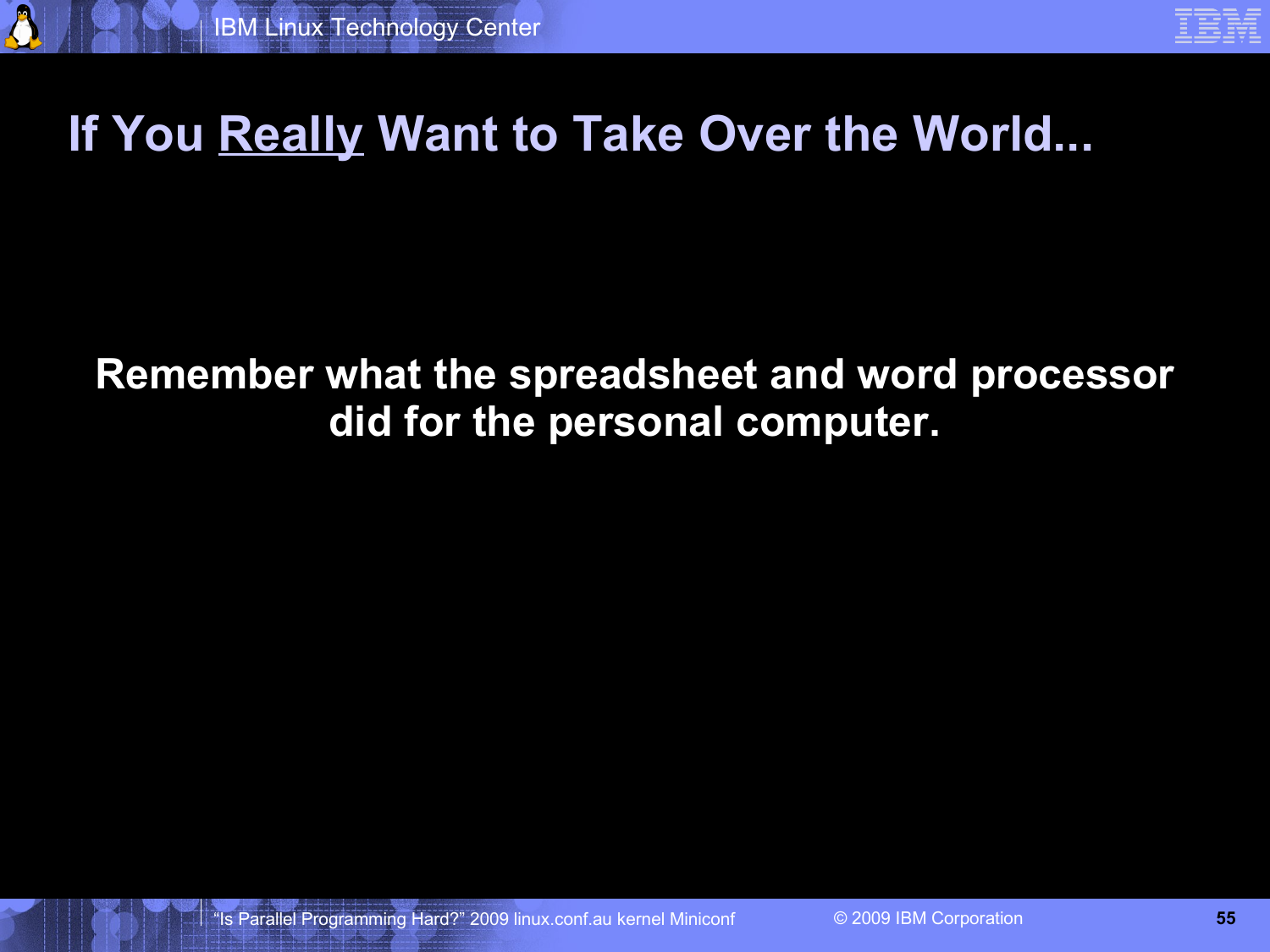## **If You Really Want to Take Over the World...**

#### **Remember what the spreadsheet and word processor did for the personal computer.**

#### **Then focus on solving a specific problem really well.**

*Sometimes, generality can be a shot in the foot!!!*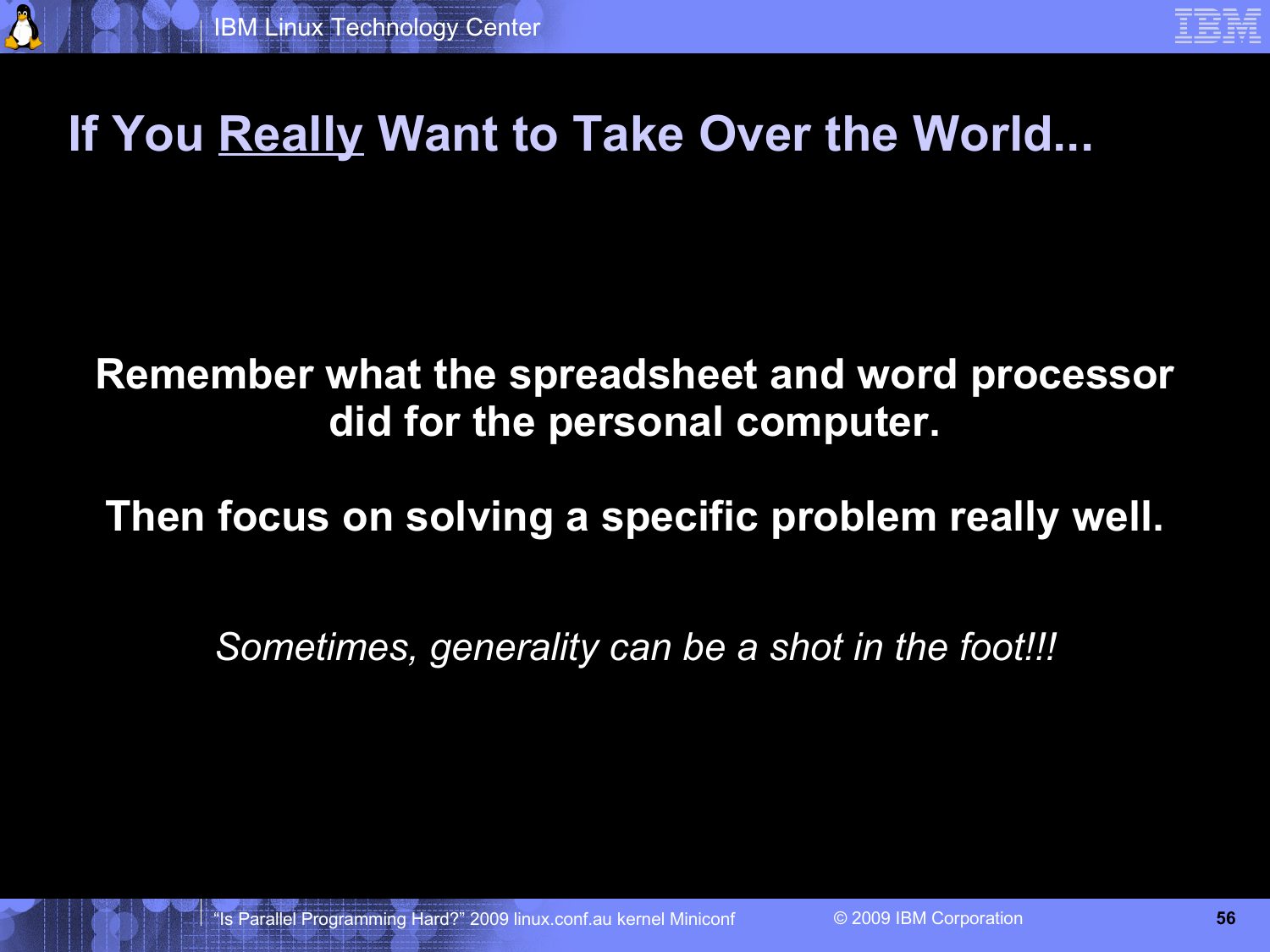## **Is Parallel Programming Hard, And If So, Why?**

#### **Parallel Programming is as Hard or as Easy as We Make It.**

*It is that hard (or that easy) because we make it that way!!!*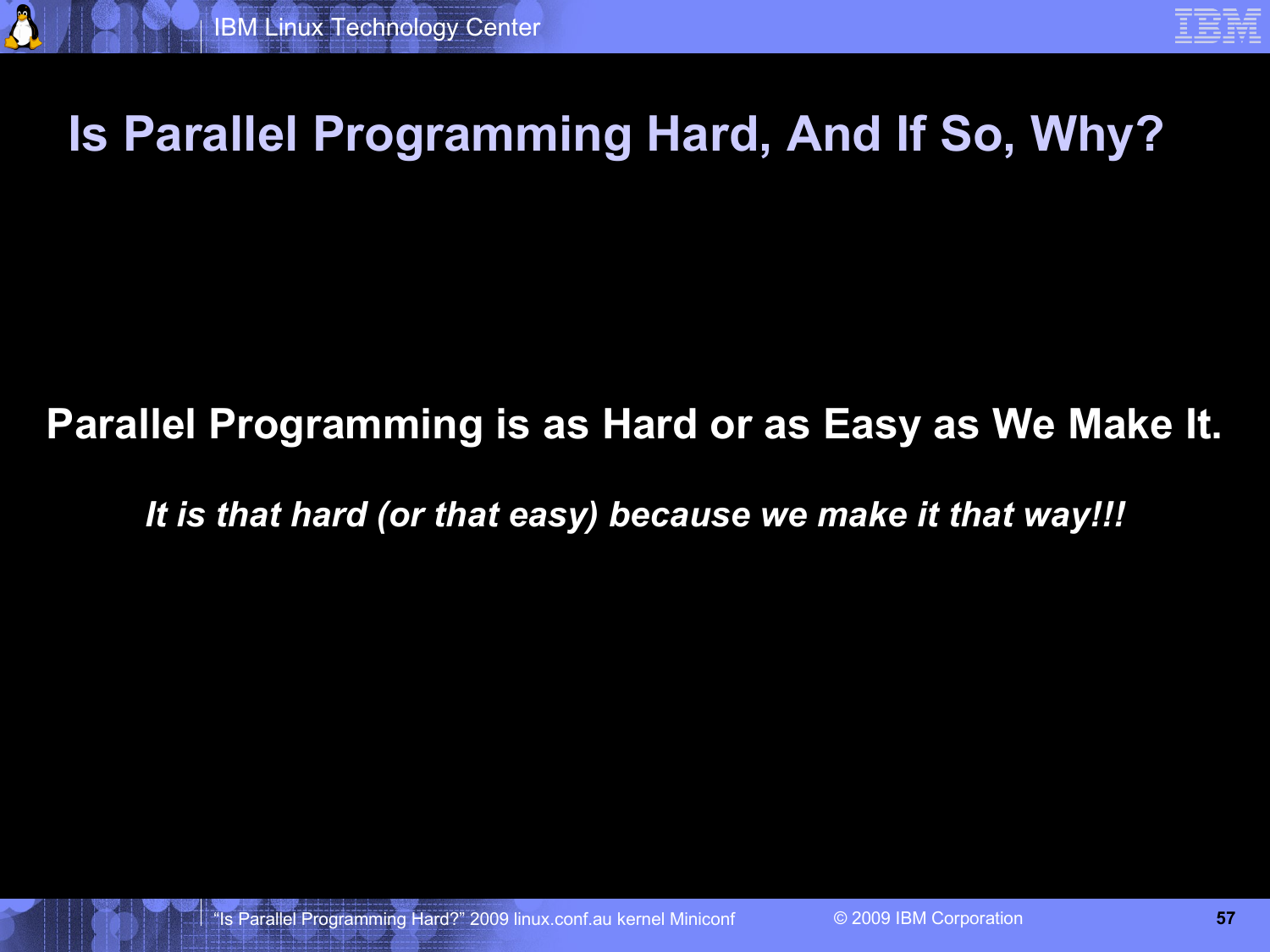

# **Legal Statement**

- **This work represents the view of the author and does not necessarily represent the view of IBM.**
- **IBM and IBM (logo) are trademarks or registered trademarks of International Business Machines Corporation in the United States and/or other countries.**
- **Linux is a registered trademark of Linus Torvalds.**
- **Other company, product, and service names may be trademarks or service marks of others.**
- **This material is based upon work supported by the National Science Foundation under Grant No. CNS-0719851.**